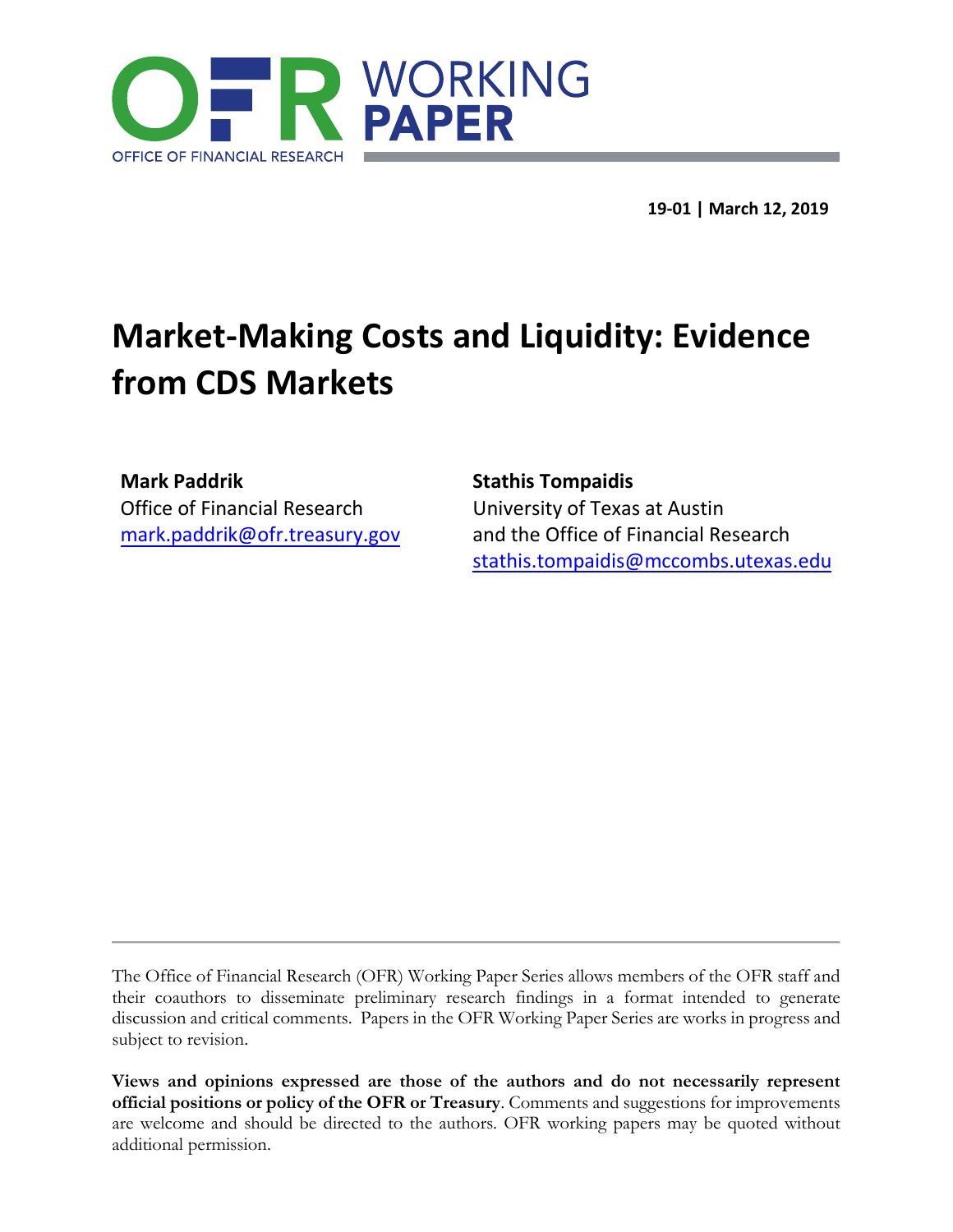# Market-Making Costs and Liquidity: Evidence from CDS Markets <sup>∗</sup>

Mark Paddrik† Stathis Tompaidis‡

#### ABSTRACT

In over-the-counter markets, dealers facilitate trading by becoming market makers. The costs dealers face, including the cost of holding inventory on balance sheet, and the ease, or difficulty, of reducing their positions, determine the degree of liquidity they provide. We provide a stylized model to examine the implications of these costs on dealer behavior and market liquidity. We use the model to guide an empirical study of the singlename credit default swap (CDS) market between 2010-2016. We find that transaction prices between dealers and clients have progressively become more dependent on the inventories of individual dealers rather than on the aggregate inventory across all dealers. We also find that the volume between clients and dealers decreases across all clients, with larger declines for clients that are depository institutions. At the same time, the volume of interdealer trades decreases, dealer inventories decline, and dealers with large inventories are more likely to trade with clients. Our results are consistent with the view that regulatory reforms implemented following the 2007-09 financial crisis increased the cost of holding inventory for dealers, and the cost of interdealer trading.

<sup>∗</sup>We would like to thank Jill Cetina, Greg Feldberg, Katherine Gleason, Richard Haynes, Diana Iercosan, Ayla Kayhan, Dasol Kim, David McArthur, Bruce Mizrach, Esen Onur, Stacey Schreft, Julie Vorman, John Zitko and seminar participants at the Office of Financial Research, McCombs School of Business, Federal Reserve Board, the U.S. Commodity Futures Trading Commission, and the Universidad Adolfo Ibañez for comments and suggestions. Any errors are our own. Views and opinions expressed are those of the authors and do not necessarily represent official positions or policy of the OFR or the U.S. Department of the Treasury.

<sup>†</sup>Office of Financial Research, U.S. Department of the Treasury, email: Mark.Paddrik@ofr.treasury.gov.

<sup>‡</sup>McCombs School of Business, University of Texas at Austin, Information, Risk and Operations Management and Finance Departments, and the Office of Financial Research, U.S. Department of the Treasury, email: Stathis.Tompaidis@mccombs.utexas.edu.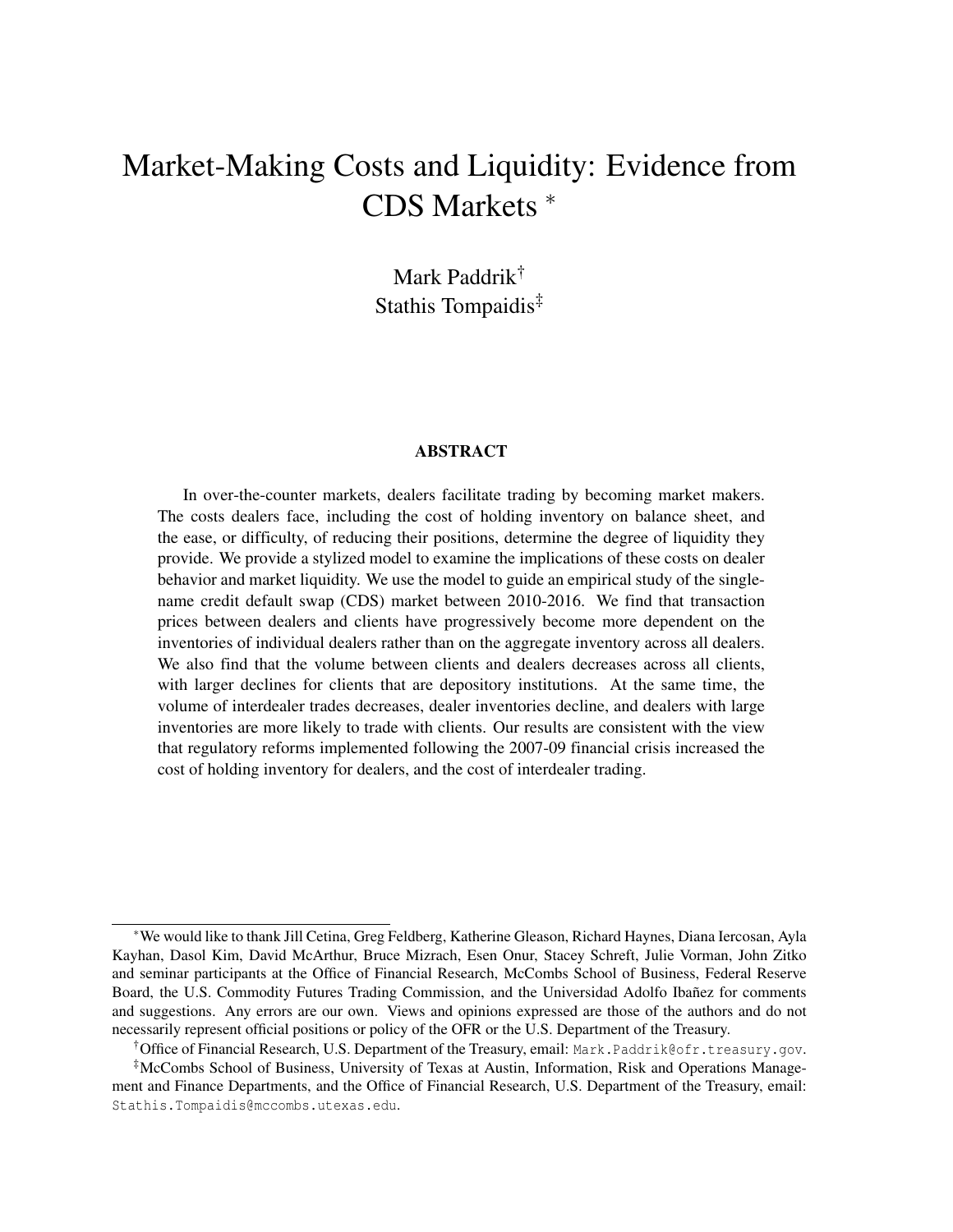# Introduction

Liquidity – defined as the facilitation of the matching of buyers and sellers – is necessary for markets to function. In over-the-counter markets, dealers act as market makers and provide liquidity. As market makers, dealers enter into transactions with clients, and then try to balance their positions through offsetting transactions in the interdealer market, or through searching for contraposition clients. During this process, dealers face costs, stemming from the ease, or difficulty, of reducing their positions, and from the need to hold inventory on balance sheet.

In this paper, we explore how these market-making costs affect market liquidity by examining bid-ask spreads and trading volume. We study this question both theoretically and empirically. First, we propose a stylized model that assumes that dealers have some market power over their customers. In our model, an increase in the cost of holding inventory increases bid-ask spreads. Increases in the cost of transacting with other dealers also increases bid-ask spreads, but has additional consequences. When the cost of interdealer trading is low, dealers are able to hedge the risk of a transaction through trading with one another, and transaction prices between clients and dealers depend on the aggregate inventory of all dealers. On the other hand, when the cost of interdealer trading rises, dealers with large inventories are more likely to trade with clients and the bid-ask spreads between clients and dealers depend on the inventory of individual dealers. We also find that increased inventory costs reduce the volume of trading between dealers and clients, and, consequently, the volume between dealers, but that an increase in interdealer trading costs has a disproportionate effect on interdealer trading.

The intuition behind our model is simple. Consider the trade of a commodity among producers and consumers, facilitated by a network of dealers. An increase to the cost of intermediation across all dealers – for example, an increase in the storage cost of holding the commodity – would be passed to the producers and consumers, resulting in overall reduction in trading and production. On the other hand, a disruption to the network, for example due to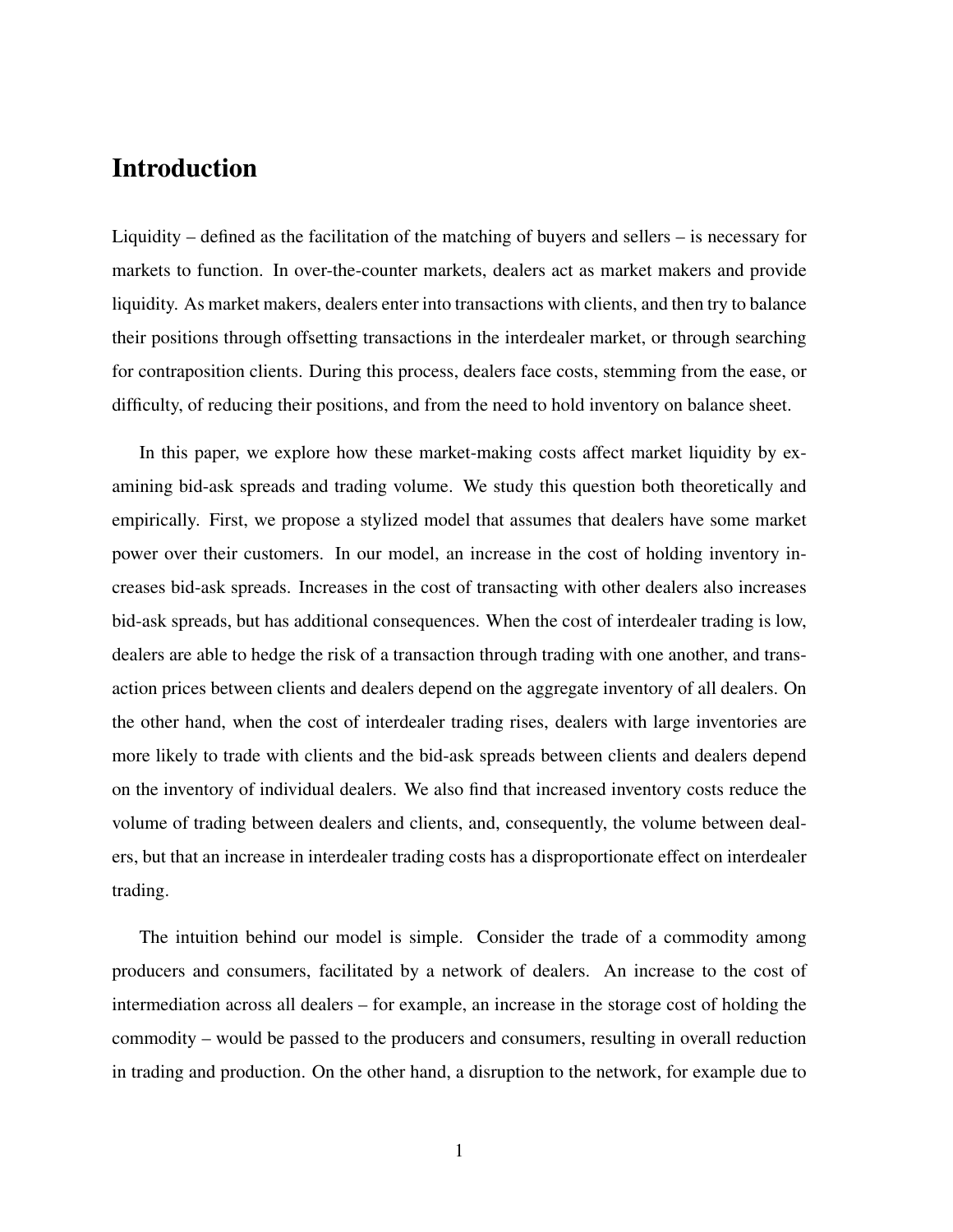the disappearance of some dealers, or an increase in transaction costs due to the elimination of trading routes, would limit risk sharing. Producers and consumers would be impacted if they had previously traded with dealers that were well connected but can no longer share the risk with other dealers.<sup>1</sup> For example, the exit of Drexel Burnham Lambert from the junk bond market in 1990, was shown to influence both the volume of trade and the price of assets – see Brewer & Jackson  $(2000).<sup>2</sup>$ 

To test our model empirically, we consider a period that encompasses several regulatory reforms that, potentially, increased market-making costs for dealers. Following the 2007- 09 financial crisis, the Basel 2.5 and Basel III accords were implemented, and the United States Congress passed the Dodd-Frank Wall Street Reform and Consumer Protection Act (Dodd-Frank Act), a wide-ranging reform of regulations for institutions and markets. Included among the reforms is a mandate that standardized swap contracts be centrally cleared; the Volcker rule, which places limits on dealer activity; increased margin requirements for bilateral transactions relative to centrally cleared ones; and increased capital requirements for bank-affiliated dealers.

We test whether there is evidence of deterioration in liquidity using data from the market for single-name credit default swaps (CDS) between 2010 and  $2016<sup>3</sup>$ . The CDS market is a bilateral market intermediated by large dealers. Until the financial crisis, it was opaque – every firm had a record of its own transactions, but regulators had difficulty aggregating the information across firms. Since the financial crisis, in an effort to improve transparency, new rules have instituted reporting requirements for transactions. The availability of data on this OTC market; i.e., characteristics of CDS contracts, transactions, and positions of dealers and

<sup>&</sup>lt;sup>1</sup> Increased costs, or disruptions to existing networks, can be alleviated over time, with the entry of new market makers and the formation of new networks.

<sup>&</sup>lt;sup>2</sup>Other examples include the impact of financial innovations on risk sharing. The introduction of reinsurance allowed insurance companies to more easily share risks. Similarly, securitization of mortgages allowed broader sharing of real estate risk. In both cases, the volume of trading increased.

<sup>&</sup>lt;sup>3</sup>A credit default swap is a contract that insures an underlying bond, or a basket of bonds, against losses due to default.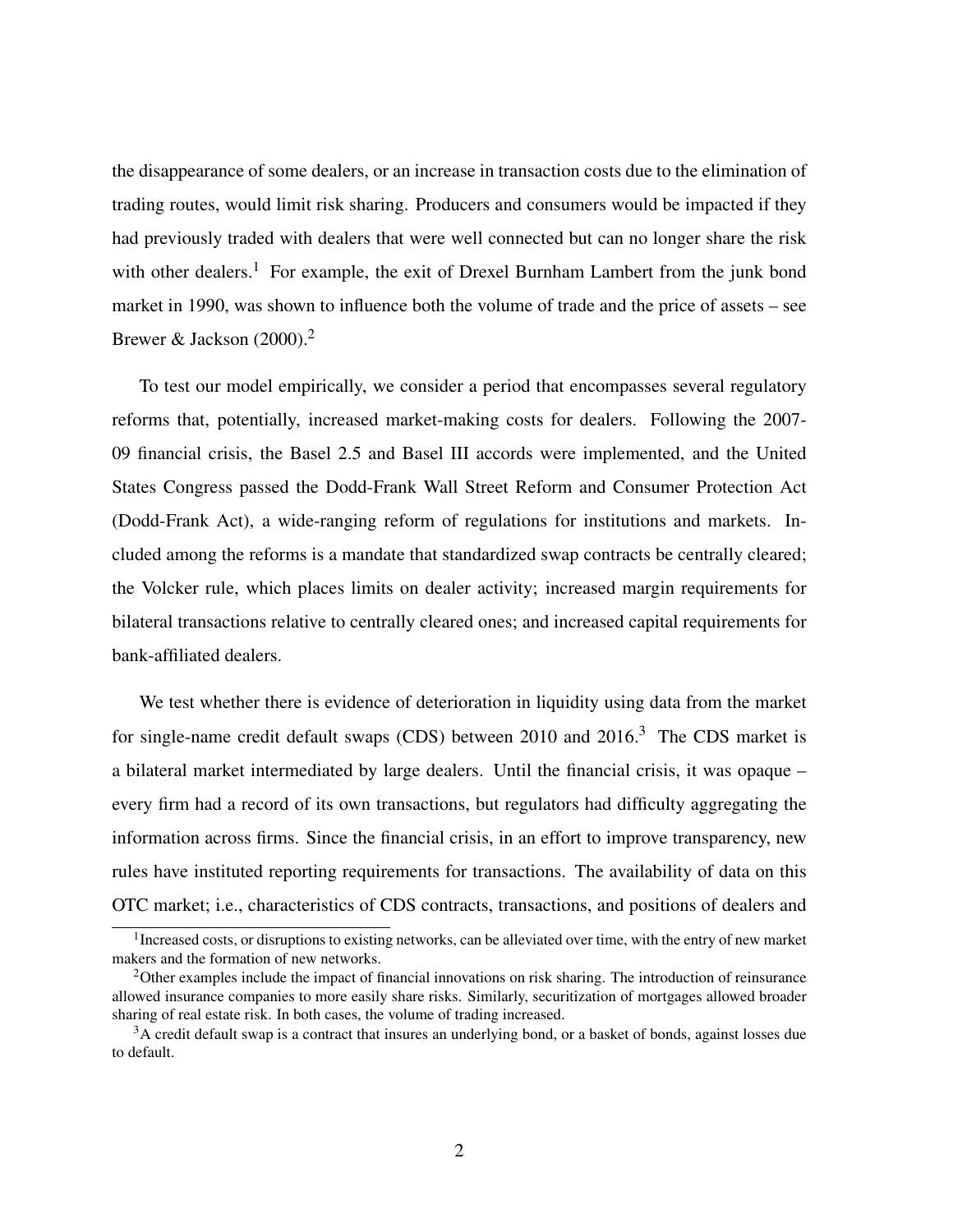clients, makes the CDS market a good candidate for testing for structural changes that may have influenced liquidity.

We formulate several hypotheses associated with how the financial reforms may have affected the market, both in terms of prices and in terms of volume. To determine whether the costs of interdealer transactions have increased, we test the dependence of bid-ask spreads on the inventory levels of individual dealers and on the aggregate inventory of all dealers. We find that at the beginning of our sample bid-ask spreads in transactions between dealers and clients depend on aggregate dealer inventory, not on the inventory of individual dealers. But later in our sample, bid-ask spreads do depend on the inventory of individual dealers, while the dependence on aggregate inventory weakens. This result suggests that, over time, interdealer costs have increased.

Consistent with both an increase in the cost of holding inventory and an increase in the cost of trading with other dealers, we find that the volume of transactions between dealers and clients has declined over time across all clients, with bigger declines for clients that are depository institutions. Consistent with an increase in the cost of interdealer transactions, we also find that dealer-to-dealer volume dropped by a much larger amount, and that, over time, dealers are more frequently transacting with clients, rather than other dealers, to offset large positions.

Overall, our results are consistent with both an increase in inventory costs and in the cost of transacting between dealers. The results are also consistent with the reforms having an impact on dealer behavior. Overall we find trading between dealers declines both in absolute and relative terms, dealer inventories drop, and bid-ask spreads transition from only depending on aggregate dealer inventory to also depending on individual dealer inventories.

#### Literature review

Our paper contributes to three separate strands of literature: on the market structure of bilateral markets and the behavior of dealers; the potential impact of the financial crisis re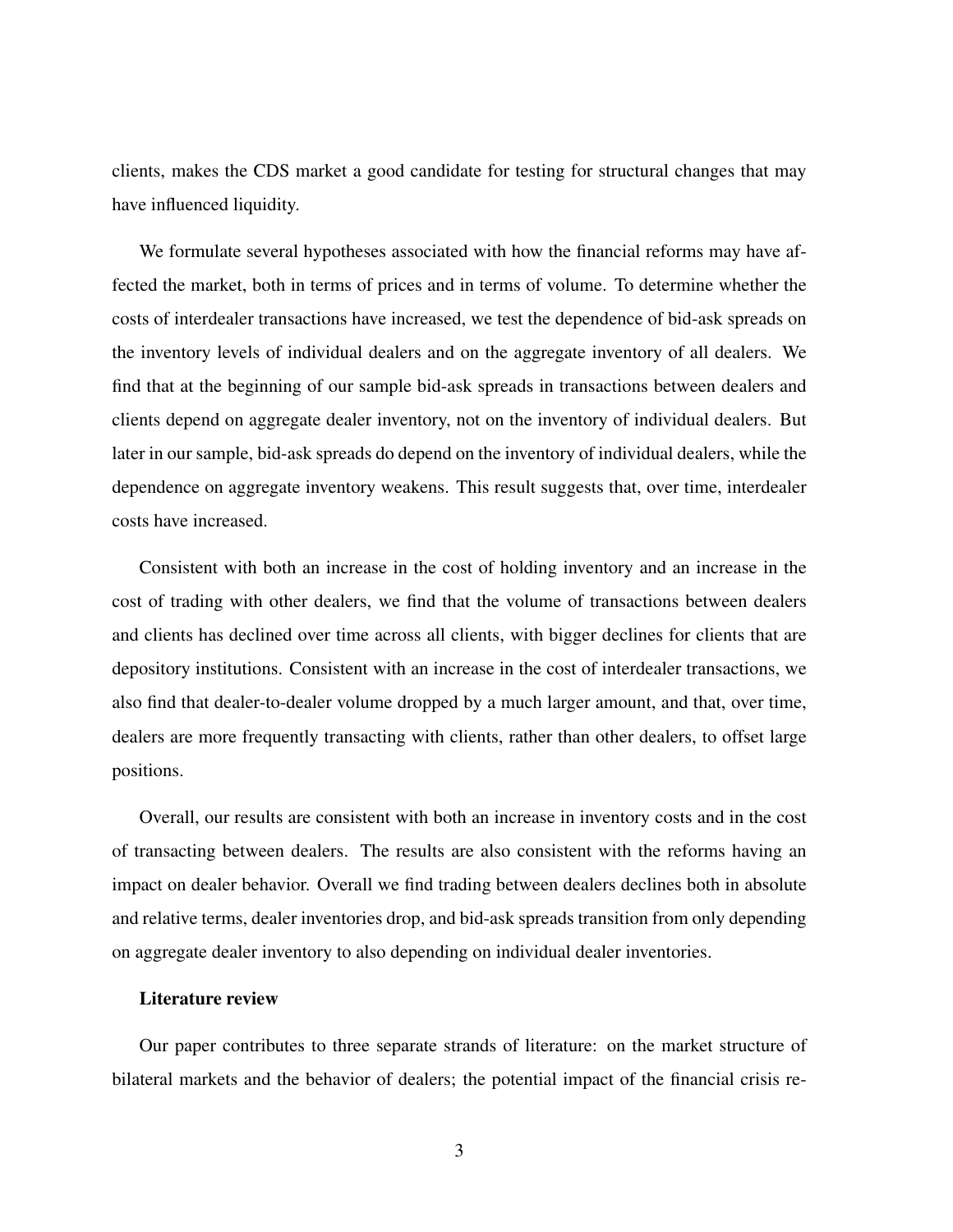forms on market liquidity; and the empirical literature on inventory management and pricing by dealers, specifically for the single-name CDS markets.

The early literature on market microstructure addresses inventory management by dealers. Garman (1976), Stoll (1978), Amihud & Mendelson (1980), and Ho & Stoll (1983) propose models of dealer inventories and market microstructure. Reiss & Werner (1998) and Hansch, Naik & Viswanathan (1998) provide empirical evidence supporting the theoretical models using data from the London Stock Exchange. In the case of markets with competing dealers, Ho & Stoll (1983) show that if clients can costlessly transact with multiple dealers, dealers respond by adjusting their bid-ask spreads to attract client trades that reduce the dealers' inventories. In such models, all volume is concentrated between dealers and clients, and dealers avoid trading with other dealers. To explain the large volume in certain interdealer markets it becomes necessary to introduce frictions. Wang (2017) uses networks where trade is only possible among connected parties, and describes how core-periphery networks arise endogenously in over-the-counter markets as a trade-off between trade competition and market efficiency. Eisfeldt, Herskovic, Rajan & Siriwardane (2018) apply the structure of the CDS network to a network model of bilateral trading relationships driven by risk sharing and aversion to counterparty default risk. Without explicitly modeling the network of dealers and clients, we follow a similar approach. Clients are only allowed to trade with one dealer, while dealers are allowed to trade with other dealers as well.<sup>4</sup>

The early literature on the effect of regulation on dealer behavior focuses on the tradeoff between the potential reduction of externalities due to the regulation, and the potential increase in costs for the dealers, including the cost of holding inventory, opportunity cost, and the degree of competition – see (Benston & Smith 1976) and (Benston & Hagerman 1974). More recently, Duffie (2012) argues that the reforms following the financial crisis have the potential to adversely impact market liquidity, by increasing costs for dealers, which could

<sup>&</sup>lt;sup>4</sup>The assumption of clients being restricted to trade with one dealer, while allowing dealers to trade with each other, is also consistent with a higher search cost for clients, relative to dealers. See Duffie, Gârleanu  $\&$ Pedersen (2005) and Lagos & Rocheteau (2009) for microstructure models with search costs and Rocheteau & Weill (2011) for an overview of the literature on market frictions and their implications for market liquidity.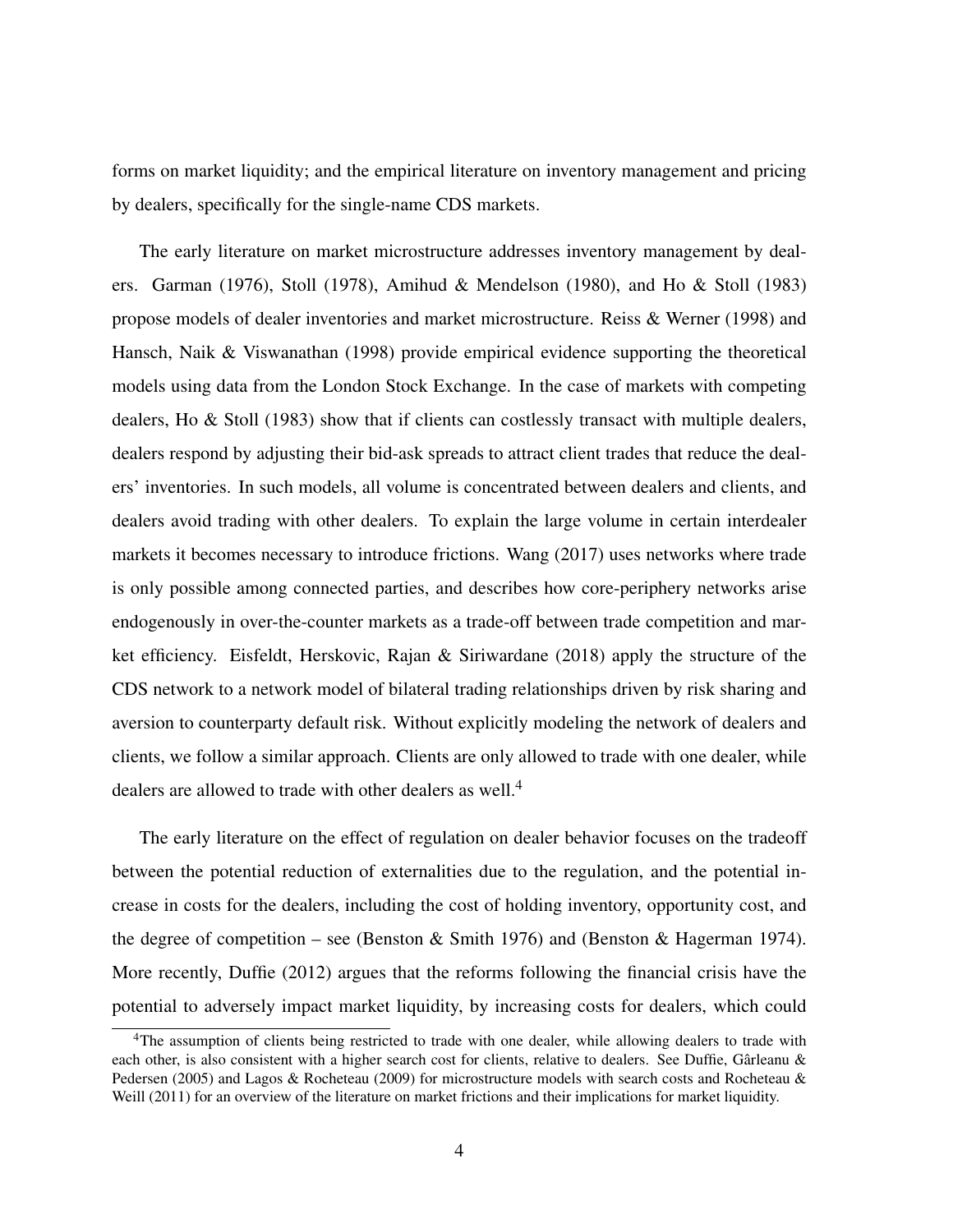indirectly impacting clients. Much of the recent empirical literature on the effect of regulatory reforms has focused on the over-the-counter secondary market for corporate bonds. Mizrach (2015) shows that, for the 1000 most actively traded bonds, the median daily turnover declined from 1.8 percent prior to the crisis – in 2005 – to approximately 1 percent in 2015. Mizrach (2015) also shows that between 2007 and 2013, trade size has decreased by 35 percent and the proportion of total volume traded in large blocks has declined by 15 percent. Bessembinder, Jacobsen, Maxwell & Venkataraman (2018) show that block trade volume for corporate bonds declines from 27 to 22 percent following the regulatory reforms, and trade size declines from \$3.2 million to \$1.8 million. They show that the decline is attributed to bank-affiliated dealers and argue that banking regulations are the likely cause. Dick-Nielsen & Rossi (2018), show that liquidity provision in corporate bonds has become significantly more expensive since the financial crisis, and attribute the increase to regulatory reforms. Bao, O'Hara & Zhou (2018) study the effect of downgrades on corporate bonds and find that illiquidity has increased after the implementation of the Volcker rule. Adrian, Boyarchenko & Shachar (2017) consider a much bigger dataset and show that institutions that face more regulations after the crisis reduce their overall bond trading volume and are less able to intermediate customer trades. A report by the Securities and Exchange Commission (2017) studies the evolution of the primary issuance of debt, equity, and asset-backed securities as well as market liquidity after the Dodd-Frank Act. The report finds mixed evidence about the impact of regulatory reforms on market liquidity. Specifically, for single-name CDS contracts, the report finds that the total number of participants have remained stable, while trade sizes, quoting activity and interdealer trade activity have declined. Not every paper finds that liquidity has declined. Using high-frequency trade and quote data for U.S. Treasury securities and corporate bonds, Adrian, Fleming, Shachar & Vogt (2017) find only limited evidence of a deterioration in market liquidity. Our paper focuses on the potential impact of regulatory reforms on CDS markets, and shows evidence that is consistent with an increased cost for dealers and reduced market liquidity.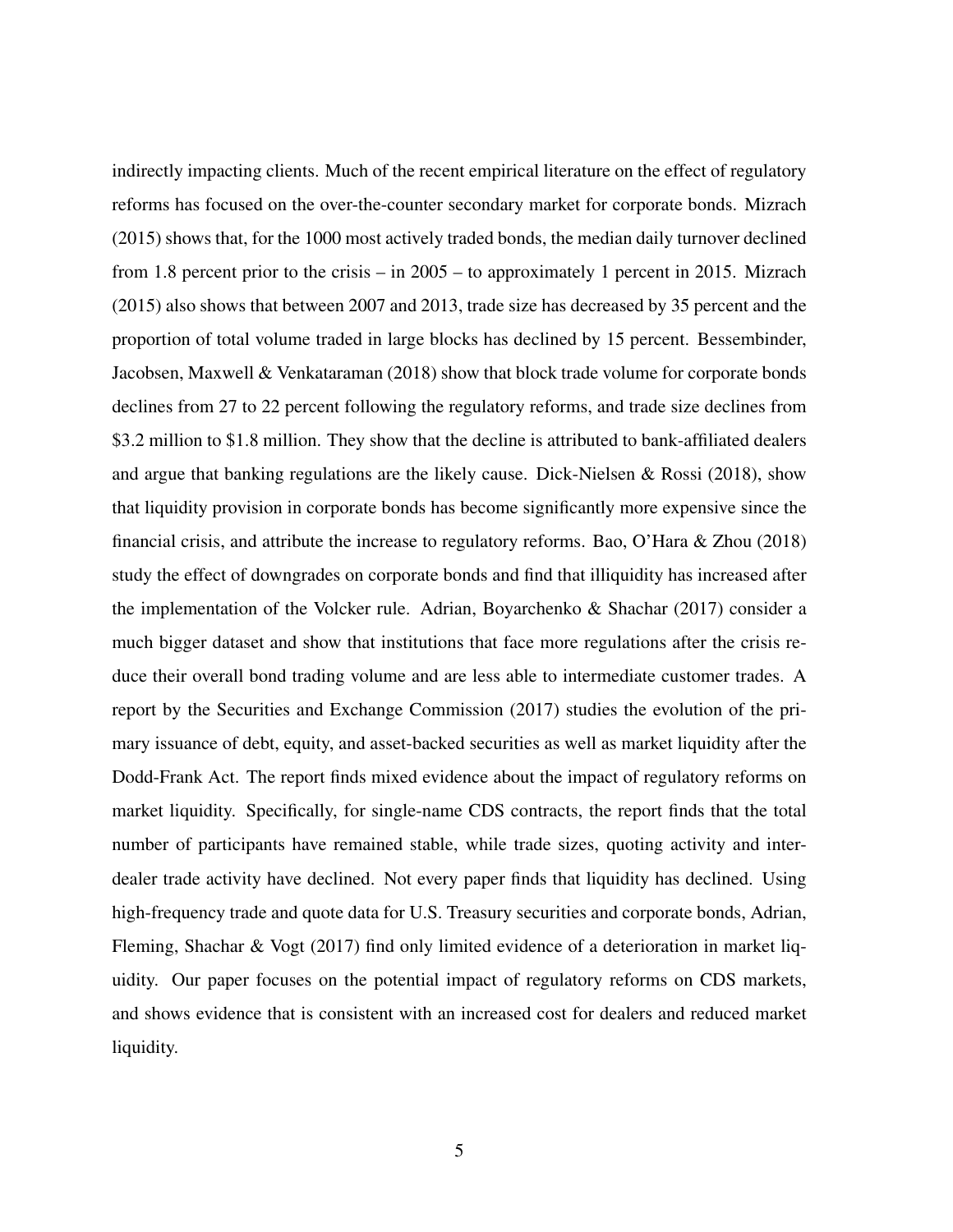Although the CDS market is relatively new, there is a growing literature on its structure. Shachar (2012) examines the determinants of liquidity provision by dealers in the market and finds that order imbalances of end users cause significant price impact, and that dealer inventories influence dealer willingness to intermediate. Collin-Dufresne, Junge & Trolle (2016) study differences between dealer-to-client and dealer-to-dealer transactions. They find evidence that dealer-to-client transactions have a higher average price impact than dealer-todealer transactions and that they Granger-cause dealer-to-dealer transactions, consistent with the interdealer market being used to manage inventory risk. Iercosan & Jiron (2017) further examine transaction costs in single-name CDS contracts and show that they are influenced by trading activity level, trading networks, and trading relationships. Du, Gadgil, Gordy & Vega (2016) consider the effect of counterparty risk on trading; i.e., the risk that a party to a CDS transaction might default at the time that the reference entity also defaults. They find that while counterparty risk has only a modest impact on the pricing of CDS contracts, it has a large impact on the choice of counterparties. D'Errico, Battiston, Peltonen & Scheicher (2017) consider the network of counterparties in the CDS market and show that it consists of dealers, risk sellers such as hedge funds, and risk buyers such as asset managers, with risk ending up in a few leading risk buyers with portfolios that show large exposures to potentially correlated reference entities. Boyarchenko, Costello & Shachar (2018) document that when single name CDS contracts become eligible for central clearing, globally systemically important institutions become more likely to use them, and that, in the aggregate, U.S. globally systemically important institutions reduce their exposure to corporate credit risk during the period of the implementation of financial reforms, primarily through reducing the amount of credit protection sold in the index CDS market. Our paper studies the evolution of CDS markets and shows that dealer behavior has changed over time, as dealers became subject to new regulations.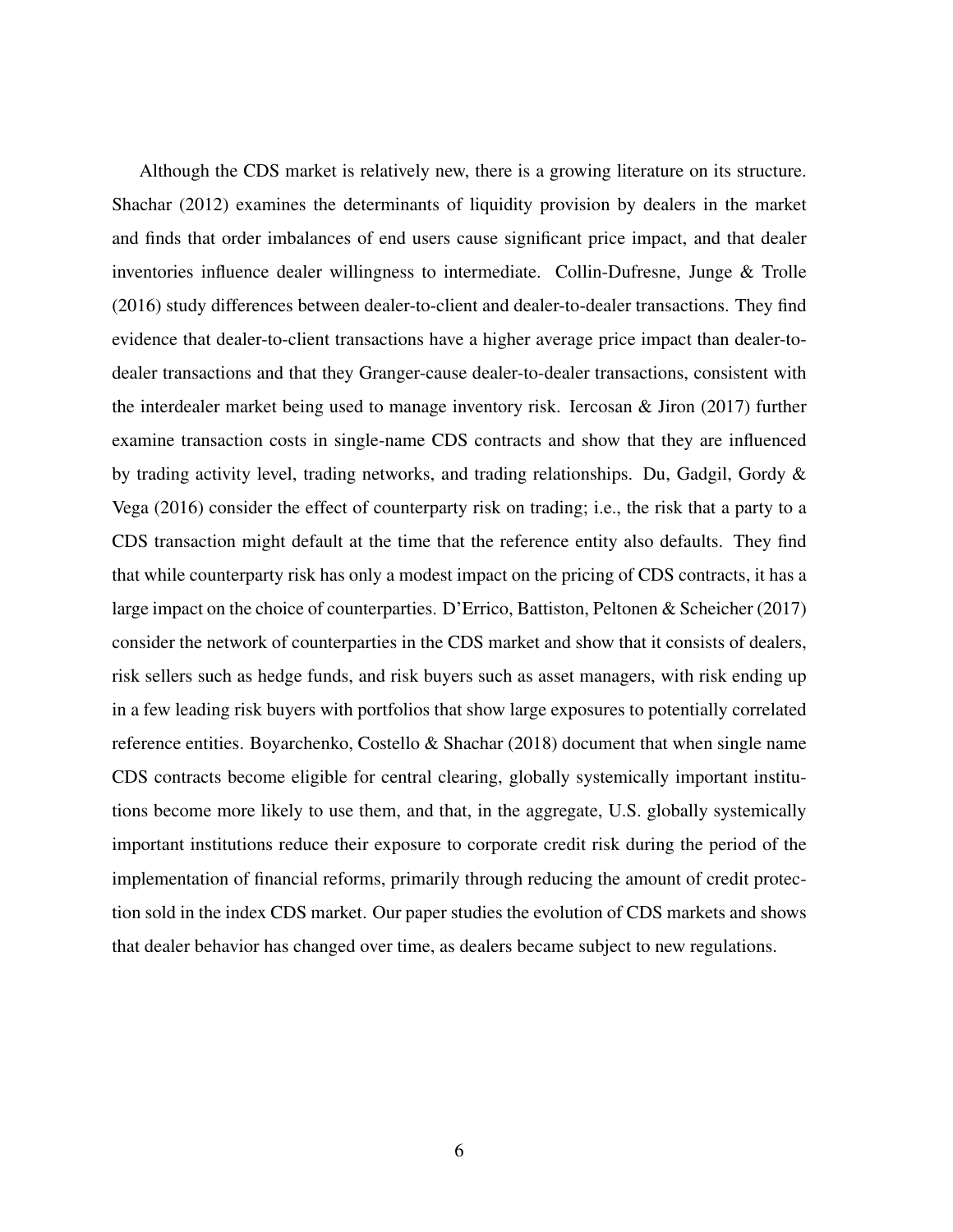# I. Background

We provide background on the CDS markets and highlight specific reforms that may have potentially influenced the behavior of CDS market participants – the Basel 2.5 and Basel III accords, rules requiring standardized financial contracts be cleared through central counterparties, the Volcker rule, the rules on margin requirements for bilateral transactions, and other rules, including the single counterparty credit limit rule.

### A. CDS single-name market

The CDS market includes several segments. The largest segments are CDS indices, CDS single-name contracts, and CDS contracts on sovereigns. Single-name credit default swaps are contracts that insure against losses on a bond of a corporate issuer, following the issuer's default. Each contract has an associated maturity. If the company does not default before the maturity of the contract, the CDS contract expires worthless.<sup>5</sup>

CDS markets developed in the early 1990s and grew substantially in the run-up to the 2007-09 financial crisis. Participants in the single-name CDS market include clients and dealers. Clients include depository institutions, insurance companies, and investment companies, such as hedge funds and investment funds. Clients may buy CDS contracts to hedge exposure to the default of a corporation, they may buy or sell CDS contracts to speculate on potential default, or use CDS contracts as potentially cheaper substitutes to holding corporate bonds.

Dealers make markets in CDS contracts by buying and selling them as a service to clients. They may also trade with other dealers to hedge existing positions. Dealers may also use CDS contracts to hedge their corporate bond holdings.

<sup>&</sup>lt;sup>5</sup>There are several additional features of single-name CDS contracts. For example, many CDS contacts include a coupon, paid by the buyer to the seller, as long as the underlying corporation is not in default.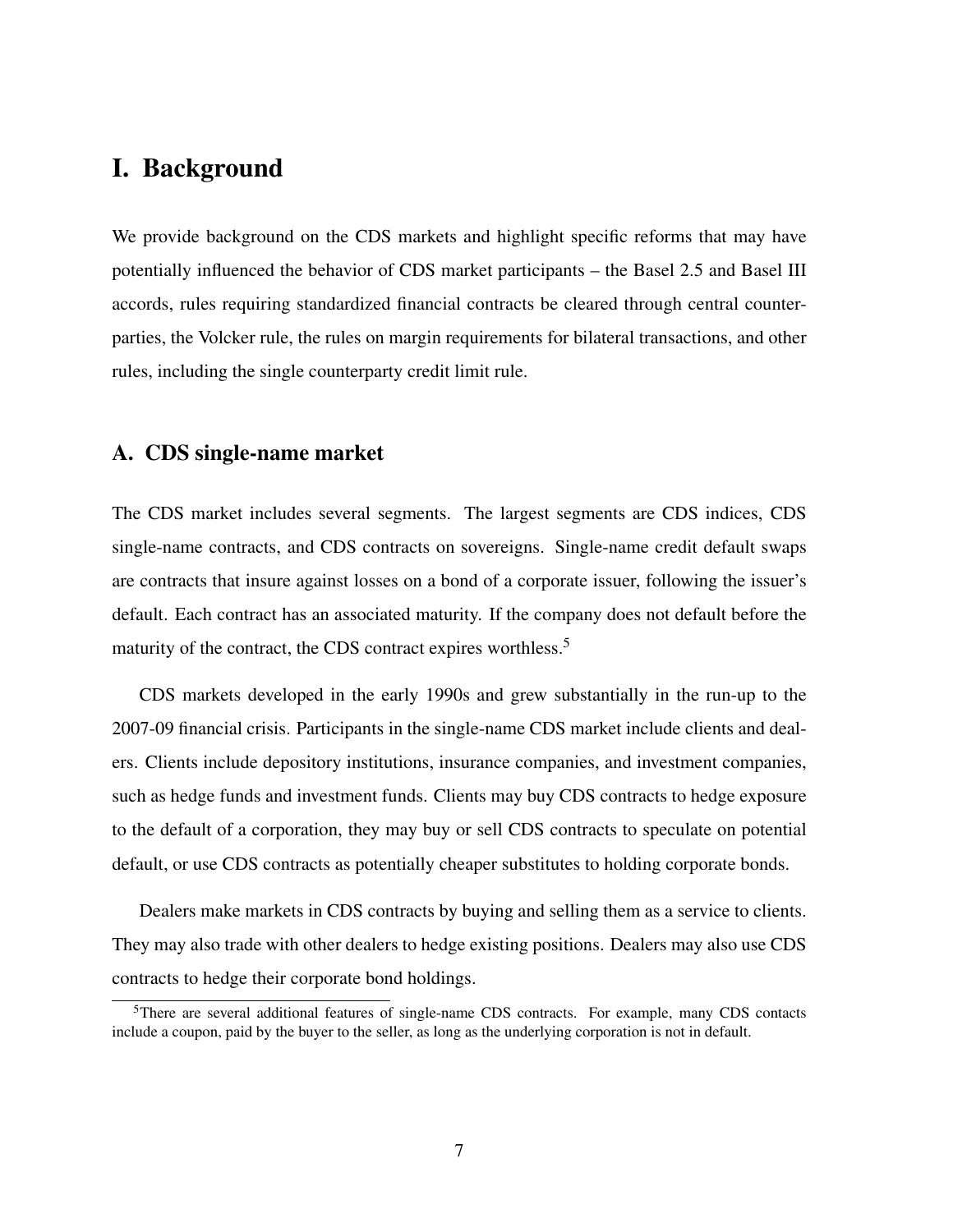### B. Basel accords

The Basel accords form a set of recommendations for regulations in the banking industry. Adoption of the accords by regulators worldwide imposes several requirements on CDS dealers. The Basel 2.5 and Basel III banking accords recommend minimum capital requirements, leverage, liquidity, net stable funding ratio, and countercyclical requirements with respect to regulatory capital, leading to increased costs for dealers – see BCBS & IOSCO (2013) for more information. These regulatory constraints apply to all CDS dealers, as all firms are affiliated with financial institutions that are subject to the accords. However, while Basel 2.5 and Basel 3 took effect in June 2012 and July 2013, respectively, not all of the changes were immediately implemented in the United States.

### C. Central clearing of standardized swap contracts

Central counterparties (CCPs) have assumed a key role in clearing over-the-counter derivatives as a result of regulatory reforms since the financial crisis. In a centrally cleared market, parties to a derivatives contract enter into two back-to-back contracts with the CCP that offset one another.

Major swap participants and private funds active in the swaps market were required to begin clearing major index CDS that they entered into on or after March 11, 2013. Though single-name CDS have not been mandated to be cleared, nearly all of the single-name reference entities that are included in an index are eligible to be cleared. Netting positions through CCPs reduces offsetting transactions in the interdealer market. As of June 2018, the only CCP in the single-name CDS market in the United States is ICE Clear Credit.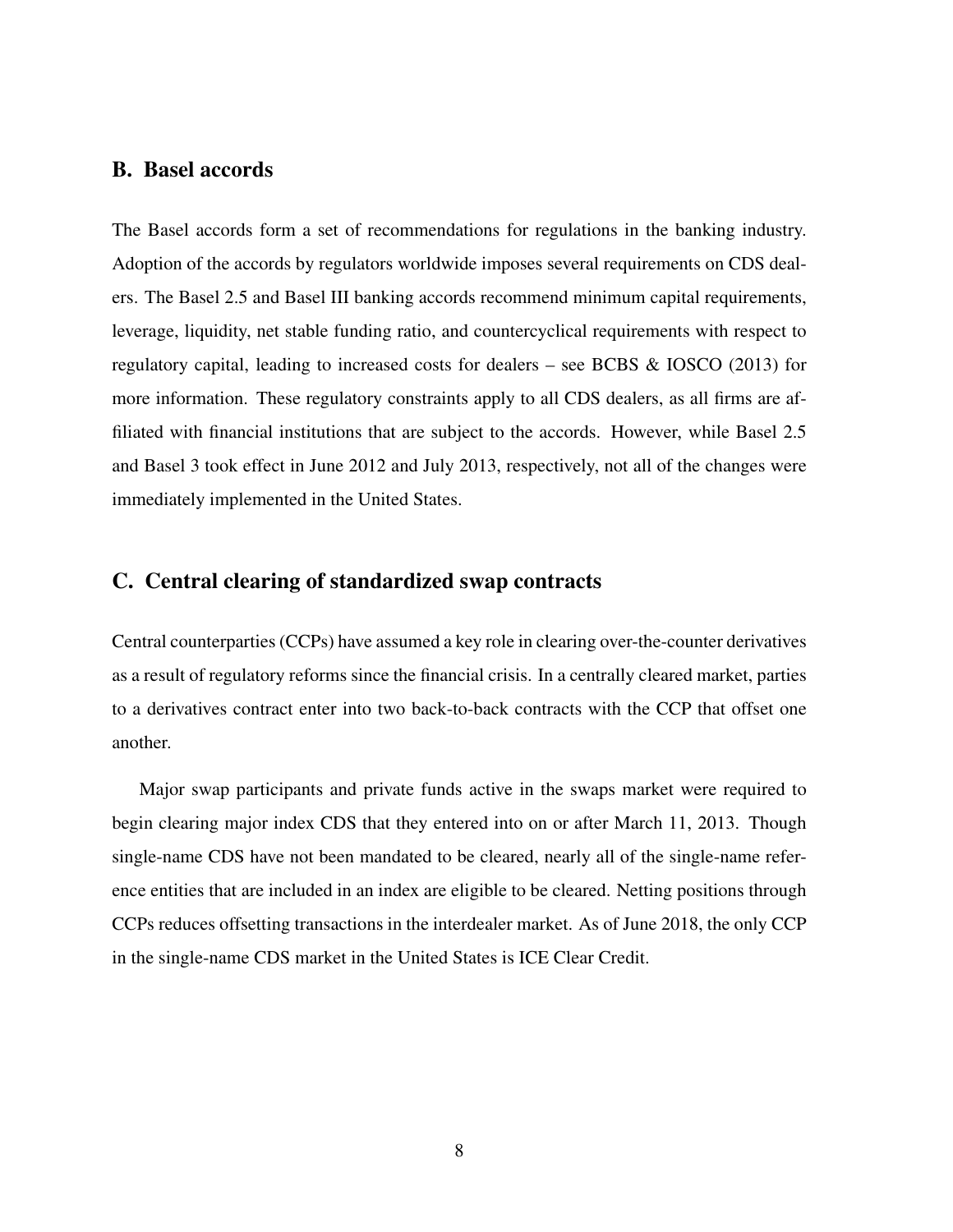### D. Volcker rule

Section 619 of the Dodd-Frank Act, commonly referred to as the "Volcker rule," restricts U.S. depository institutions with \$50 billion in assets and depository institutions with \$10 billion in assets and \$1 billion in tradable assets, from engaging in proprietary trading. Generally, this is interpreted as a restriction on U.S. depository institutions making speculative investments within their own accounts, or owning stakes in hedge funds and private equity funds. Based on the criteria described in the Volcker rule, all dealers trading CDS contracts written on bonds issued by U.S. companies are subject to the Volcker rule.

While the Dodd-Frank Act became law in July 2010, writing the Volcker rule and its implementation took several years. The Financial Stability Oversight Council issued a recommendation in January 2011, and a Federal Register proposal appeared in November 2011. The final regulation was issued two years later, in December 2013. The final regulation required covered institutions to calculate measures of risk management, sources of revenue, customerfacing activity, and comprehensive profit and loss, starting April 1, 2014. These measures are reported to supervisors beginning July 1, 2014.

While the Volcker rule does permit "market-making-related" trading as long as position taking is "designed not to exceed the reasonably expected near term demands of clients, customers or counterparties," determining the intent behind a trade is difficult. The rule specifies several measures that covered institutions must calculate and report, including client-facing activity and volume of transactions. The rule has been criticized as confusing, cumbersome to implement, and resulting in increased market-making costs, dealer exit, and reduced market liquidity. In a report issued in June 2017, the U.S. Treasury "recommends significant changes to the Volcker Rule," to eliminate "undue compliance burdens" – see Mnuchin & Phillips (2017*a*) and Mnuchin & Phillips (2017*b*). The first fine for violating the rule was issued to Deutsche Bank AG in April 2017. The \$19.7 million fine was based on the bank's admission to the Federal Reserve in March 2016 that the bank lacked adequate systems for monitoring activities that might be subject to the Volcker rule.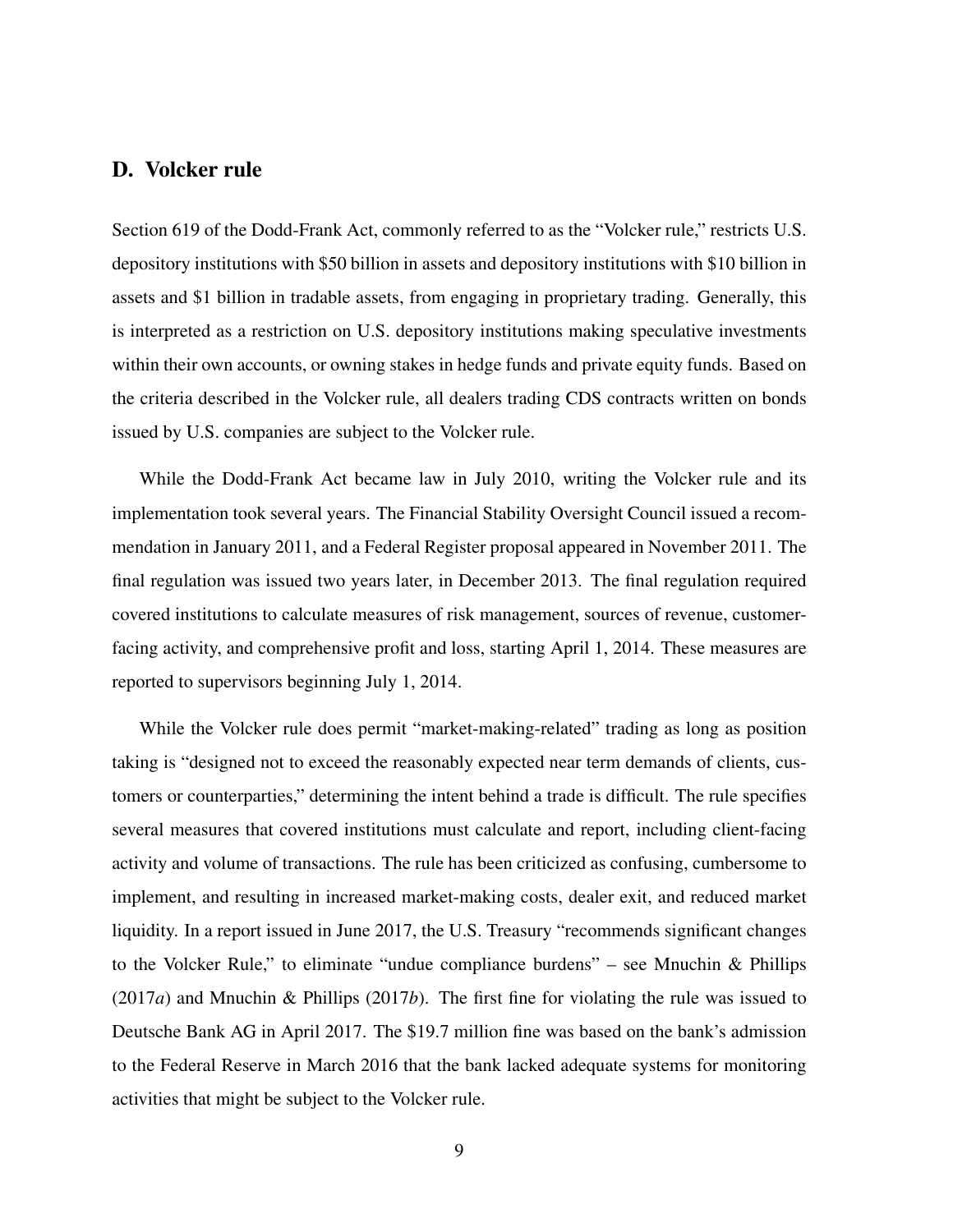### E. Margin requirements for bilateral transactions

The financial reforms that followed the 2007-09 financial crisis mandated margin requirements for non-centrally cleared derivatives with two objectives: reduction of systemic risk, and promotion of central clearing. Only standardized derivatives are suitable for central clearing, so a substantial fraction of derivatives, totaling hundreds of trillions of dollars in notional amounts, are not cleared through a central counterparty. To avoid the systemic contagion and spillover risks that materialized during the financial crisis, margin requirements for noncentrally cleared derivatives are set to ensure that collateral is available to offset losses caused by the default of a derivatives counterparty. In addition, margin requirements on non-centrally cleared derivatives, are set to promote central clearing, in line with the G-20 2009 reform program.

Two types of margin requirements exist: variation margin and initial margin. Variation margin reflects the daily change in market value of the financial instruments. Two counterparties must exchange variation margin to cover their current exposure based on the valuation of the financial instruments they are trading. These daily valuations, also known as "markto-market," follow transparent and well recognised industry methodologies. The rules for exchanging variation margin apply to trades between the largest market participants since September 1, 2016 in the United States, Canada, and Japan.

Initial margin is the amount of collateral that investors post to enable trading in financial instruments. Posting initial margin aims to reduce the broker's exposure to the investor's credit risk. While there is a common process for derivatives that are traded and cleared in exchanges, this is largely a new process for uncleared OTC derivatives. The obligation to post initial margin became effective on September 1, 2016 in the United States, Canada and Japan for a few of the largest market participants. The obligation to post initial margin for most other entities follows a phased-in implementation calendar between September 1, 2017 and September 1, 2020.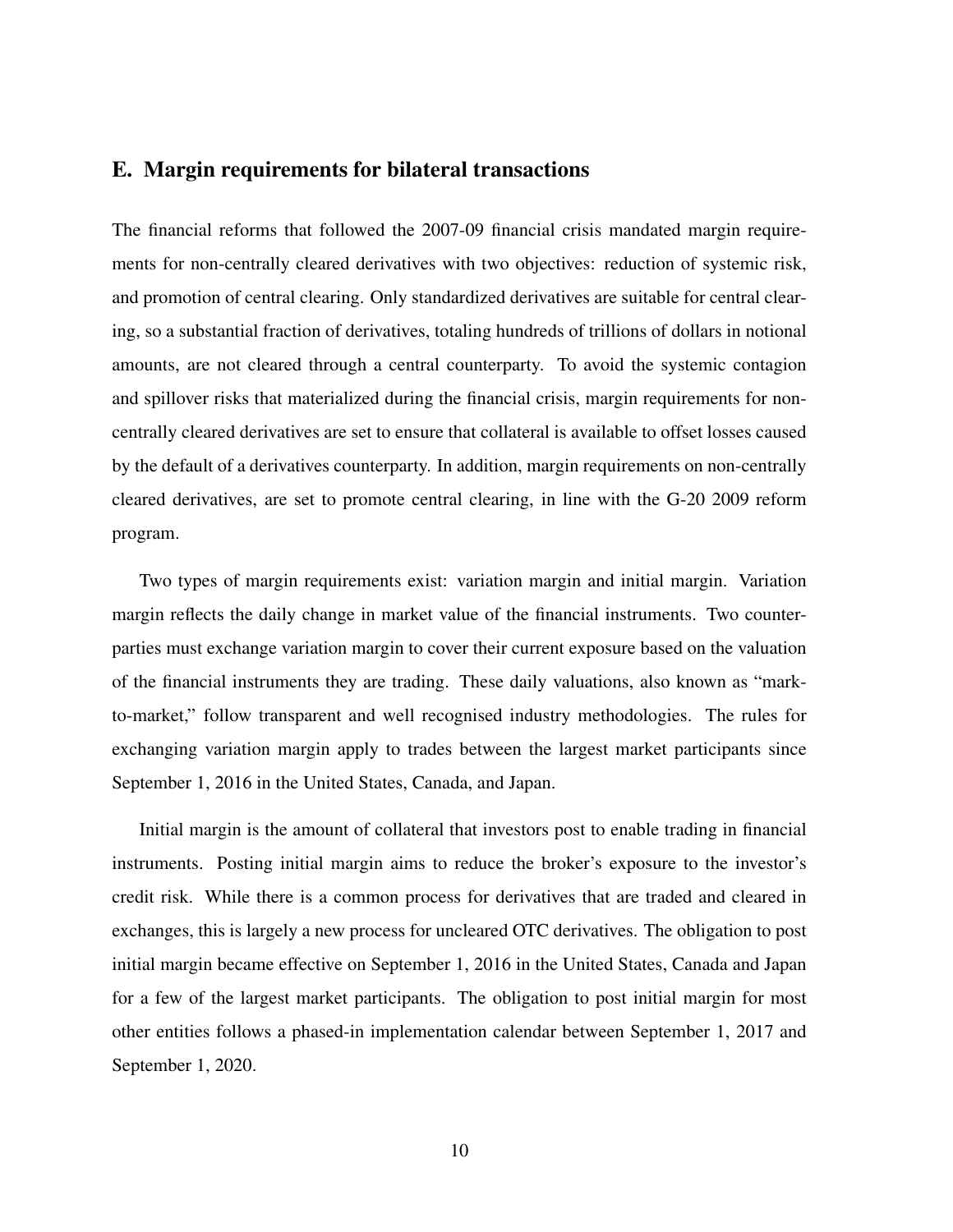### F. Other regulatory reforms

In addition to the reforms we already mentioned, even reforms that have not been implemented as of this date may influence risk-taking by dealers. For example, section 165(e) of the Dodd-Frank Act, directs the Federal Reserve Board to prescribe regulations that limit single counterparty credit exposure to a percentage of tier 1 capital. The Federal Reserve Board adopted the final rule on June 19, 2018 regulation YY, subpart H. Globally systemically important banks are required to comply by January 1, 2020, and all other firms by July 1, 2020. Dealers may act in advance of regulations being implemented, making it difficult to pin down a specific date when their behavior changes.

# II. Model

The literature in market microstructure suggests that when clients can costlessly choose between dealers, and dealers are competitively pricing contracts, the resulting equilibrium is a market where dealers with unbalanced inventories set their bid and ask prices to attract clients that can help rebalance their inventories, and where dealers do not trade with each other – see Ho & Stoll (1983) and Madhavan & Smidt (1993). To obtain interdealer trading, we must introduce a friction between dealers and clients. With such a friction, dealers set bid and ask spreads to maximize an objective, and hedge the risk of contracts acquired by clients by trading.

We assume that the friction is that the dealer is a monopolist with respect to his clients. We also assume that, at least some of, the client volume is noise-trading; i.e., clients are not better informed than dealers. In addition, the dealer's inventory is subject to position limits. Dealers also face an inventory cost when their position is larger, or smaller, than their preferred position. The limits and inventory cost can reflect, for example, credit constraints or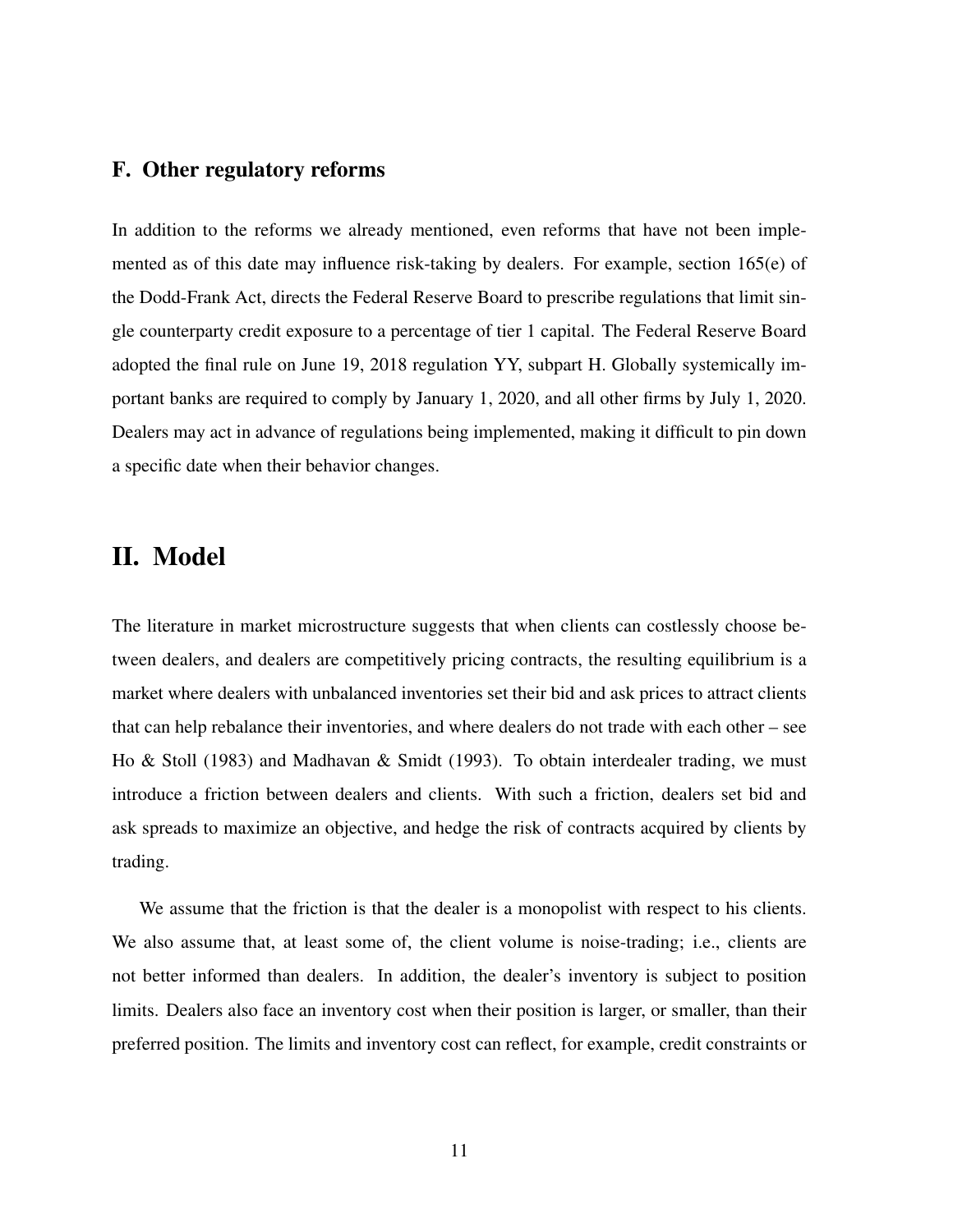increasing capital requirements for larger dealer inventories. Tighter limits can also be thought to correspond to larger inventory costs.<sup>6</sup>

We quantify the impact of increasing the cost of trading between dealers or the dealers' inventory cost by considering a highly stylized model. While the model cannot match the quantitative features of the data, it can provide useful, qualitative, comparative statics.

In the model, we assume that the dealer has a preferred inventory of *m* contracts, and that the position limits are  $m - 1$  and  $m + 1$  contracts. The payoff of each contract is *D*, where  $E(D) = \mu$ . We assume that the payoff occurs in the next period and that the dealer maximizes expected utility of next period's wealth. We also assume that, if the dealer's inventory is either at level  $m+1$  or level  $m-1$ , the dealer faces an inventory cost  $c_i$ .

A client may arrive and trade one unit with the dealer at a price set by the dealer. The dealer sets an ask price,  $p_{ask}$ , to sell an additional contract to the client, and a bid price,  $p_{bid} < p_{ask}$ , to buy an additional contract from the client. These prices affect the probability of arrival of a client. We assume that the probability that a client will want to buy a contract at the dealer's ask price; i.e., the probability that the dealer will sell a contract, is

$$
\pi_{\text{sell}} = \frac{\lambda_{\text{max}} - p_{\text{ask}}}{\lambda_{\text{max}}},
$$

where we assume that  $\lambda_{\text{max}} \ge p_{\text{ask}} \ge \mu$ . The probability that a client will want to sell a contract at the dealer's bid price; i.e., the probability that a dealer will buy a contract, is

$$
\pi_{\text{buy}} = \frac{p_{\text{bid}} - \lambda_{\text{min}}}{\lambda_{\text{min}}},
$$

where we assume that  $\lambda_{\min} \leq p_{\text{bid}} \leq \mu$ . We assume that the probability that more than one client will want to trade is zero. In addition, we assume that the values of  $\lambda_{min}$ ,  $\lambda_{max}$ , are such that the probabilities  $\pi_{\text{buy}}, \pi_{\text{sell}} \leq 0.5$ .

<sup>6</sup>Using data from the NYSE, Comerton-Forde, Hendershott, Jones, Moulton & Seasholes (2010) find that financing constraints do influence the behavior of liquidity providers – when inventories are large, spreads widen when specialists have large positions, or when they lose money.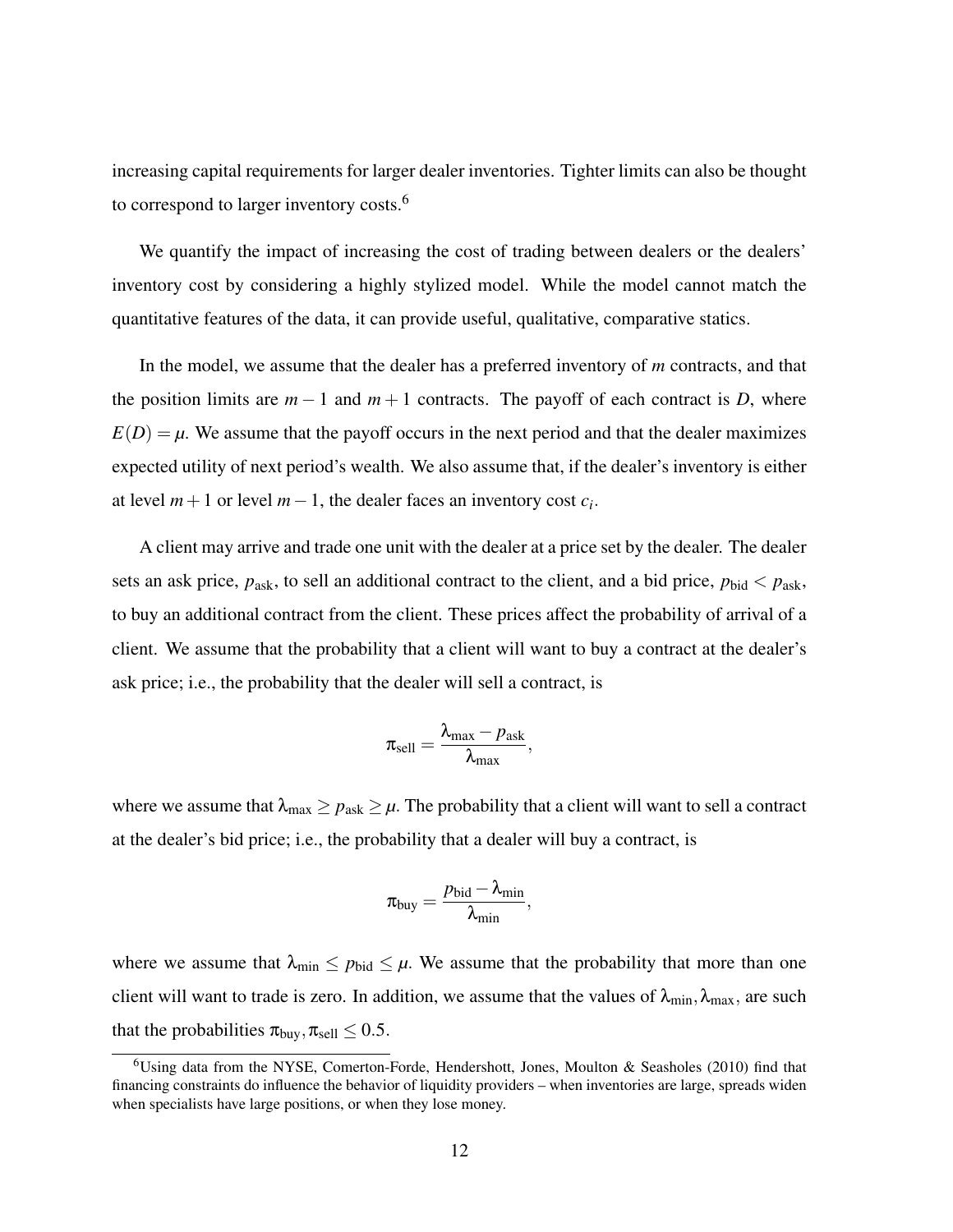If the dealer can trade with other dealers, he may temporarily violate his position limits by trading with a client, and, immediately after trading with the client at the posted price, trade away the surplus contract by trading with the other dealers. We assume that a dealer can trade with other dealers, but that a client can only trade with one dealer.

We abstract away from modeling the interactions between dealers. Instead, we assume that a dealer can trade with other dealers at two prices: either sell at a network selling price,  $p_{n,s}$ , or buy at a network buying price,  $p_{n,b}$ . We also assume that the difference between the network buying and selling prices is a function of the aggregate inventory of all dealers.<sup>7</sup>

The dealer's bid and ask prices towards his clients are set to maximize the dealer's expected wealth. The dealer's wealth is given by

$$
\pi_{\text{buy}}(-p_{\text{bid}} + mD)
$$
\n
$$
+ \pi_{\text{sell}} \max(p_{\text{ask}} + (m-1)D - c_i - p_{n,b}, p_{\text{ask}} + mD - 2p_{n,b})
$$
 initial inventory = m - 1,  
\n
$$
+ (1 - \pi_{\text{buy}} - \pi_{\text{sell}}) \max((m-1)D - c_i, mD - p_{n,b})
$$
\n
$$
\pi_{\text{buy}} \max(-p_{\text{bid}} + (m+1)D - c_i, -p_{\text{bid}} + mD + p_{n,s})
$$
\n
$$
+ \pi_{\text{sell}} \max(p_{\text{ask}} + (m-1)D - c_i, p_{\text{ask}} + mD - p_{n,b})
$$
 initial inventory = m, (1)  
\n
$$
+ (1 - \pi_{\text{buy}} - \pi_{\text{sell}})mD,
$$
\n
$$
\pi_{\text{buy}} \max(-p_{\text{bid}} + (m+1)D - c_i, -p_{\text{bid}} + mD - p_{n,s})
$$
initial inventory = m + 1.  
\n
$$
+ (1 - \pi_{\text{buy}} - \pi_{\text{sell}}) \max((m+1)D - c_i, mD + p_{n,s}),
$$

Dealer wealth takes into account the dealer's ending inventory, inventory costs, and the possibility that the dealer may reduce inventory to the dealer's preferred position by trading with other dealers. For each initial inventory level, Equation (1) captures the possible trades and ending inventory levels. For example, if the initial inventory is at the dealer's preferred level, *m*, then the dealer will buy another contract with probability  $\pi_{\text{buy}}$  for a new inventory of

 $7$ This assumption is supported by theoretical models in the literature that consider networks of dealers, e.g., see Eisfeldt et al. (2018).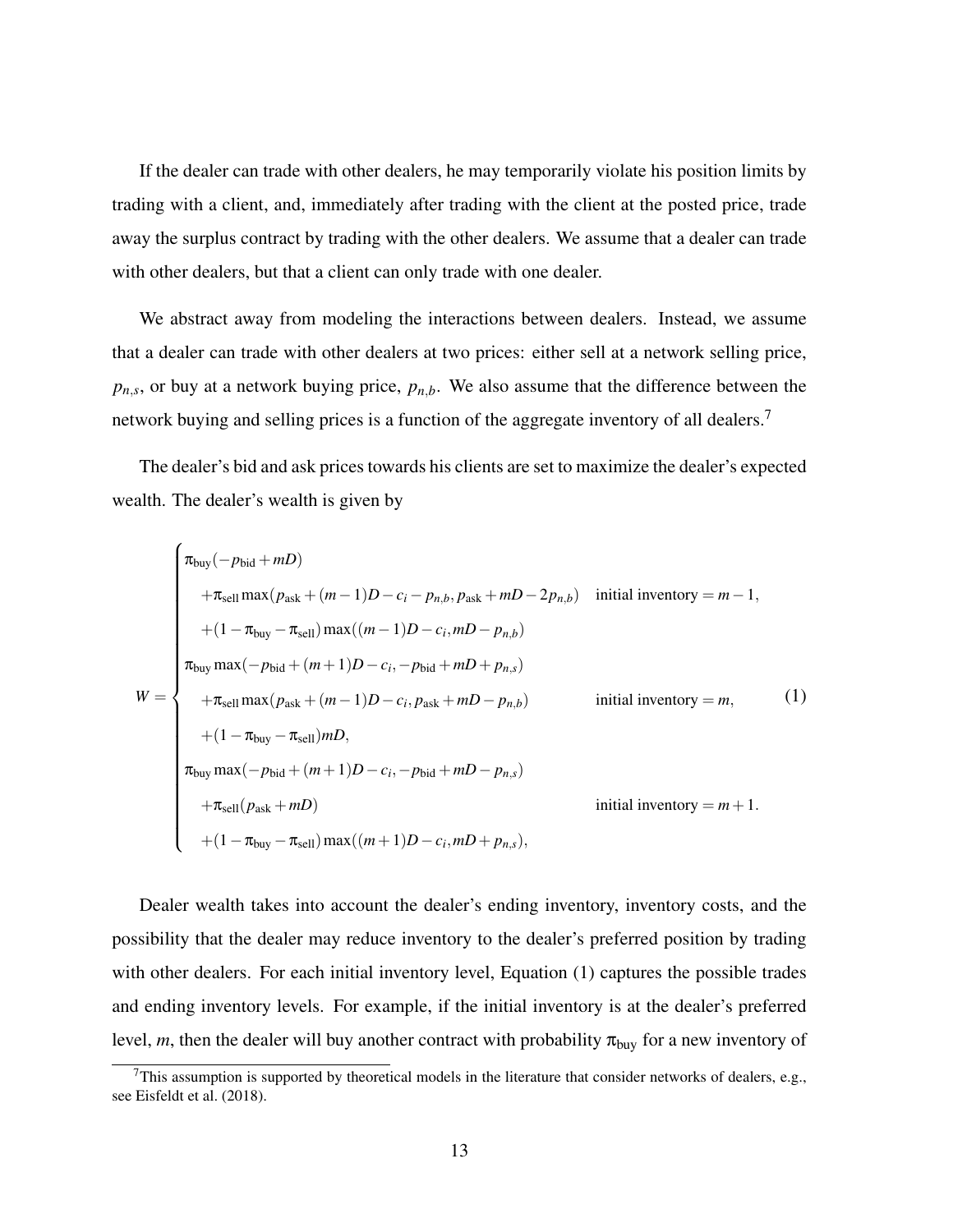$m+1$  contracts, with payoff  $-p_{bid} + (m+1)D - c_i$ , or sell a contract with probability  $\pi_{sell}$  for a new inventory of *m*−1 contracts, with payoff *p*ask + (*m*−1)*D*−*c<sup>i</sup>* , or, not transact, and stay with the initial inventory of *m* contracts, with payoff *mD*. If it increases his wealth, the dealer may also choose to reduce his ending position by trading with other dealers and either paying, or receiving, the corresponding network price.

The resulting bid-ask spreads depend on the cost of trading with the other dealers; i.e., the network buying and selling prices. We distinguish two cases. First, if the trading cost with other dealers is small, in particular if  $p_{n,s} > \mu - c_i$ , and  $p_{n,b} < \mu + c_i$ , then the dealer always offloads excess inventory to the network, and sets the bid and ask prices to be equal to

$$
p_{\text{bid}} = \frac{\lambda_{\min} + p_{n,s}}{2},
$$
  
\n
$$
p_{\text{ask}} = \frac{\lambda_{\max} + p_{n,b}}{2}.
$$
\n(2)

We note that, in this case, the bid-ask spread depends on the aggregate inventory of the dealers rather than the inventory of the dealer that actually transacts with a client.

In the second case, when the cost of trading with other dealers is large, i.e., if  $p_{n,s} < \mu - c_i$ , and  $p_{n,b} > \mu + c_i$ , then the dealer does not transact with the other dealers in the network. Instead, the dealer's wealth next period is given by

$$
W = \begin{cases} \pi_{\text{buy}}(-p_{\text{bid}} + mD) + (1 - \pi_{\text{buy}})((m - 1)D - c_i), & \text{initial inventory} = m - 1, \\ \pi_{\text{buy}}(-p_{\text{bid}} + (m + 1)D - c_i) & \text{initial inventory} = m, \\ + \pi_{\text{sell}}(p_{\text{ask}} + (m - 1)D - c_i) & \text{initial inventory} = m, \\ + (1 - \pi_{\text{buy}} - \pi_{\text{sell}})mD, \\ \pi_{\text{sell}}(p_{\text{ask}} + mD) + (1 - \pi_{\text{sell}})((m + 1)D - c_i), & \text{initial inventory} = m + 1, \end{cases}
$$
(3)

Since, in this case, trading with other dealers is too expensive, when the initial inventory is at the dealer's upper or lower position limit, the dealer sets the bid and ask prices to guarantee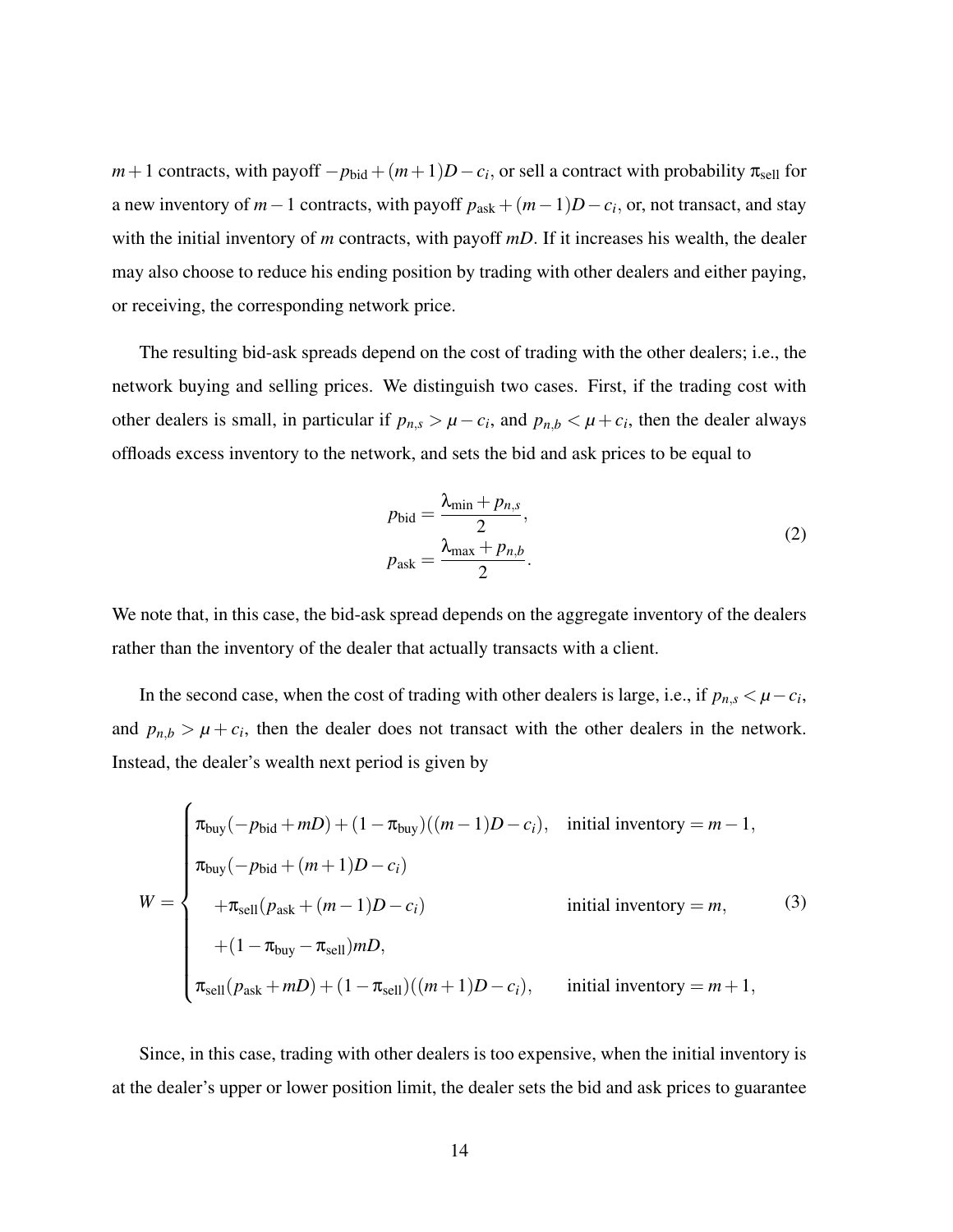that the final inventory does not violate these limits; i.e.,  $p_{ask} = \lambda_{max}$ , when the initial inventory level is  $m-1$ , and  $p_{\text{bid}} = \lambda_{\text{min}}$ , when the initial inventory level is  $m+1$ . The bid and ask prices are given by:

$$
p_{\text{bid}} = \frac{\lambda_{\min} + \mu - c_i}{2} \le \mu \le \lambda_{\max} = p_{\text{ask}}, \qquad \text{initial inventory} = m - 1,
$$
  
\n
$$
p_{\text{bid}} = \frac{\lambda_{\min} + \mu - c_i}{2} \le \mu \le \frac{\lambda_{\max} + \mu + c_i}{2} = p_{\text{ask}}, \quad \text{initial inventory} = m,
$$
  
\n
$$
p_{\text{bid}} = \lambda_{\min} \le \mu \le \frac{\lambda_{\max} + \mu + c_i}{2} = p_{\text{ask}}, \quad \text{initial inventory} = m + 1.
$$
  
\n(4)



#### Figure 1: Model Bid-Ask Spreads

Note: Bid-ask spreads for the case of a dealer that faces large inventory and interdealer trading costs and does not trade with other dealers are shown in vertical, solid, lines, while bid-ask spreads for a dealer that is able to trade with other dealers are shown in vertical, dashed, lines. Source: Authors' calculations.

Figure 1 illustrates the different bid-ask spreads. When the cost of trading with other dealers is small, the dealer's bid-ask spread does not depend on his initial inventory, but does depend on the aggregate dealer inventory; cheap interdealer trading allows for greater risksharing and the dealer can offer a bid-ask spread that is narrower than in the case when the network trading costs are large. On the other hand, when, due to high interdealer trading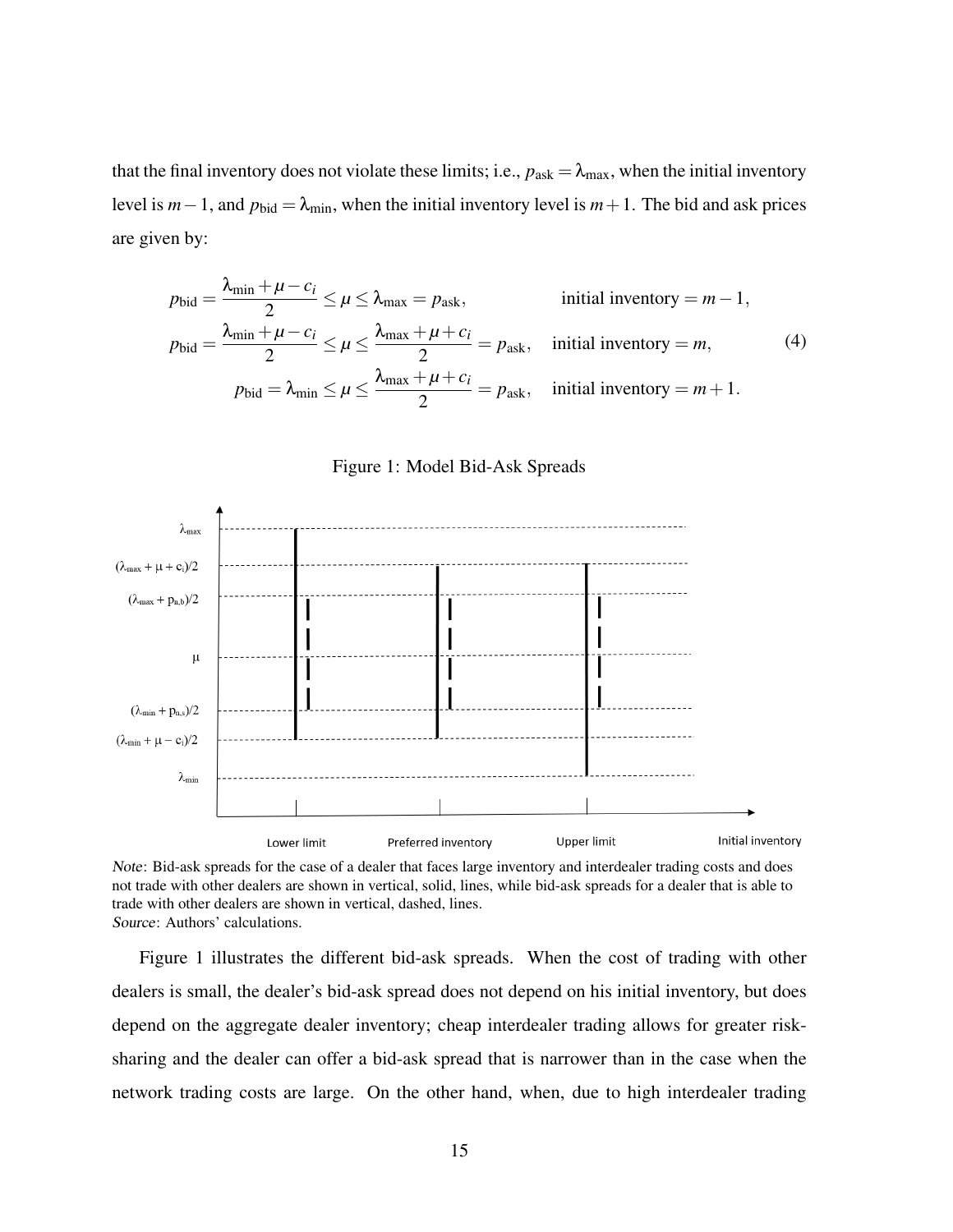costs, the dealer does not engage in interdealer trading, the bid-ask spread does depend on the dealer's initial inventory. In this case, the bid-ask spread is the narrowest when the dealer's initial inventory is at his preferred level, while it increases as the inventory moves to the position limits.<sup>8</sup>

Our model has implications on the trading volume between a dealer and his clients, as well as between dealers. When the interdealer trading cost is low, trading volume is given by

Dealer-client volume 
$$
= \frac{p_{n,s} - \lambda_{\min}}{2\lambda_{\min}} + \frac{\lambda_{\max} - p_{n,b}}{2\lambda_{\max}}
$$
  
Dealer-dealer volume 
$$
= \begin{cases} 1 + \frac{p_{n,s} - \lambda_{\min}}{2\lambda_{\min}} + \frac{\lambda_{\max} - p_{n,b}}{2\lambda_{\max}}, & \text{initial inventory} = m - 1, \\ \frac{p_{n,s} - \lambda_{\min}}{2\lambda_{\min}} + \frac{\lambda_{\max} - p_{n,b}}{2\lambda_{\max}}, & \text{initial inventory} = m, \\ 1 + \frac{p_{n,s} - \lambda_{\min}}{2\lambda_{\min}} + \frac{\lambda_{\max} - p_{n,b}}{2\lambda_{\max}}, & \text{initial inventory} = m + 1, \end{cases}
$$
(5)

When the interdealer trading cost is high, interdealer volume is zero, and trading volume is given by

Dealer-client volume 
$$
=\begin{cases} \frac{\mu-c_i-\lambda_{\min}}{2\lambda_{\min}}, & \text{initial inventory } = m-1, \\ \frac{\mu-c_i-\lambda_{\min}}{2\lambda_{\min}} + \frac{\lambda_{\max}-\mu+c_i}{2\lambda_{\max}}, & \text{initial inventory } = m, \\ \frac{\lambda_{\max}-\mu+c_i}{2\lambda_{\max}}, & \text{initial inventory } = m+1, \end{cases}
$$
 (6)

Dealer-dealer volume  $= 0$ 

Our model has several empirically testable implications for market-making costs and liquidity. First, if interdealer trading costs are low, bid-ask spreads between dealers and clients depend on the aggregate inventory of all dealers; when interdealer costs are high, bid-ask

<sup>&</sup>lt;sup>8</sup>The same result; i.e., that the bid-ask spread widens with the size of the dealer's inventory, is shown by Amihud & Mendelson (1980). Other models, without position limits, do not arrive at this result. For example, Ho & Stoll (1981), consider an objective function that accounts for the variance of the value of the portfolio, but do not include position limits. They find that both the bid and ask the prices change by an amount that depends on the riskiness of the payoff of a contract and the inventory level, but that the bid-ask spread remains the same.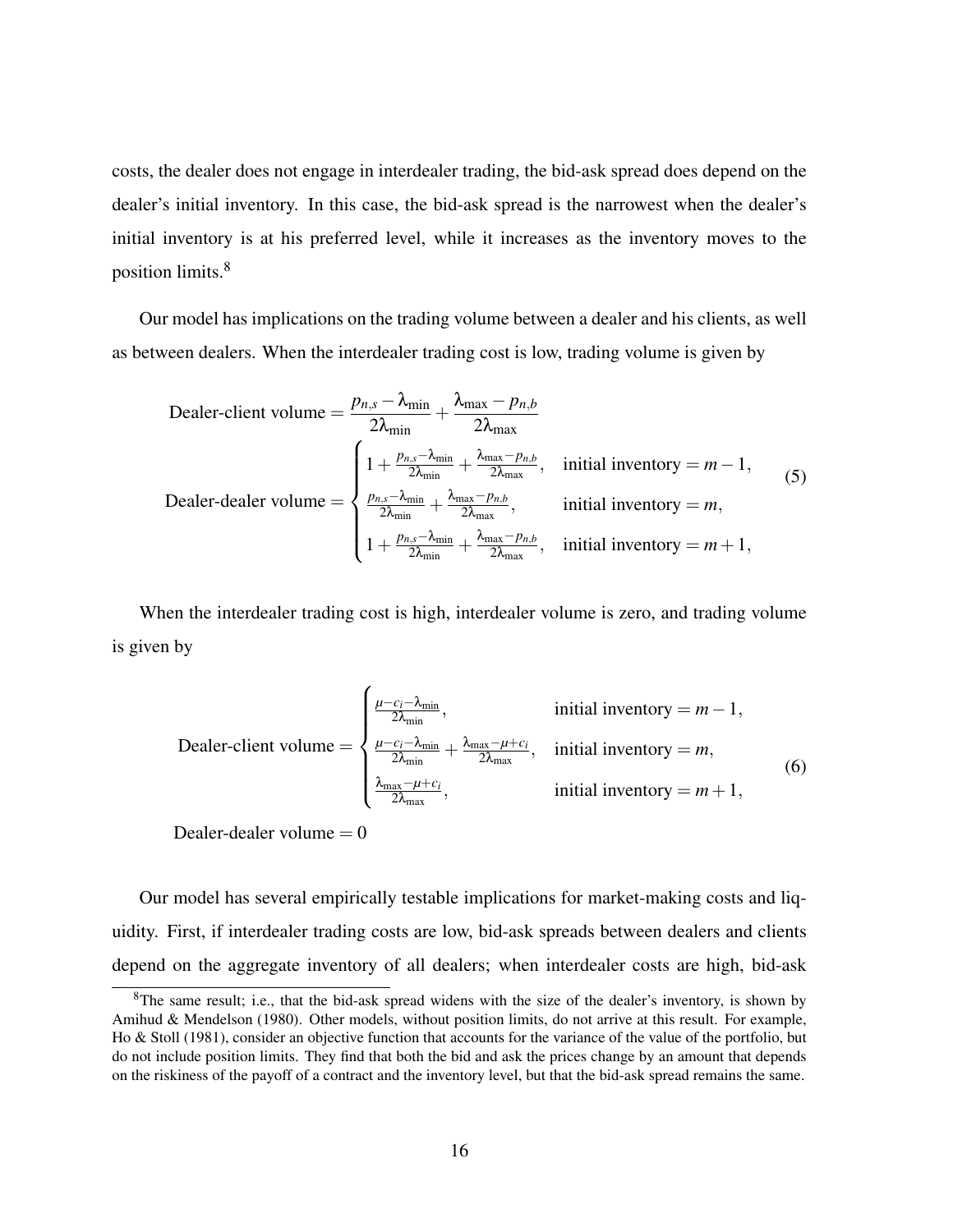spreads between dealers and clients depend on the inventory of individual dealers instead. Increased, aggregate, inventory costs lead to the reduction of volume, both between dealers and clients and between dealers. If interdealer costs are high enough, the reduction in interdealer trading is much greater. In that case, dealers with large inventories become more likely to trade with clients, rather than other dealers. We explore these predictions empirically in Section IV.

# III. Data Description and Summary Statistics

We test our model with data from the market for single-name CDS contracts on reference entities that are U.S. domiciled corporations. We examine the period from January 2010 to November 2016. We use several datasets. One dataset includes CDS transactions and positions, another dataset includes price information for CDS contracts, and a third dataset includes information on bond transactions.

The CDS dataset is a regulatory dataset provided by the Depository Trust & Clearing Corporation (DTCC).<sup>9</sup> DTCC provides trade processing services for most major dealers in CDS markets. After a trade is registered with DTCC, it is recorded into the Trade Information Warehouse (TIW). The part of the TIW that we have access to includes information on all standardized and confirmed CDS transactions involving U.S. entities since 2010 and reported to DTCC; i.e., transactions that involve a U.S. counterparty or a U.S. reference entity. The dataset also includes weekly information on outstanding positions between counterparties. Reported positions represent the accumulation of all past reported transactions between the counterparties. All counterparties are identified in the data set. Approximately 10% of transcactions include the credit spread at which the transaction took place.<sup>10</sup> The total number of reference entities with senior-tier debt is 1032, while the total number of dealers is 32. In

<sup>&</sup>lt;sup>9</sup>The CDS data in this paper are confidential in nature and are provided to the Office of Financial Research (OFR) by The Depository Trust & Clearing Corporation.

<sup>&</sup>lt;sup>10</sup>We compare transactions with pricing information to transactions without in the Appendix.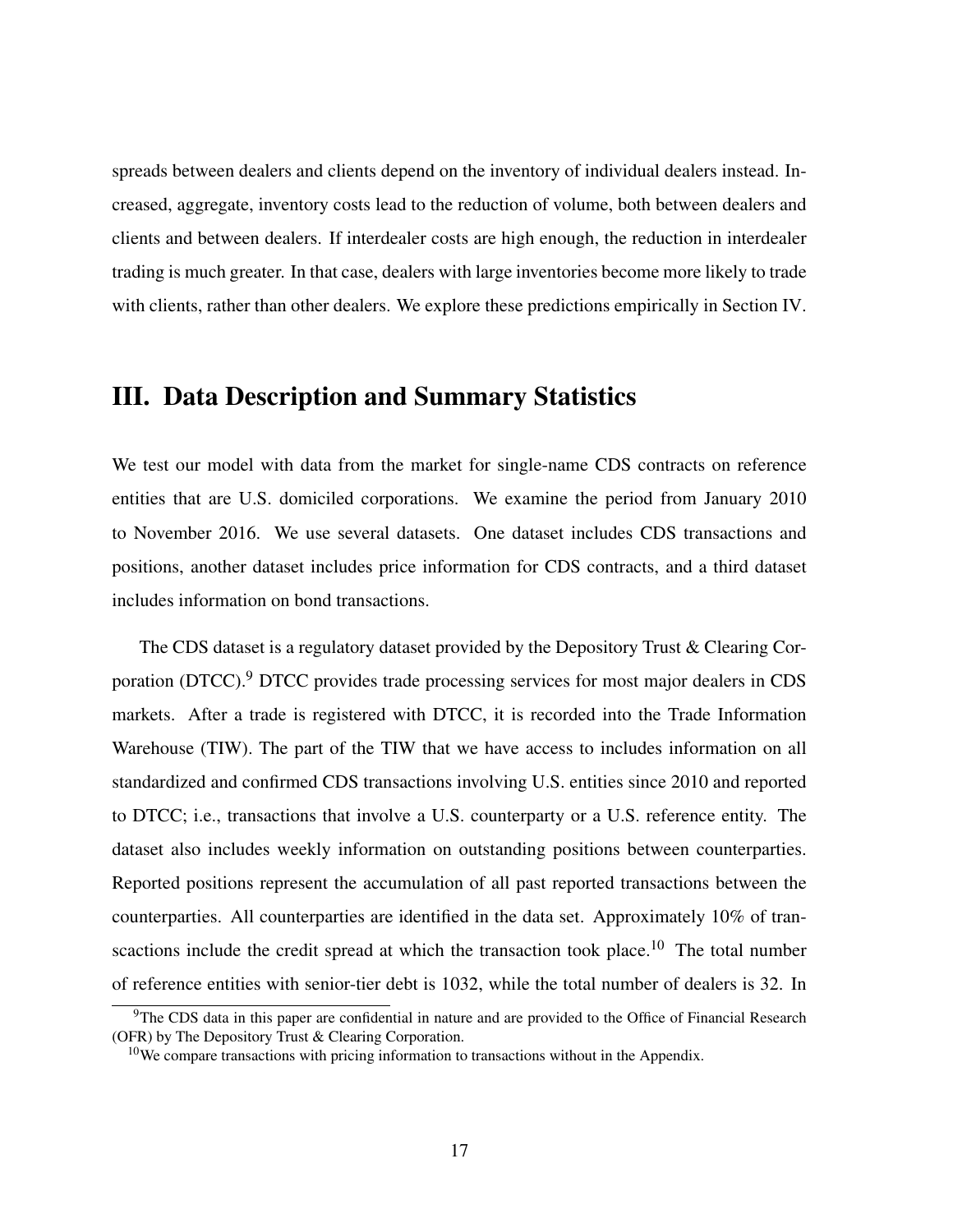addition, we collect information on the volume of index CDS contracts that we use as controls in our models.

To enhance the TIW dataset, we use data from Markit Group Ltd. to capture market-wide CDS price information. Markit provides CDS spreads for a variety of maturities and seniorities of the referenced underlying corporate bonds. Additionally Markit provides base currencies and International Swap Dealer Association (ISDA) default documentation clauses. We use the most liquid maturity of five years, senior reference obligations, U.S. dollar-denominated contracts, and average over all ISDA default documentation clauses. We use expected default recovery rates reported by Markit for each reference entity and each corporate bond underlying the contract. In addition, we use the Markit dataset to implicitly determine the date that CDS contracts on a reference entity become eligible for central clearing. The date is set to be the first time we either observe a transaction between a dealer and the CCP on the reference entity, or when the reference entity becomes part of a CDS index.

In cases where the DTCC dataset provides information on the spread for a specific CDS transaction, or an upfront payment, we estimate the transaction spread. By comparing the transaction spread to the Markit credit spread, one can determine whether the buyer or the seller initiate the transaction. If the transaction spread is above the Markit spread, we assume the buyer initiated the transaction. If it is below, we assume the seller initiated the transaction. That is, we consider the difference between the Markit credit spread and the DTCC transaction spread to represent the bid-ask spread for the specific transaction.<sup>11</sup> In addition, we determine whether a transaction is dealer- or client-initiated, based on which side paid the implied bidask spread.<sup>12</sup>

 $11$ In the case where an upfront payment is reported, we use the R implementation of ISDA's conventional model to convert the upfront fee to a par spread. The same methodology in used in Iercosan & Jiron (2017). Similar to our use of the Markit credit spread to calculate the bid-ask spread of a specific transaction, Iercosan  $\&$ Jiron (2017) define the execution cost of a transaction using the CDS par spread relative to the end-of-day CDS consensus par spread from Markit.

 $12$ Our definition of bid-ask spread corresponds to half of the round-trip cost of buying and selling the same contract.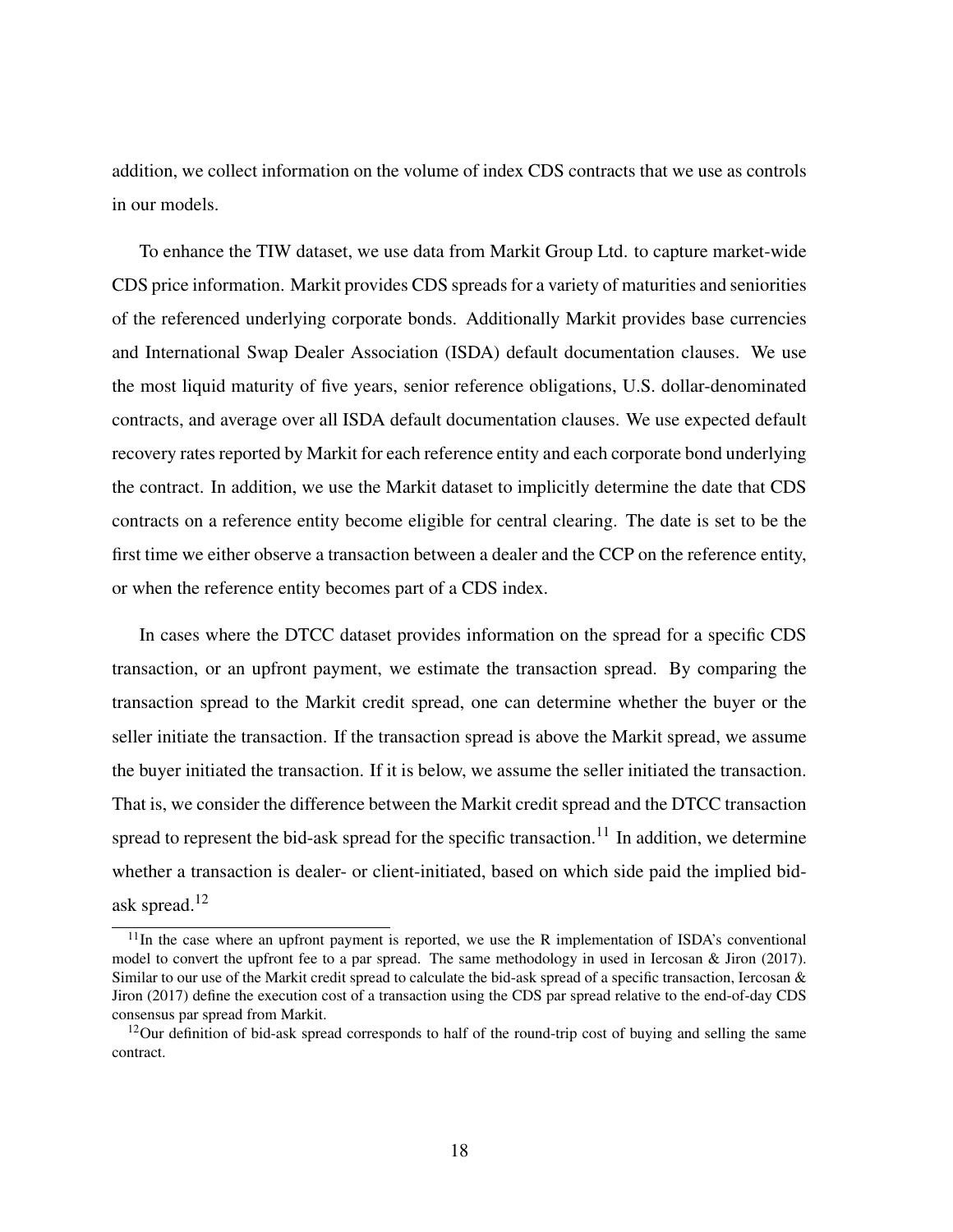Finally, in addition to the TIW and Markit datasets, we use the Financial Industry Regulatory Authority's regulatory Trade Reporting and Compliance Engine (TRACE) dataset that includes information on corporate bond transactions. Unlike the TIW dataset, not all counterparties are identified in this dataset. We use TRACE to map CDS contracts to the underlying corporate bonds, and to calculate the volume of trading for the underlying corporate bond.

Table I presents summary statistics for the single-name CDS market from 2010 through 2016. The variables are averaged monthly and the data are presented for each year in our sample. We note that the average number of dealers and average dealer gross notional per reference entity declined during the period. While the average number of clients and number of client trades per reference entity changed relatively little, the average monthly volume between clients and dealers declined. The biggest decline occurred in the average monthly market volume, which dropped by more than 90 percent, mostly due to the decline in the average monthly volume in dealer-to-dealer trades, which dropped by more than 95 percent. Consistent with the decline in the number of dealers, the number of clients per dealer has increased. Consistent with the decline in the volume between dealers, the number of dealer counterparties for each dealer; i.e., the number of other dealers each dealer trades with, has declined. Finally, the number of dealers each client trades with remained stable, and the number of clients each dealer trades with increased.

Figure 2 presents the distribution of the number of dealers with non-zero trading volume in each single-name reference entity for each year in our data. The figure illustrates a decline in the number of dealers across all reference entities.<sup>13</sup>

Table II presents summary statistics for the number of clients, trades, trade size, volume, net notional, and gross notional, per reference entity by type of client, averaged monthly.

Table III presents information on transaction prices, averaged annually. We note that CDS spreads, measured in basis points, have dropped over time, while the bid-ask spreads, mea-

<sup>&</sup>lt;sup>13</sup>We have found that, on average, it is the smaller dealers that are dropping out from trading each reference entity.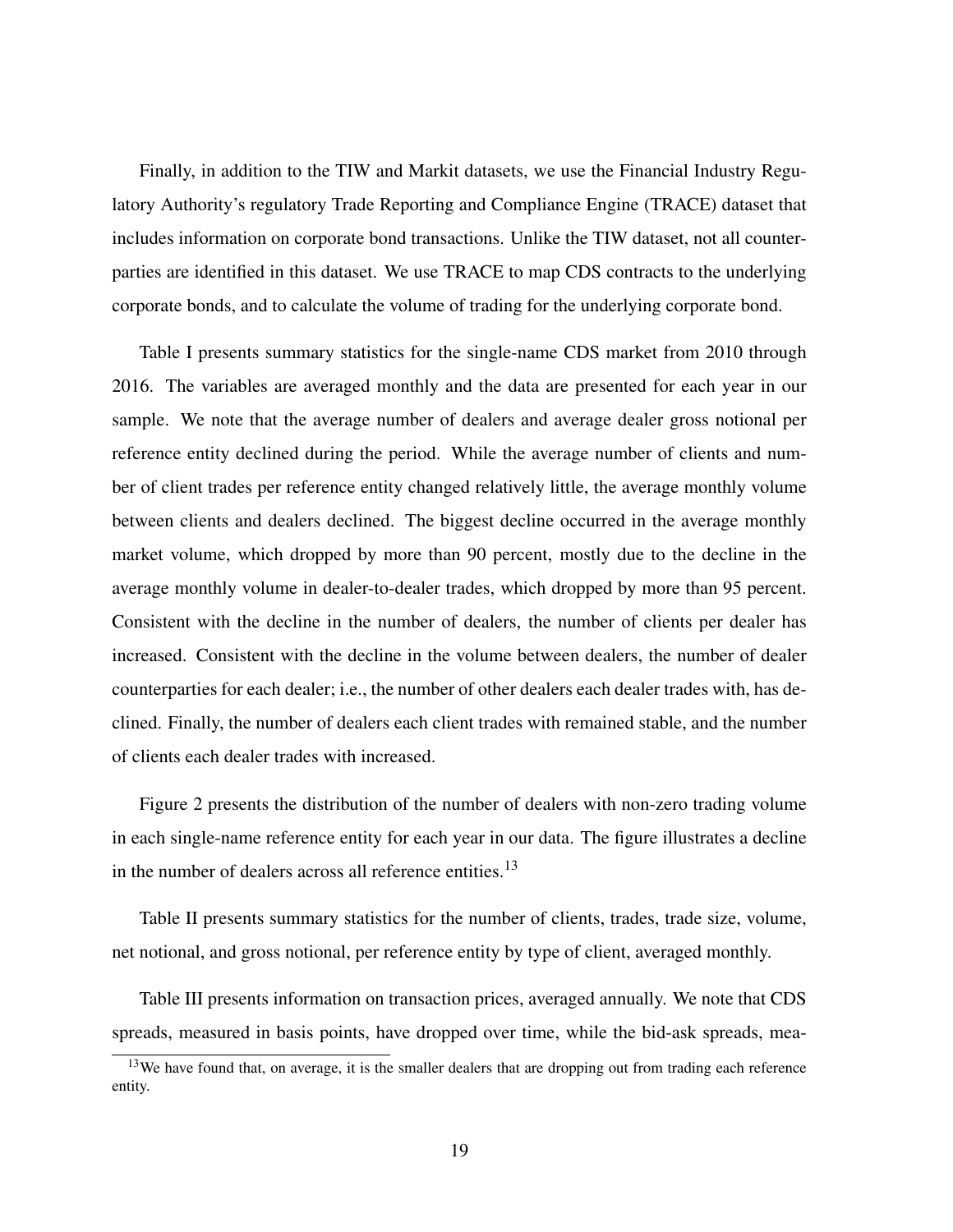| Year                                  | 2010     | 2011     | 2012     | 2013     | 2014     | 2015     | 2016     |
|---------------------------------------|----------|----------|----------|----------|----------|----------|----------|
| # of Dealers                          | 10.1     | 10.1     | 9.1      | 8.1      | 7.2      | 6.4      | 5.2      |
|                                       | (0.9)    | (4.8)    | (4.1)    | (3.8)    | (3.4)    | (2.9)    | (2.7)    |
| # of Clients                          | 4.3      | 5.2      | 5.3      | 4.5      | 4.3      | 4.1      | 4.4      |
|                                       | (0.6)    | (6.5)    | (6.8)    | (6.3)    | (5.9)    | (5.2)    | (4.9)    |
| # of Clients per Dealer               | 1.8      | 1.9      | 1.8      | 1.9      | 2.0      | 2.0      | 2.3      |
|                                       | (1.8)    | (1.9)    | (1.4)    | (1.8)    | (2.3)    | (1.9)    | (2.1)    |
| # of Dealer Counterparties per Dealer | 1.8      | 1.8      | 1.6      | 1.5      | 1.5      | 1.4      | 1.3      |
|                                       | (1.4)    | (1.3)    | (1.1)    | (0.9)    | (0.8)    | (0.6)    | (0.5)    |
| # of Dealers per Client               | 1.2      | 1.3      | 1.2      | 1.3      | 1.3      | 1.3      | 1.3      |
|                                       | (0.3)    | (0.4)    | (0.4)    | (0.5)    | (0.4)    | (0.4)    | (0.4)    |
| Volume                                | 2,350.6  | 935.5    | 639.0    | 463.2    | 372.1    | 192.6    | 134.9    |
|                                       | (1886.9) | (5878.0) | (1380.9) | (927.9)  | (701.4)  | (316.3)  | (305.9)  |
| Interdealer Volume                    | 2,262.3  | 770.5    | 530.6    | 373.4    | 282.9    | 127.4    | 72.1     |
|                                       | (1885.4) | (1761.5) | (1267.2) | (826.5)  | (605.6)  | (264.3)  | (270.6)  |
| <b>Client Volume</b>                  | 88.2     | 165.0    | 108.4    | 89.8     | 89.2     | 65.2     | 62.8     |
|                                       | (18.8)   | (5585.8) | (227.3)  | (179.2)  | (174.6)  | (108.8)  | (103.6)  |
| # of Trades                           | 177.2    | 140.2    | 106.6    | 81.1     | 69.1     | 42.0     | 38.9     |
|                                       | (28.9)   | (213.3)  | (161.5)  | (122.2)  | (106.0)  | (58.5)   | (50.0)   |
| # of Interdealer Trades               | 160.4    | 122.0    | 82.6     | 59.7     | 47.4     | 22.7     | 14.0     |
|                                       | (27.3)   | (199.9)  | (138.1)  | (90.5)   | (71.2)   | (30.0)   | (28.3)   |
| # of Client Trades                    | 16.8     | 18.2     | 24.0     | 21.4     | 21.8     | 19.3     | 25.0     |
|                                       | (2.8)    | (32.9)   | (45.6)   | (47.3)   | (50.1)   | (42.2)   | (36.4)   |
| Interdealer Fraction of Trade         | 0.82     | 0.82     | 0.79     | 0.80     | 0.78     | 0.69     | 0.50     |
|                                       | (0.07)   | (0.21)   | (0.23)   | (0.23)   | (0.25)   | (0.30)   | (0.36)   |
| Dealer Net Notional                   | $-17.5$  | $-32.5$  | $-20.8$  | $-20.4$  | $-24.9$  | $-42.7$  | $-35.4$  |
|                                       | (20.5)   | (263.7)  | (243.6)  | (195.2)  | (180.0)  | (133.7)  | (101.1)  |
| Dealer Gross Notional                 | 7,151.0  | 7,510.8  | 7,003.4  | 5,210.8  | 3,649.6  | 2,716.0  | 1,962.4  |
|                                       | (974.6)  | (9407.0) | (9369.0) | (7181.4) | (5267.3) | (3847.9) | (2946.4) |

Table I: Monthly CDS Market Statistics per Single-name Reference Entity

Note: Volume, net notional, and gross notional reported in millions

Source: Authors' calculations, which use data provided to the OFR by the Depository Trust & Clearing Corporation.

sured as a percentage, are relatively stable. The increase in the percentage of client-dealer trades reflects the decline in interdealer volume. We note that, as expected, the implied bidask spread for transactions between dealers and clients that are dealer-initiated is lower, on average, compared to the implied bid-ask spread for transactions that are client-initiated for every year in the data other than 2011.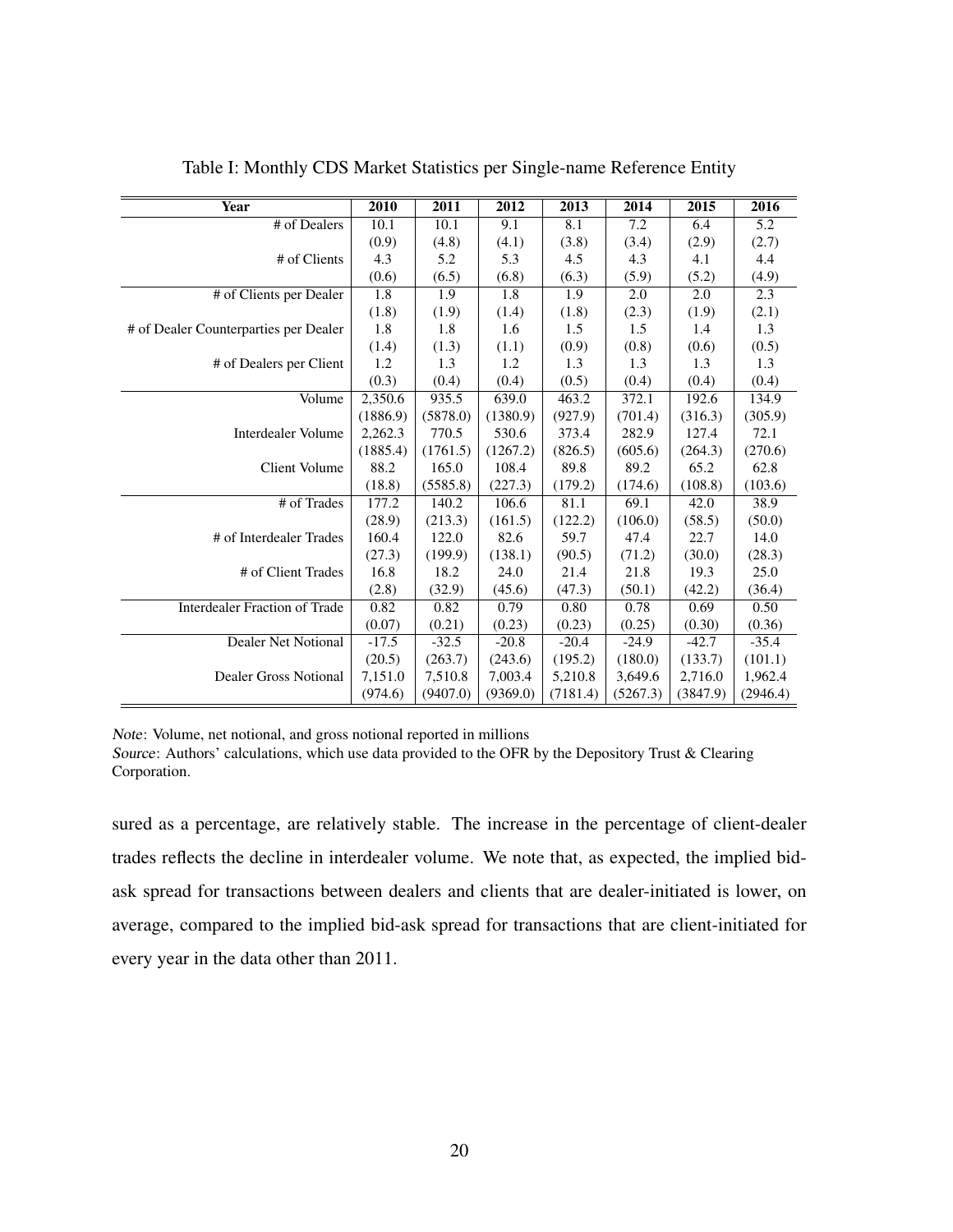

Figure 2: Number of Dealers per Single-name Reference Entity

Source: Authors' calculations, which use data provided to the OFR by the Depository Trust  $&$  Clearing Corporation.

| Table II: Monthly CDS Market Statistics per Single-name Reference Entity by Client Type |  |  |
|-----------------------------------------------------------------------------------------|--|--|
|                                                                                         |  |  |

|                       | Depository   | Investment | Insurance $\&$ | Other   |
|-----------------------|--------------|------------|----------------|---------|
|                       | Institutions | Company    | Pension        |         |
| # of Clients          | 0.34         | 3.41       | 0.16           | 0.08    |
|                       | (0.52)       | (3.86)     | (0.22)         | (0.13)  |
| # of Trades           | 0.78         | 15.56      | 0.32           | 0.20    |
|                       | (1.49)       | (22.87)    | (0.54)         | (0.38)  |
| <b>Trade Size</b>     | 1.55         | 4.84       | 1.09           | 0.40    |
|                       | (3.54)       | (6.78)     | (3.43)         | (0.85)  |
| Volume                | 5.56         | 69.67      | 2.09           | 1.06    |
|                       | (16.99)      | (213.69)   | (4.90)         | (2.76)  |
| Net Notional          | 14.02        | 2.20       | 6.85           | 4.63    |
|                       | (53.60)      | (45.16)    | (49.34)        | (8.12)  |
| <b>Gross Notional</b> | 77.51        | 109.02     | 35.62          | 28.16   |
|                       | (115.26)     | (115.52)   | (58.24)        | (61.99) |

Note: Trade size, volume, net notional, and gross notional reported in millions Source: Authors' calculations, which use data provided to the OFR by The Depository Trust & Clearing Corporation.

# IV. Empirical Study

We identify and test several hypotheses related to the model. The hypotheses revolve around the impact of an increased cost of holding inventory and of trading with other dealers. First, we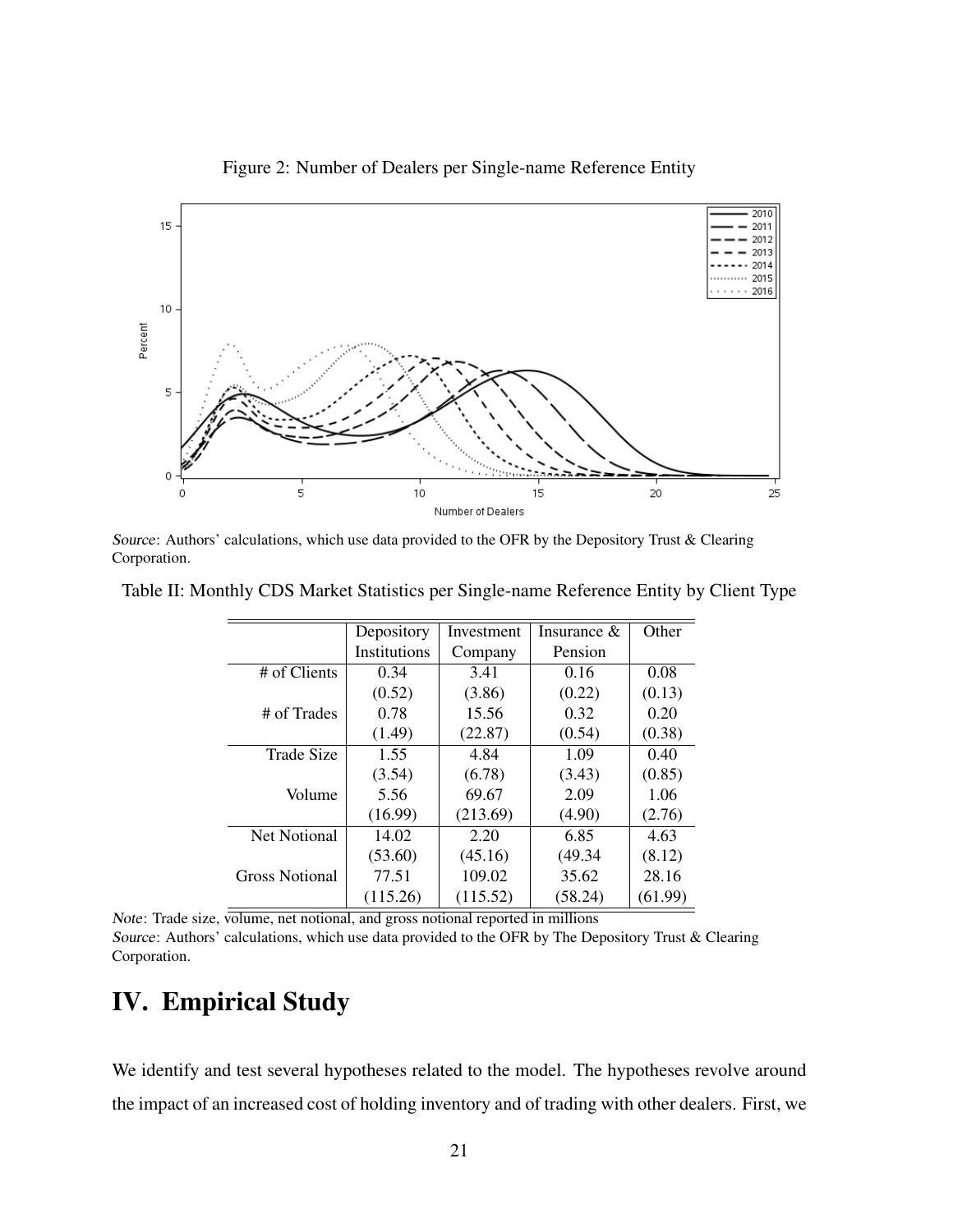| Year                              | 2010     | 2011    | 2012     | 2013     | 2014    | 2015    | 2016     |
|-----------------------------------|----------|---------|----------|----------|---------|---------|----------|
| <b>CDS</b> Spread (bps)           |          |         |          |          |         |         |          |
| Client Trade - Client Initiated   | 49.62    | 34.34   | 32.22    | 54.79    | 15.03   | 14.33   | 26.45    |
|                                   | (112.09) | (63.20) | (90.87)  | (185.12) | (76.43) | (37.03) | (101.38) |
| Client Trade - Dealer Initiated   | 49.31    | 35.55   | 33.61    | 55.64    | 15.90   | 14.67   | 27.93    |
|                                   | (112.47) | (67.25) | (92.80)  | (203.26) | (84.75) | (43.78) | (105.71) |
| Interdealer Trade                 | 64.93    | 35.21   | 42.66    | 74.26    | 12.68   | 15.23   | 26.97    |
|                                   | (138.36) | (67.44) | (111.07) | (219.81) | (61.87) | (40.35) | (84.04)  |
| Implied Bid-Ask Spread $(\%)$     |          |         |          |          |         |         |          |
| Client Trade - Client Initiated   | 4.30     | 3.99    | 3.96     | 4.81     | 4.26    | 4.52    | 5.90     |
|                                   | (3.72)   | (3.49)  | (3.45)   | (4.27)   | (3.39)  | (3.71)  | (4.22)   |
| Client Trade - Dealer Initiated   | 4.58     | 4.36    | 3.68     | 4.25     | 3.62    | 3.57    | 4.92     |
|                                   | (4.10)   | (4.09)  | (3.54)   | (4.22)   | (3.34)  | (3.21)  | (4.30)   |
| Interdealer Trade                 | 5.13     | 4.83    | 4.50     | 5.65     | 4.49    | 5.57    | 5.63     |
|                                   | (4.27)   | (4.14)  | (3.78)   | (4.44)   | (3.59)  | (4.16)  | (3.60)   |
| Proportion of Transactions $(\%)$ |          |         |          |          |         |         |          |
| Client Trade - Client Initiated   | 13.94    | 14.13   | 19.54    | 20.47    | 21.43   | 21.78   | 24.85    |
| Client Trade - Dealer Initiated   | 11.68    | 9.50    | 11.98    | 12.83    | 12.36   | 12.85   | 16.02    |
| Interdealer Trade                 | 74.37    | 76.37   | 68.48    | 66.70    | 66.21   | 65.38   | 59.13    |

Table III: Transaction Price Statistics

Note: The CDS spread is the daily average Markit CDS spread, measured in basis points. The bid-ask spread is calculated by finding the distance that a transaction occurs at, relative to the daily Markit CDS spread and is presented as a percentage of the daily Markit CDS spread. Information is presented for both interdealer and client-dealer transactions. Client-dealer transactions are separated to client-initiated ones and dealer-initiated ones based on which side paid the the implied bid-ask spread. We present the proportion of priced transactions observed by type.

Source: Authors' calculations, which use data provided to the OFR by the Depository Trust & Clearing Corporation and Markit Group Ltd.

test whether there has been an impact on individual transaction bid-ask spreads; i.e., whether bid-ask spreads shift from depending more on aggregate dealer inventories to depending more on individual dealer inventories over time. Second, we test whether volume between dealers and between dealers and clients has been affected. In particular, whether the volume of dealerto-dealer transactions has decreased and whether dealers with large inventories trade more with clients. Third, we examine whether dealer inventories have declined. Finally, we examine whether client volume has declined.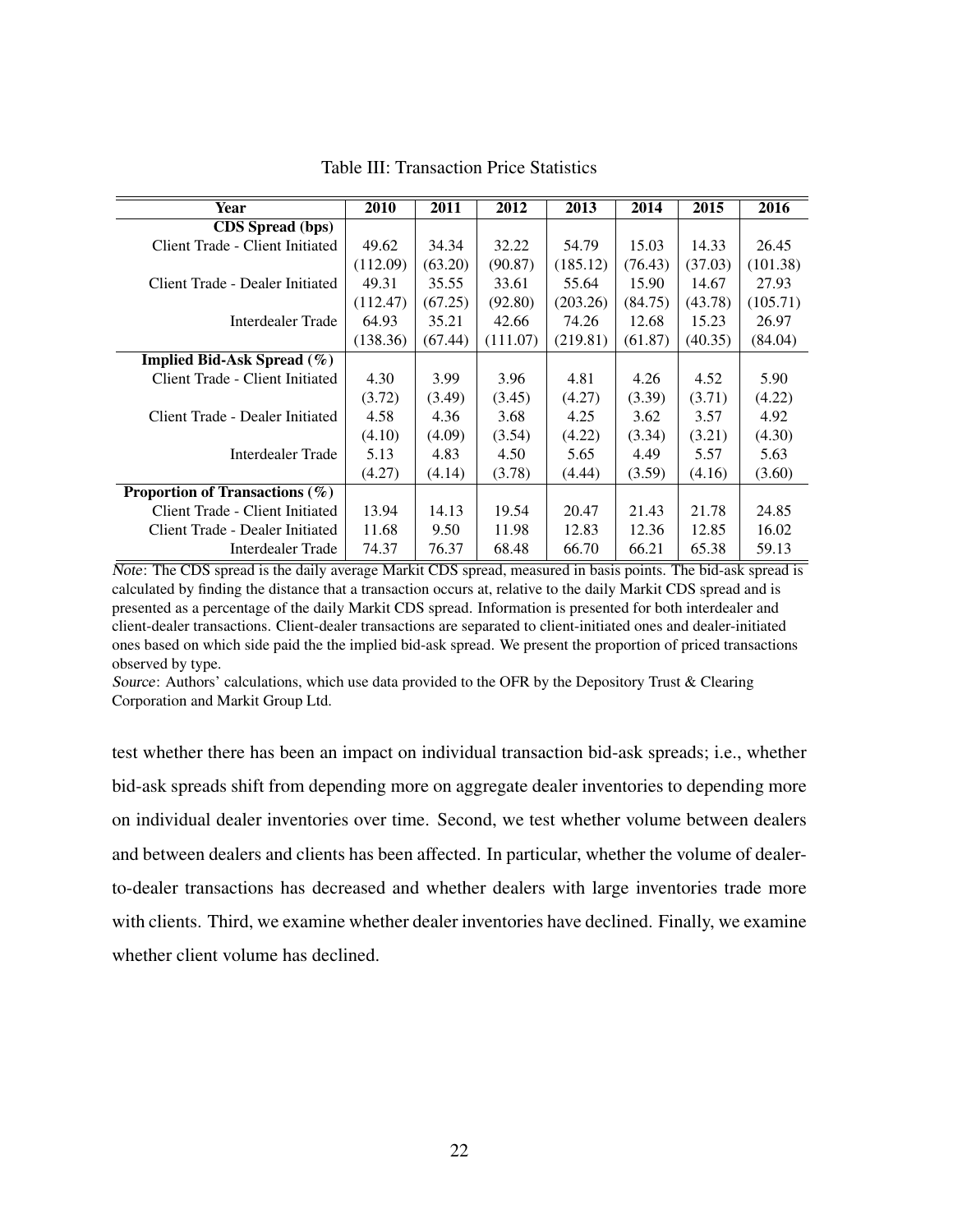### A. Transaction spreads are impacted by individual dealer inventory levels

When the cost of interdealer trading is low, dealers are able to engage in transactions with clients and then easily share the resulting risk with other dealers in the interdealer market. In that case, our model suggests that the bid-ask spread of individual transactions between clients and dealers should depend more on the aggregate inventory of dealers, and less on the inventory of the individual dealer involved in the transaction. As the cost of interdealer trading increases, dealers reduce their reliance in the interdealer market, resulting in bid-ask spreads in dealer to client transactions that depend more on the inventory of individual dealers.

We consider both dealer-to-dealer and dealer-to-client transactions. We use the difference between the price reported in the DTCC data and the price reported in Markit as a measure of the bid-ask spread of a transaction.<sup>14</sup>

First, we regress the bid-ask spread in transactions between dealers on the inventory of the buyer and the seller on contracts on the same reference entity, on the total amount of CDS contracts outstanding, and on the aggregate dealer inventory. We perform this regression by separating data into two periods, before and after a specific date - the *separating date*. To capture changes over time we use different dates to separate the data, varying them annually from the end of 2010 to the end of 2015.

Interdealer bid-ask spread<sub>*j*</sub>, $l = \beta_0 + \beta_1$ Buyer inventory<sub>*j*,*l*</sub> +  $\beta_2$ Buyer inventory<sub>*j*,*l*</sub> × *i*<sub>sep</sub> +β3Seller inventory*j*,*<sup>l</sup>* +β4Seller inventory*j*,*<sup>l</sup>* ×*i*sep + $\beta$ <sub>5</sub>CDS outstanding<sub>*i*,*l*</sub> + $\beta$ <sub>6</sub>Aggregate dealer inventory<sub>*j*,*l*</sub> + $\beta_7$ Aggregate dealer inventory<sub>*j*,*l*</sub> × *i*<sub>sep</sub> +  $\varepsilon$ , sep ∈ {12/31/2010,12/31/2011,...,12/31/2015}. (7)

<sup>&</sup>lt;sup>14</sup>Iercosan & Jiron (2017) measure the execution cost of a transaction in the same way.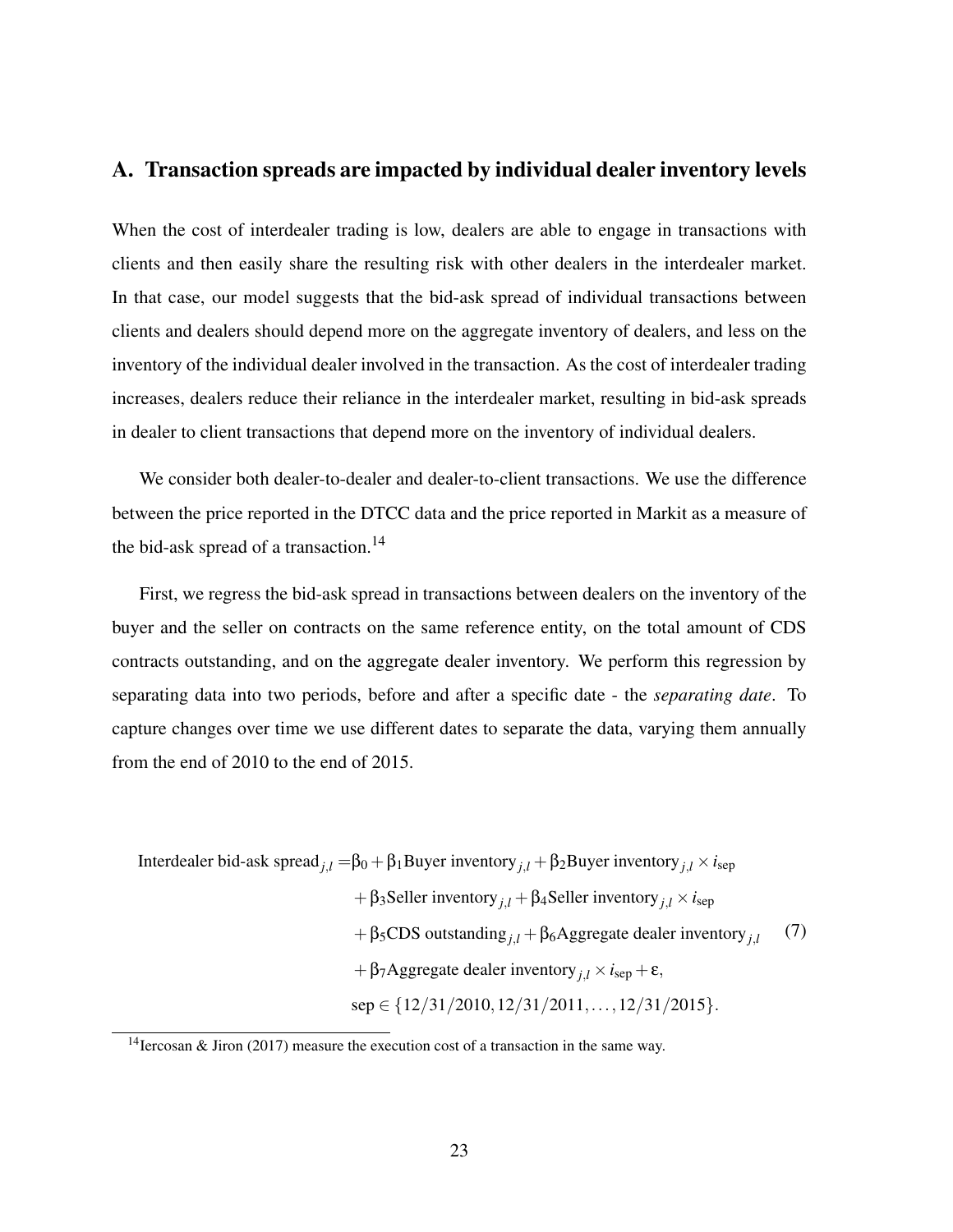where *j* is the index for the underlying reference entity, *l* is the index of the transaction, and *i*<sub>sep</sub> is a dummy variable that is equal to zero before a separating date, and one afterwards.

The regression results for Equation (7) are provided in Table IV. The coefficients are reported in basis points per billion dollars. The columns correspond to the different separating dates:  $12/31/2010$ ,  $12/31/2011$ , ...,  $12/31/2015$ . The table confirms that aggregate dealer inventory is a significant determinant of spreads: an increase of aggregate inventory by \$1 billion increases spreads by 135-168 basis points before the separating date. Following the date separating the data in two, an increase of the aggregate inventory by \$1 billion increases spreads by a further 5-84 basis points – an indication of increased interdealer transaction costs.<sup>15</sup> For all separating dates, buyer and seller inventories are largely insignificant before the separating date. The impact on bid-ask spreads is larger and somewhat more significant after the separating date.

We also test the hypothesis by regressing the bid-ask spread in transactions between dealers and clients on the individual dealer inventory on contracts on the same reference entity, on the total amount of CDS contracts outstanding, and on the aggregate dealer inventory. We follow the same strategy of using different separating dates, as in Equation (7).

Dealer-client bid-ask spread<sub>*j*,*l*</sub> = $\beta_0 + \beta_1$ Dealer inventory<sub>*j*,*l*</sub> +  $\beta_2$ Dealer inventory<sub>*j*,*l*</sub> × *i*<sub>sep</sub> +  $\beta$ <sub>3</sub>CDS outstanding<sub>*j*,*l*</sub> +  $\beta$ <sub>4</sub>Aggregate dealer inventory<sub>*j*,*l*</sub> + $\beta_5$ Aggregate dealer inventory<sub>*i*,*l* × *i*<sub>sep</sub></sub>  $+ \beta_6$ Dealer Initiated Trade  $i, l + \varepsilon$ sep  $\in \{12/31/2010, 12/31/2011, \ldots, 12/31/2015\}.$ (8)

The regression results for Equation (8) are provided in Table ??. The coefficients are reported in basis points per billion dollars. The table confirms that aggregate dealer inventory is a significant determinant of spreads before the separating date and that its significance de-

<sup>&</sup>lt;sup>15</sup>The impact before the separating date is given by the coefficient of the Aggregate dealer inventory variable, while the coefficient after the separating date is measured by adding the coefficients of the Aggregate dealer inventory variable and the Aggregate dealer inventory variable  $\times i_{\text{sep}}$  variable.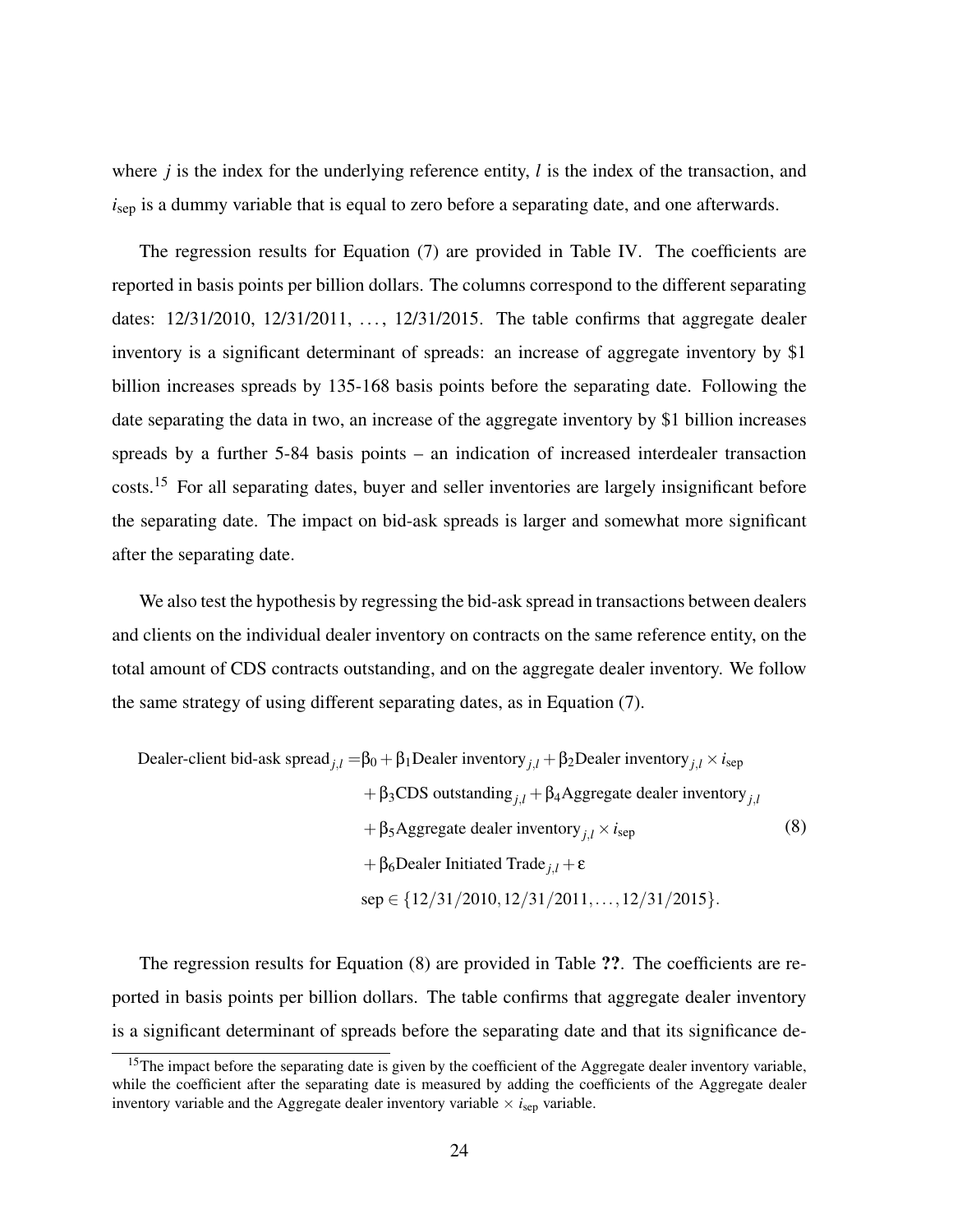| sep                                      | 2010       | 2011       | 2012       | 2013       | 2014       | 2015       |
|------------------------------------------|------------|------------|------------|------------|------------|------------|
| Intercept                                | 1384.0*    | 1382.6*    | 1382.7*    | 1381.7*    | 1380.9*    | 1383.0*    |
|                                          | (633.8)    | (634.2)    | (634.3)    | (634.3)    | (634.2)    | (634.3)    |
| <b>Buyer Inventory</b>                   | $40.6***$  | 11.9       | $13.5*$    | 9.80       | 10.6       | 11.4       |
|                                          | (7.50)     | (6.23)     | (6.04)     | (5.97)     | (5.93)     | (5.92)     |
| Buyer Inventory $*$ $i_{sep}$            | $-70.2***$ | $-4.82$    | $-44.0$    | 73.5       | 102.0      | $-6.29$    |
|                                          | (12.1)     | (19.2)     | (28.3)     | (38.9)     | (60.7)     | (82.6)     |
| Seller Inventory                         | 10.9       | $-4.43$    | 1.13       | 3.40       | 4.32       | 5.85       |
|                                          | (8.27)     | (6.51)     | (6.29)     | (6.21)     | (6.16)     | (6.15)     |
| Seller Inventory $*$ $i_{sep}$           | $-10.5$    | $80.9***$  | $73.3**$   | 61.9       | 85.1       | $-210.7*$  |
|                                          | (12.3)     | (19.1)     | (28.3)     | (38.5)     | (62.7)     | (88.9)     |
| <b>CDS</b> Outstanding                   | 0.06       | 0.09       | 0.09       | 0.09       | 0.09       | 0.10       |
|                                          | (0.088)    | (0.088)    | (0.088)    | (0.088)    | (0.088)    | (0.088)    |
| <b>Aggregate Dealer Inventory</b>        | $135.5***$ | $165.8***$ | $166.6***$ | $166.6***$ | $168.2***$ | $168.0***$ |
|                                          | (5.37)     | (4.60)     | (4.55)     | (4.50)     | (4.50)     | (4.49)     |
| Aggregate Dealer Inventory $*$ $i_{sep}$ | 69.7***    | 12.2       | 20.1       | $30.5*$    | $83.5***$  | 4.98       |
|                                          | (6.33)     | (10.09)    | (12.07)    | (14.10)    | (20.78)    | (32.05)    |
| Reference Entity Fixed Effects           | Yes        | Yes        | Yes        | Yes        | Yes        | Yes        |
| Adj $R^2$                                | 0.08       | 0.08       | 0.08       | 0.08       | 0.08       | 0.08       |
| Obs                                      | 93,492     | 93,492     | 93,492     | 93,492     | 93,492     | 93,492     |

Table IV: Interdealer Bid-Ask Spread

Note: Coefficients for buyer inventory, seller inventory, and aggregate dealer inventory are reported in basis points per billion dollars.

Source: Authors' calculations, which use data provided to the OFR by the Depository Trust & Clearing Corporation and Markit Group Ltd.

creases over time: an increase of aggregate inventory by \$1 billion increases spreads by 34-49 basis points before the separating date, followed by a decrease by 14-30 basis points after. Individual dealer inventory, on the other hand, is an insignificant variable before the separating date, but becomes significant after. During the later years in our sample, after the separating date, as dealer inventories increase, bid-ask spreads decrease, an indication that dealers make an effort to attract clients to reduce their existing exposures, rather than trade with other dealers. We also note that dealer-initiated trades have bid-ask spreads that are approximately 25 basis points lower than client-initiated trades.

The results of both regressions are consistent with the assumption that inventory costs and the costs of trading with other dealers increase over time. The bid-ask spreads for inter-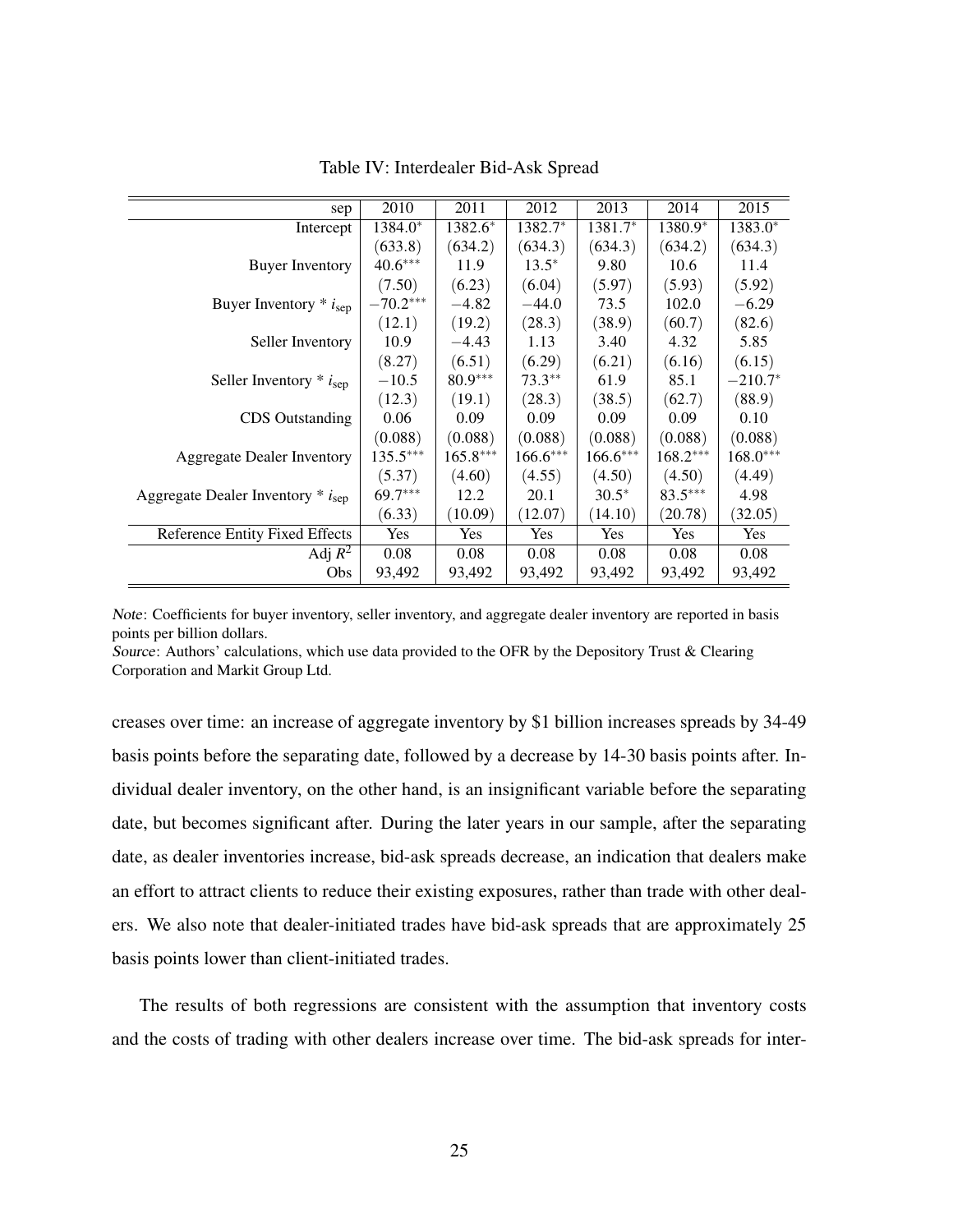| sep                                      | 2010       | 2011        | 2012        | 2013         | 2014         | 2015         |
|------------------------------------------|------------|-------------|-------------|--------------|--------------|--------------|
| Intercept                                | 1637.9     | 1641.5      | 1639.8      | 1646.6       | 1640.9       | 1630.2       |
|                                          | (825.4)    | (825.2)     | (825.3)     | (825.2)      | (825.1)      | (825.0)      |
| Dealer Inventory                         | $-20.52$   | $-10.85$    | $-6.15$     | $-6.75$      | $-7.14$      | $-6.94$      |
|                                          | (12.198)   | (9.320)     | (8.744)     | (8.358)      | (8.133)      | (8.078)      |
| Dealer Inventory $*$ $i_{sep}$           | 4.66       | $-25.76$    | $-73.53***$ | $-133.81***$ | $-316.71***$ | $-510.84***$ |
|                                          | (16.065)   | (18.012)    | (21.492)    | (28.147)     | (42.402)     | (53.347)     |
| <b>CDS</b> Outstanding                   | $0.28**$   | $0.27**$    | $0.29***$   | $0.29***$    | $0.30***$    | $0.30***$    |
|                                          | (0.095)    | (0.095)     | (0.095)     | (0.095)      | (0.095)      | (0.095)      |
| <b>Aggregate Dealer Inventory</b>        | 42.99***   | 49.06***    | $38.25***$  | $36.32***$   | 34.85***     | $34.08***$   |
|                                          | (7.134)    | (5.728)     | (5.291)     | (5.097)      | (4.980)      | (4.927)      |
| Aggregate Dealer Inventory $*$ $i_{sep}$ | $-14.14*$  | $-29.62***$ | $-15.49***$ | $-14.93**$   | $-15.73**$   | $-16.76*$    |
|                                          | (6.547)    | (5.194)     | (4.955)     | (5.201)      | (6.273)      | (7.693)      |
| Dealer Initiated Trade                   | $-25.2***$ | $-25.3***$  | $-25.0***$  | $-25.0***$   | $-25.2***$   | $-25.2***$   |
|                                          | (4.344)    | (4.343)     | (4.343)     | (4.342)      | (4.341)      | (4.340)      |
| Reference Entity Fixed Effects           | Yes        | Yes         | Yes         | Yes          | Yes          | Yes          |
| Adj $R^2$                                | 0.02       | 0.02        | 0.02        | 0.02         | 0.02         | 0.02         |
| Obs                                      | 76,766     | 76,766      | 76,766      | 76,766       | 76,766       | 76,766       |

Table V: Dealer-Client Bid-Ask Spread

Note: Coefficients for dealer inventory, and aggregate dealer inventory are reported in basis points per billion dollars.

Source: Authors' calculations, which use data provided to the OFR by the Depository Trust & Clearing Corporation and Markit Group Ltd.

dealer transactions increase over time, while the bid-ask spreads for dealer-client transactions decrease.

# B. The volume of transactions between dealers declines

We test the hypothesis in several ways. First, we calculate the Quandt Likelihood Ratio (QLR) statistic based on the time variation of the coefficients of the indicator variables of the following regressions: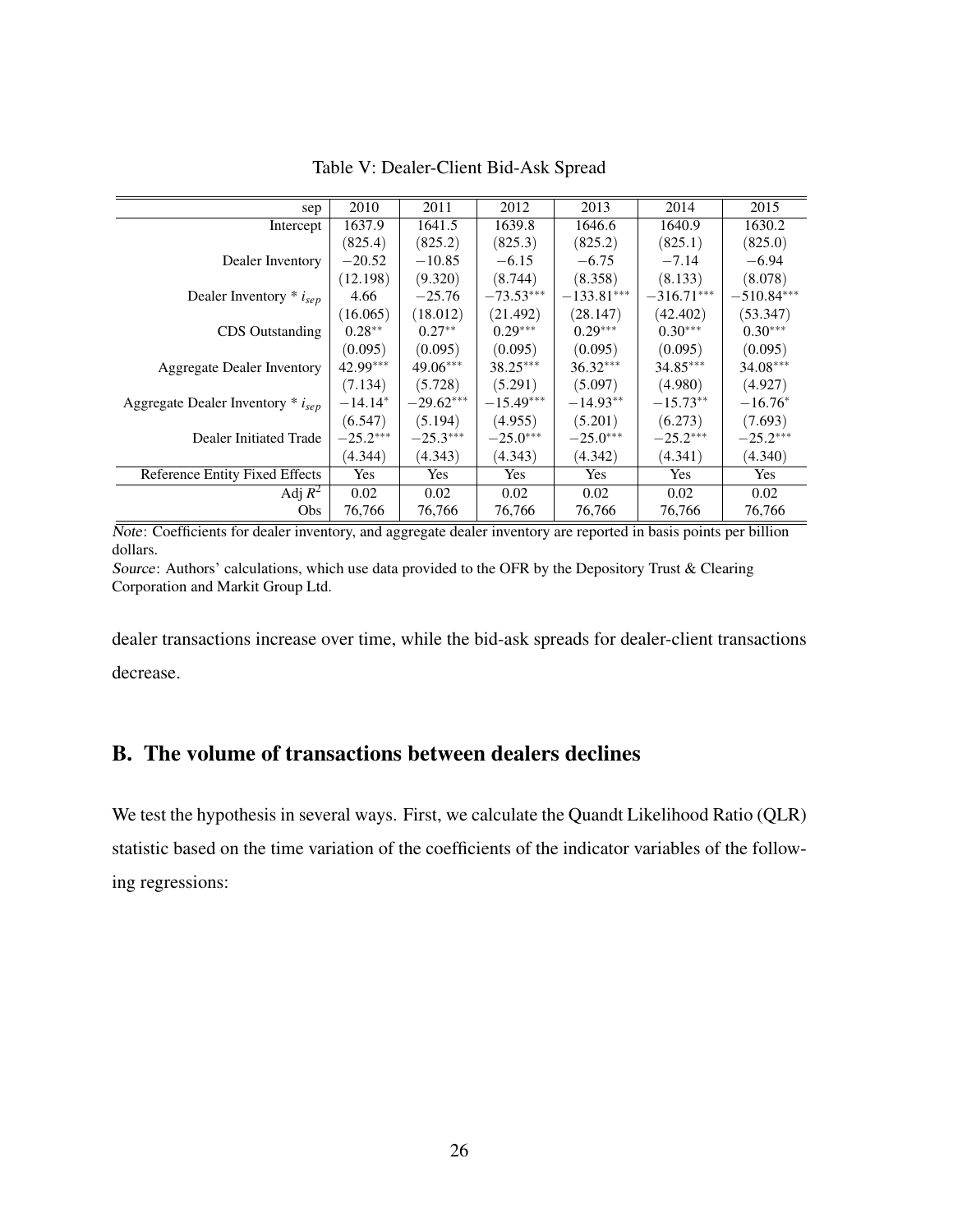Perc. interdealer trade  $j_{i,t} = \beta_0 + \beta_1 \log(\text{Dealer-Client Volume}_{j,t})$ 

+ 
$$
\beta_2
$$
CDS spread<sub>*j,t*</sub> +  $\beta_3$ ACDS spread<sub>*j,t*</sub>  
+  $\beta_4$ Recovery rate<sub>*j,t*</sub> +  $\beta_5$ log(Dealer-Dealer Index Volume<sub>*t*</sub>) (9)  
+  $\beta_6$ log(Bond Volume<sub>*j,t*</sub>)  
+  $\beta_7 i_{\text{Clearly}}^j + \beta_8 i_{\text{sep}} + \epsilon$ 

The variable on the left-hand side, Perc. interdealer trade  $j$ , is the percentage of the volume of interdealer trades in reference entity *j*, during time period *t*, measured against the volume for all trades. The right-hand side variables are: Dealer-Client Volume<sub>*j*,*t*</sub> is the aggregate volume of trades between all dealers and all clients in reference entity *j* during time period *t*; CDS spread*j*,*<sup>t</sup>* , and ∆CDS spread*j*,*<sup>t</sup>* are the spread and the change in spread for the CDS five-year contract for reference entity *j* at time period *t*; Recovery rate  $j$ , *t* is the expected recovery rate for the CDS five-year contract for reference entity *j* at time period *t*; Dealer-Dealer Index Volume*<sup>t</sup>* is the aggregate volume between dealers on index CDS contracts during period *t* – it controls for potential shifts between the single-name and index CDS contracts; Bond Volume<sub>*j*,*t*</sub> is the aggregate volume on bonds issued by reference entity *j* during period *t*;  $i_{\text{Clearly}}^j$  is an indicator variable that, for each reference entity *j*, is equal to zero for every period before that reference entity is eligible to be centrally cleared, and one afterwards – it captures the potential shift in demand that may occur with the introduction of central clearing for a reference entity.<sup>16</sup>

The indicator variable, *i*sep, separates the data into two periods, before and after a separating date. We shift the time period for the separating date between an early and a late date in the data, and perform one regression for each value across reference entities and dealers. For each regression we calculate the F-statistic for the model with the separating date indicator variable

 $16$ If a reference entity is not eligible to clear across the entire period, we omit this indicator variable from the regression.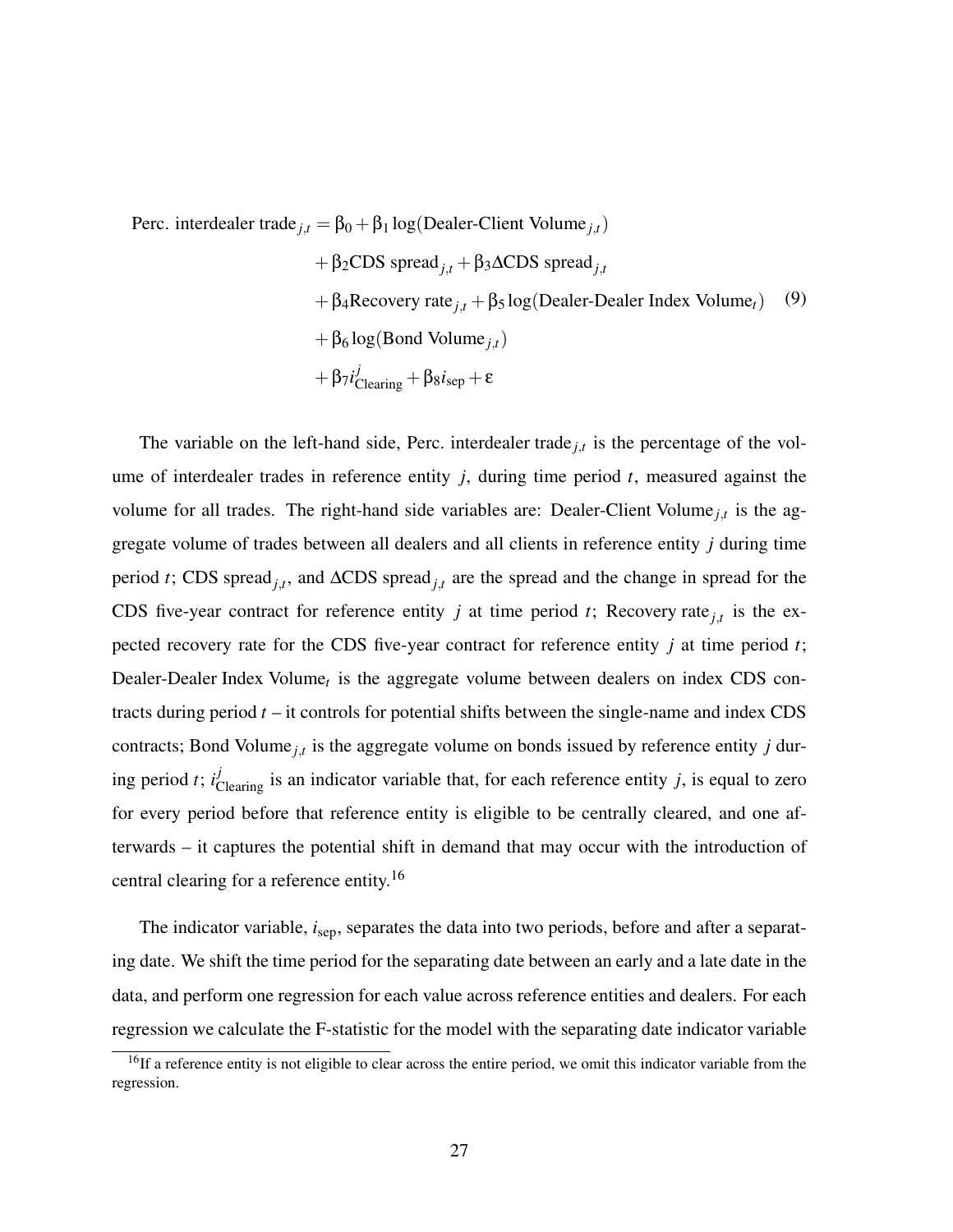vs. a model without an indicator variable. An increasing value of the F-statistic, as the period corresponding to the separating date changes, indicates a structural break in the percentage of interdealer trade.

Figure 3 shows the results of the QLR test for Equation (9). The vertical axis shows the F-statistic between a model with the indicator variable separating the two periods and a model without, where standard errors are clustered by time. In this figure, the separating date varies weekly. The test shows that there is a structural break in the percentage of interdealer trade. The onset occurs during the early summer of 2014.





Source: Authors' calculations, which use data provided to the OFR by the Depository Trust & Clearing Corporation, Markit Group Ltd., and the Financial Industry Regulatory Authority.

Figure 4 shows the distribution of the percentage of interdealer trading volume, relative to total volume, for each month and reference entity for each year in our data. The figure illustrates that the proportion of interdealer trading volume has been declining. The largest change occurs between 2014 and 2015. Until 2014, interdealer volume accounted for the majority of total volume in most reference entities; after 2015, cases where interdealer volume was a large percentage of total volume became less common.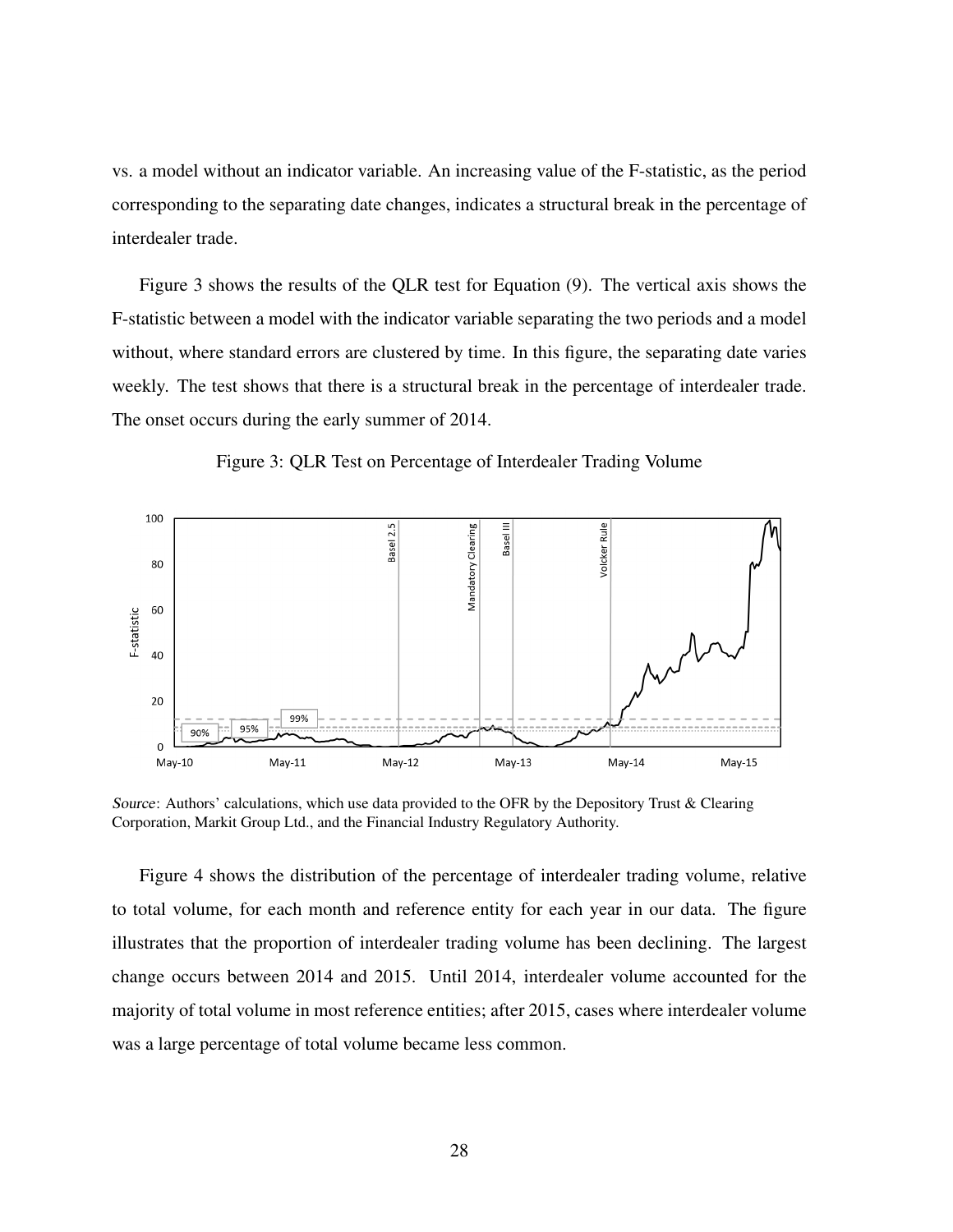Figure 4: Annual Fraction of Interdealer Trades Across Single-name CDS



Source: Authors' calculations, which use data provided to the OFR by the Depository Trust & Clearing Corporation.

The regression results for Equation (9), where the separating date variable corresponds to the end of 2010, 2011, etc., are provided in Table VI. The table confirms the results in Figure 4. Interdealer volume, measured as a percentage of total volume in a reference entity, decreases when dealer-to-client volume increases, increases when CDS spreads increase, and increase when dealer-to-dealer volume of index CDS contracts and bond volume increases. The introduction of voluntary clearing for each single-name CDS contract is only marginally significant for 2010 and 2011. Accounting for all these variables, we find that there has been a significant decrease of the percentage share of interdealer volume over time – in particular during the last 3 years in the data. $17$ 

When the cost of transacting with other dealers increases, our model predicts that aggregate interdealer trading declines, and that individual dealers are less likely to trade with other dealers. If the transaction cost increases as a function of a dealer's inventory, then the decline in interdealer trading also depends on dealer inventory levels.

<sup>&</sup>lt;sup>17</sup>We note that trading in CDS contracts is highly seasonal. The seasonality is due to the regular issuance of new series of CDS indices. When a new series is issued, several market participants roll over their existing positions, driving up the volume. We use seasonal indices to account for seasonality in the regressions.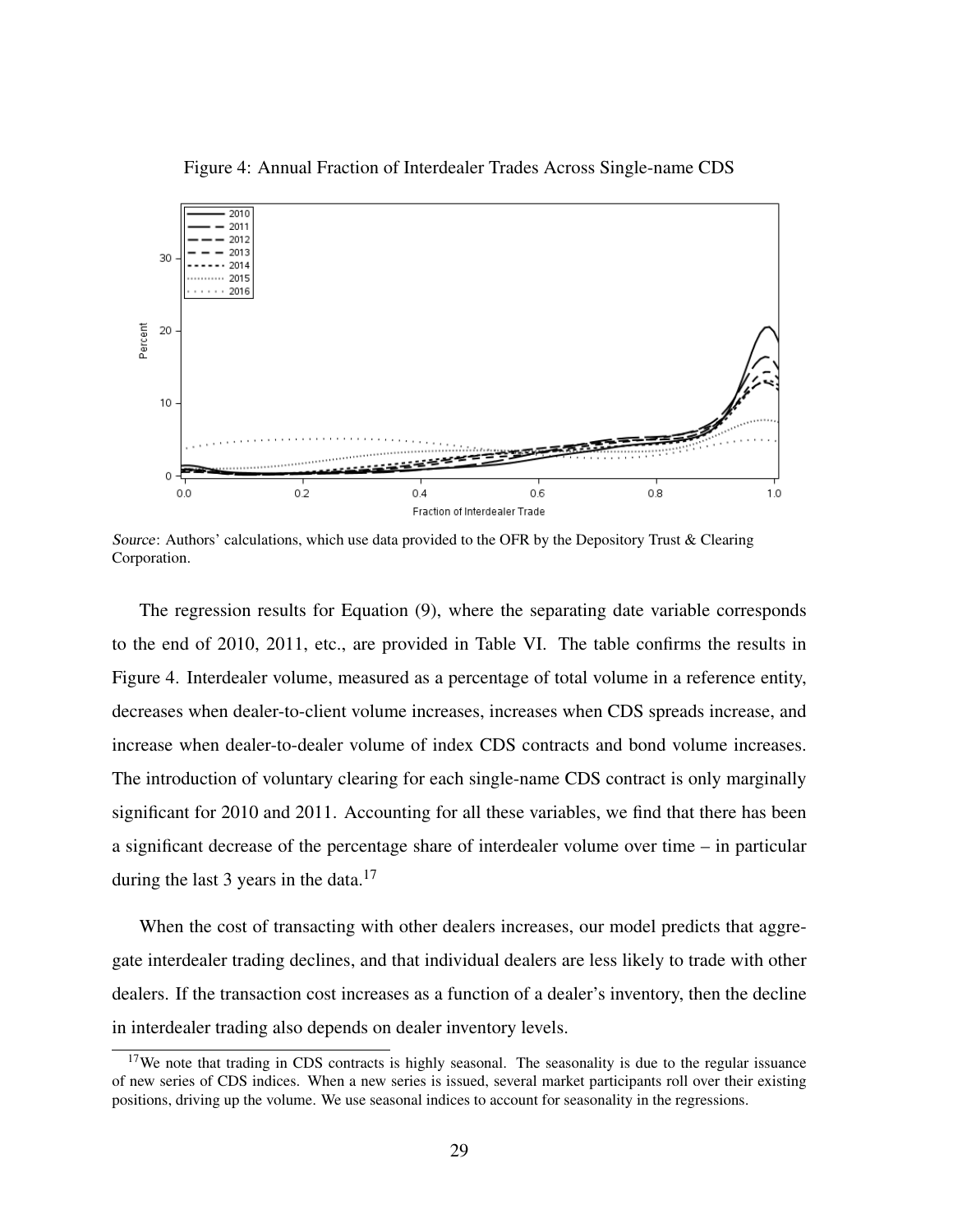| sep                           | 2010       | 2011        | 2012       | 2013       | 2014       | 2015       |
|-------------------------------|------------|-------------|------------|------------|------------|------------|
| $log(D-C$ Volume)             | $-0.15***$ | $-0.15$ *** | $-0.15***$ | $-0.15***$ | $-0.16***$ | $-0.16***$ |
|                               | (0.005)    | (0.005)     | (0.005)    | (0.005)    | (0.005)    | (0.005)    |
| CDS Spread (5 Y)              | $0.30***$  | $0.30***$   | $0.31***$  | $0.30***$  | $0.37***$  | $0.37***$  |
|                               | (0.04)     | (0.041)     | (0.041)    | (0.040)    | (0.043)    | (0.042)    |
| $\triangle$ CDS Spread (5 Y)  | $-0.15$    | $-0.16$     | $-0.17$    | $-0.15$    | $-0.18$    | $-0.2$     |
|                               | (0.101)    | (0.102)     | (0.102)    | (0.099)    | (0.108)    | (0.116)    |
| <b>Recovery Rate</b>          | 0.10       | $0.11*$     | 0.10       | 0.10       | 0.09       | 0.04       |
|                               | (0.050)    | (0.051)     | (0.051)    | (0.051)    | (0.051)    | (0.051)    |
| $log(D-D Index Volume)$       | $0.03***$  | $0.03***$   | $0.03***$  | $0.03***$  | $0.03***$  | $0.03***$  |
|                               | (0.002)    | (0.002)     | (0.002)    | (0.002)    | (0.002)    | (0.002)    |
| log(Bond Volume)              | $0.18***$  | $0.17***$   | $0.19***$  | $0.14***$  | $0.11***$  | $0.13***$  |
|                               | (0.013)    | (0.015)     | (0.023)    | (0.017)    | (0.013)    | (0.013)    |
| $l$ Clearing                  | $-0.01*$   | $-0.02*$    | $-0.02**$  | $-0.01$    | 0.00       | $-0.01$    |
|                               | (0.007)    | (0.007)     | (0.007)    | (0.007)    | (0.006)    | (0.007)    |
| l <sub>sep</sub>              | $-0.02$    | $-0.02$     | 0.02       | $-0.07**$  | $-0.16***$ | $-0.18***$ |
|                               | (0.014)    | (0.015)     | (0.024)    | (0.022)    | (0.020)    | (0.020)    |
| <b>Seasonal Fixed Effects</b> | Yes        | Yes         | Yes        | Yes        | Yes        | Yes        |
| Adj $R^2$                     | 0.21       | 0.21        | 0.21       | 0.21       | 0.23       | 0.23       |
| Obs                           | 48,383     | 48,383      | 48,383     | 48,383     | 48,383     | 48,383     |

Table VI: Weekly fraction of Interdealer Trades across Single-name CDS

Source: Authors' calculations, which use data provided to the OFR by the Depository Trust  $\&$  Clearing Corporation, Markit Group Ltd., and the Financial Industry Regulatory Authority.

Figure 5 investigates this question. The figure illustrates inventory management practices by dealers. The left panel shows how dealer positions change over a week over different time periods.<sup>18</sup> In line with results in the microstructure literature for other markets – see Hansch et al. (1998) for the case of equity markets – the figure shows that dealers tend to decrease their inventories when they deviate from a net zero position. The right panel sheds additional light on how this reduction is achieved. While dealer-to-dealer transactions are the most common for all inventories over all time periods, over time dealers are relatively more likely to try to reduce their inventories by trading with clients. This behavior becomes more pronounced the further away the inventories are from zero, and is consistent with the predictions of our stylized model when the interdealer trading cost increases over time, and as a function of a dealer's inventory.

 $18$ Each dot corresponds to a centile of the distribution of net positions in each reference entity for each week.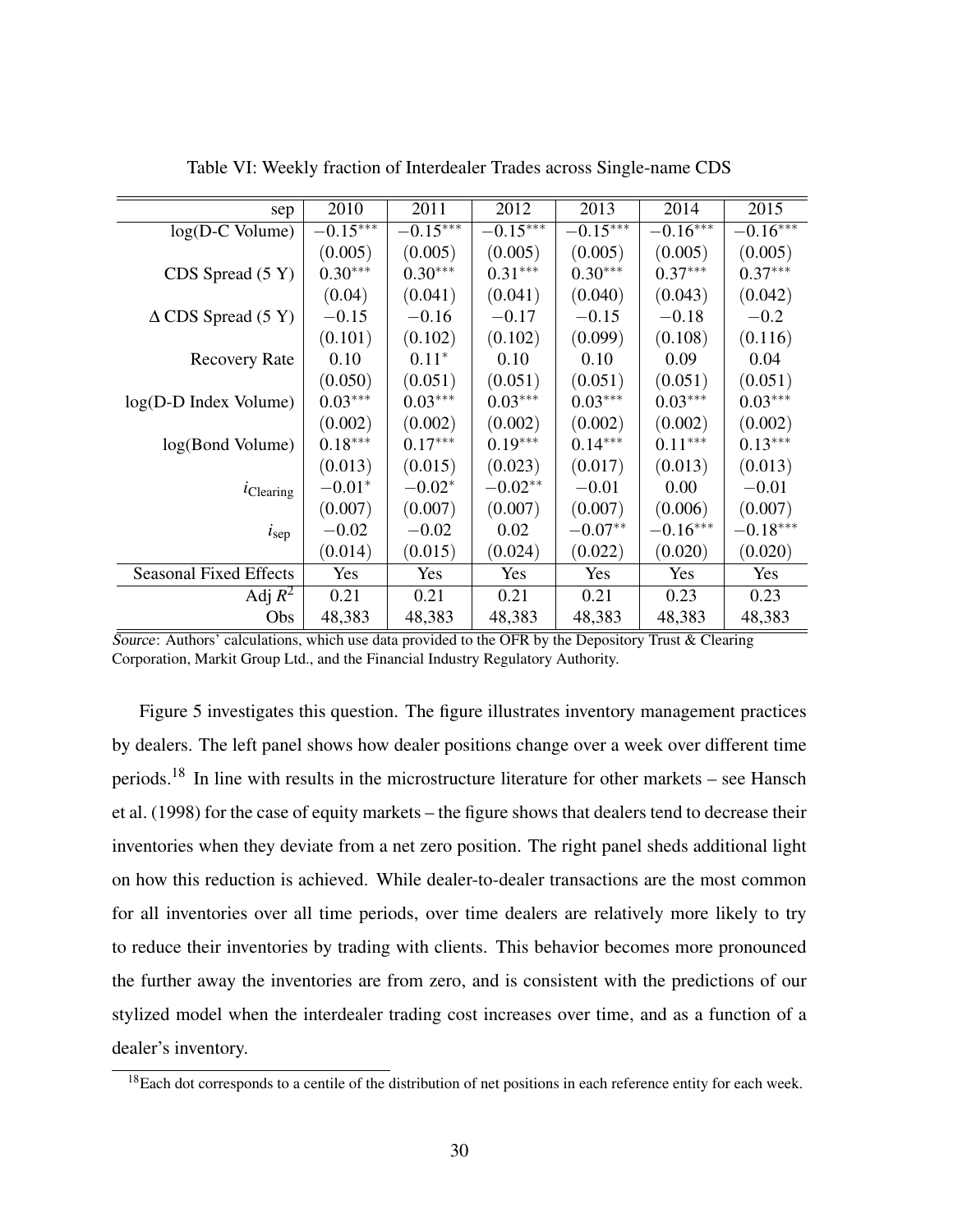



ventory Change



Source: Authors' calculations, which use data provided to the OFR by the Depository Trust & Clearing Corporation.

We also investigate the time variation of interdealer trading at the level of individual dealers, by rerunning the regression model in Equation (9). Rather than aggregate across all dealers, as in Equation (9), we model interdealer trading at the level of individual dealers and reference entities.

Perc. interdealer trade<sub>*i*</sub>,*j*,*t* =  $\beta_0 + \beta_1 \log(\text{Dealer-Client Volume}_{i,j,t})$ 

$$
+\beta_2 \log(|\text{Dealer Inventory}_{i,j,t}|) + \beta_3 \text{CDS spread}_{j,t}
$$
  
+ $\beta_4 \Delta \text{CDS spread}_{j,t} + \beta_5 \text{Recovery rate}_{j,t}$   
+ $\beta_6 \log(\text{Dealer-Dealer Index Volume}_t)$   
+ $\beta_7 \log(\text{Bond Volume}_{j,t}) + \beta_8 i_{\text{Clearly}}^j + \beta_9 i_{\text{sep}} + \varepsilon,$   
sep  $\in \{12/31/2010, 12/31/2011, ..., 12/31/2015\}.$  (10)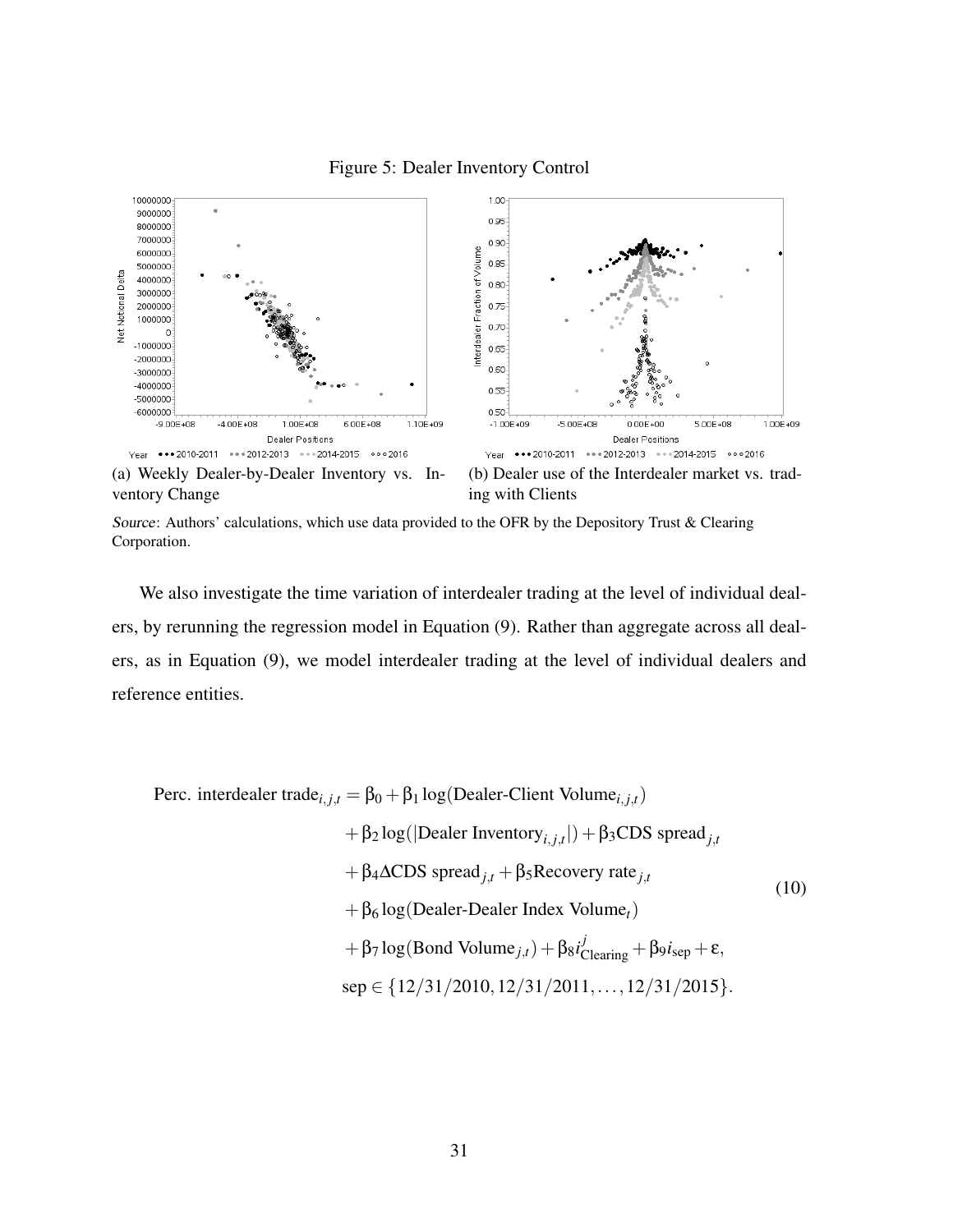Table VII presents the results of the regression models in Equation (10). We note that, while significant, the decline at the individual dealer level is smaller than in the aggregate level.

| sep                              | 2010       | 2011       | 2012       | 2013       | 2014       | 2015       |
|----------------------------------|------------|------------|------------|------------|------------|------------|
| log(D-C Volume)                  | $-0.08***$ | $-0.08***$ | $-0.08***$ | $-0.08***$ | $-0.08***$ | $-0.08***$ |
|                                  | (0.001)    | (0.001)    | (0.001)    | (0.001)    | (0.001)    | (0.001)    |
| $log( \text{Dealer Inventory} )$ | $0.04***$  | $0.04***$  | $0.04***$  | $0.04***$  | $0.04***$  | $0.04***$  |
|                                  | (0.001)    | (0.001)    | (0.001)    | (0.001)    | (0.001)    | (0.001)    |
| CDS Spread (5 Y)                 | $0.41***$  | $0.41***$  | $0.42***$  | $0.41***$  | $0.45***$  | $0.47***$  |
|                                  | (0.06)     | (0.06)     | (0.062)    | (0.06)     | (0.064)    | (0.066)    |
| $\triangle$ CDS Spread (5 Y)     | $-0.11$    | $-0.11$    | $-0.11$    | $-0.11$    | $-0.12$    | $-0.13$    |
|                                  | (0.113)    | (0.113)    | (0.117)    | (0.112)    | (0.119)    | (0.132)    |
| <b>Recovery Rate</b>             | 0.02       | 0.02       | 0.02       | 0.03       | 0.03       | 0.01       |
|                                  | (0.032)    | (0.032)    | (0.032)    | (0.032)    | (0.033)    | (0.034)    |
| $log(D-D Index Volume)$          | $0.01***$  | $0.01***$  | $0.01***$  | $0.01***$  | $0.01***$  | $0.01***$  |
|                                  | (0.001)    | (0.001)    | (0.001)    | (0.001)    | (0.001)    | (0.001)    |
| log(Bond Volume)                 | $0.04***$  | $0.05***$  | $0.06***$  | $0.04***$  | $0.02***$  | $0.03***$  |
|                                  | (0.004)    | (0.005)    | (0.006)    | (0.004)    | (0.003)    | (0.003)    |
| $l$ Clearing                     | $-0.04***$ | $-0.04***$ | $-0.04***$ | $-0.04***$ | $-0.03***$ | $-0.03***$ |
|                                  | (0.002)    | (0.002)    | (0.002)    | (0.002)    | (0.002)    | (0.002)    |
| l <sub>sep</sub>                 | 0.00       | 0.00       | $0.02***$  | $-0.01*$   | $-0.05***$ | $-0.10***$ |
|                                  | (0.003)    | (0.004)    | (0.006)    | (0.006)    | (0.007)    | (0.012)    |
| Dealer & Seasonal                | Yes        | Yes        | Yes        | Yes        | Yes        | Yes        |
| <b>Fixed Effects</b>             |            |            |            |            |            |            |
| Adj $R^2$                        | 0.66       | 0.66       | 0.66       | 0.66       | 0.66       | 0.67       |
| Obs                              | 245,363    | 245,363    | 245,363    | 245,363    | 245,363    | 245,363    |

|  |  |  | Table VII: Weekly fraction of Interdealer Trades across Single-name CDS and Dealer |
|--|--|--|------------------------------------------------------------------------------------|
|  |  |  |                                                                                    |

Source: Authors' calculations, which use data provided to the OFR by the Depository Trust & Clearing Corporation, Markit Group Ltd., and the Financial Industry Regulatory Authority.

The results are similar to the case of aggregate interdealer trading. Individual dealers are less likely to trade with other dealers over time, and the decline is more pronounced in the later years in our sample. We note that, unlike the aggregate results in Table VI, the results at the individual dealer level suggest that, once single name CDS contracts become eligible for clearing, interdealer trading declines by 3-4%.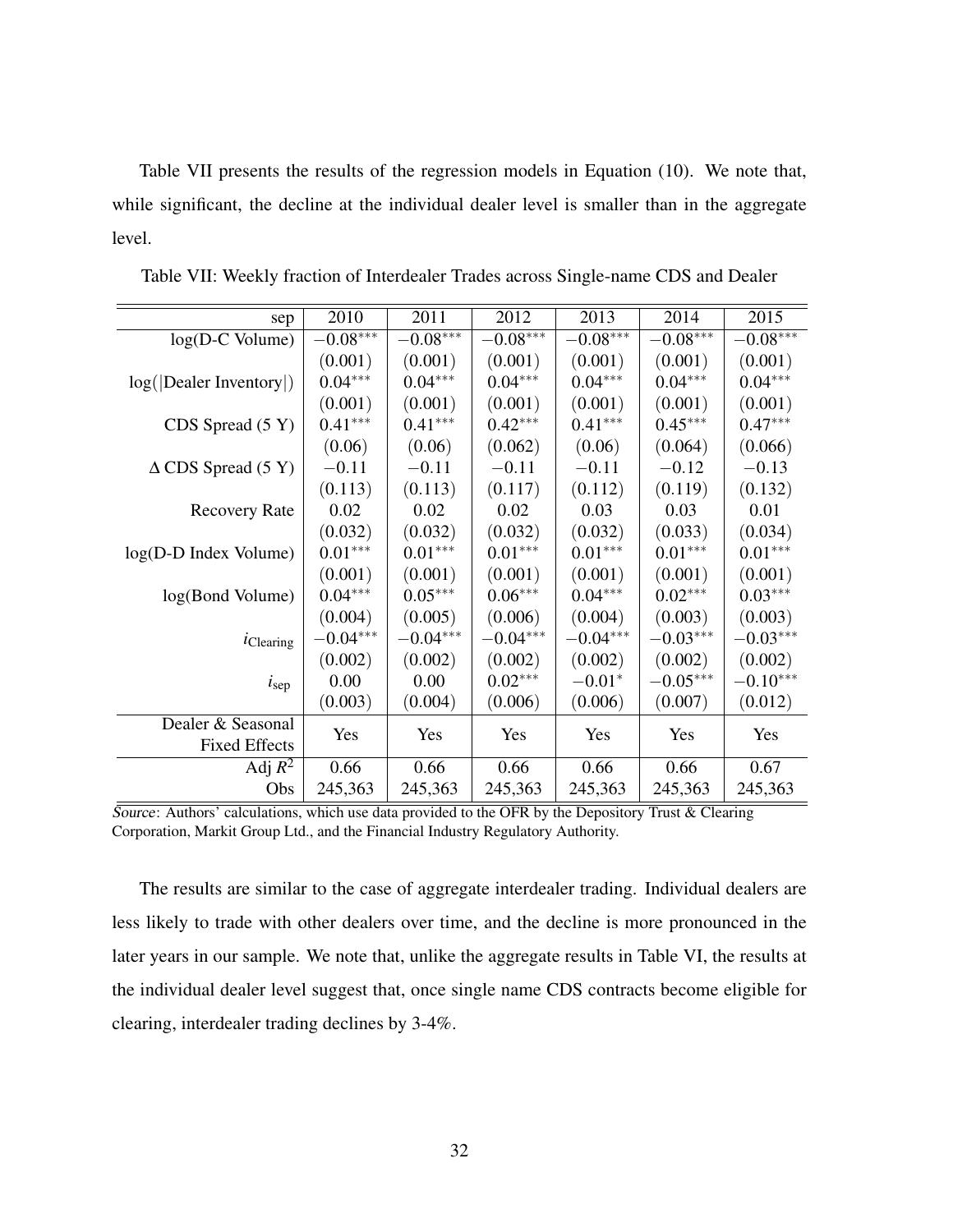# C. Net dealer inventories in single-name CDS contracts decrease

Figure 6 shows the distribution of dealer inventories for every month and every reference entity for each year in our data. For each reference entity and each month, the inventory of a dealer is measured as the notional position of that dealer, after netting across all of the dealer's positions with all clients and all other dealers in that reference entity for that month. The figure suggests that dealer inventories tighten over time, and are especially tight in 2016.



Figure 6: Dealer Net Notional Inventories

Source: Authors' calculations, which use data provided to the OFR by The Depository Trust & Clearing Corporation.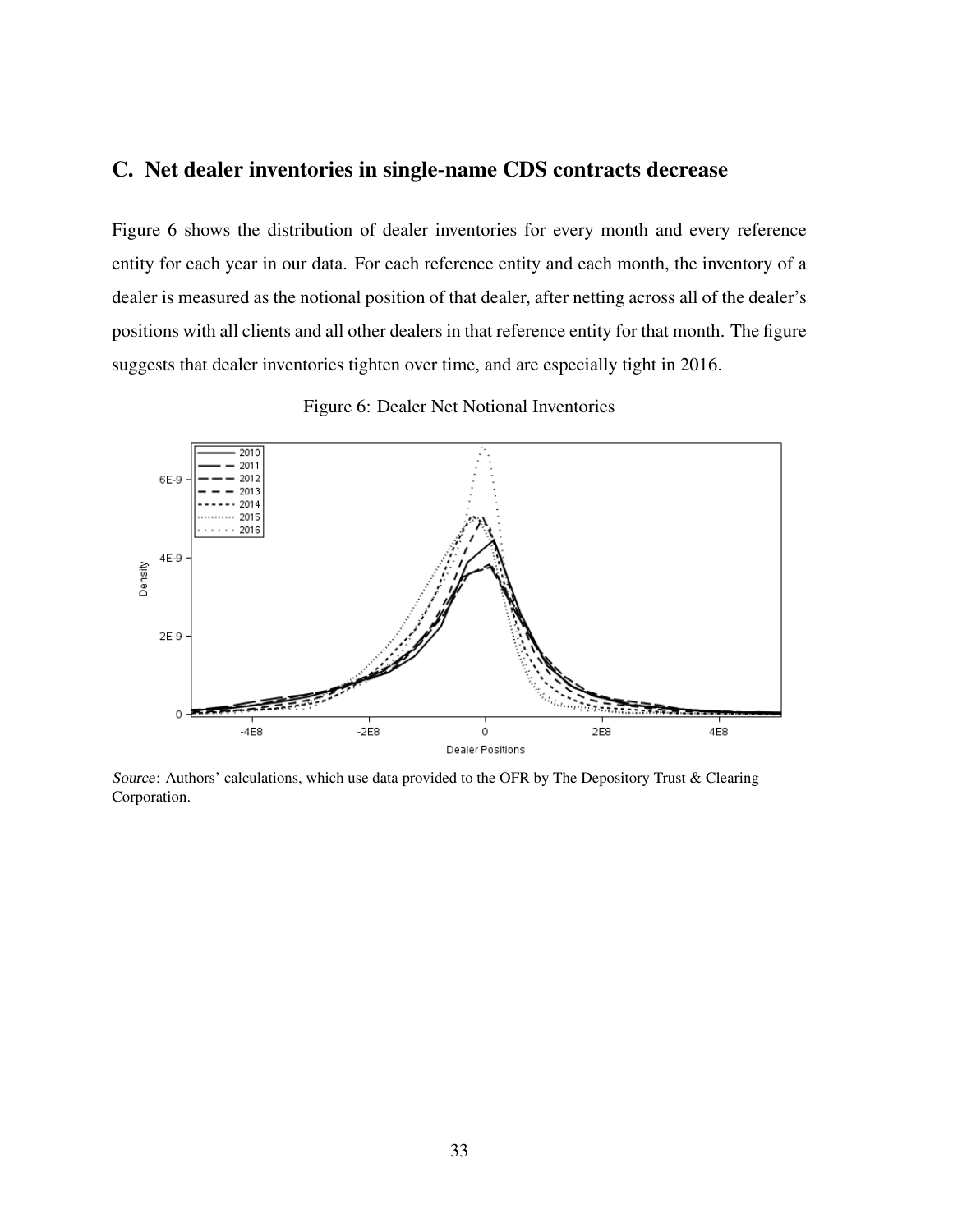We determine whether there is evidence to support or reject this hypothesis by regressing average, net, dealer inventories on determinants of inventories and indicator variables based on different separating dates.

$$
log(Avg, |Dealer Inventory_{i,j,t}|) = \beta_0 + \beta_1 log(Avg, Dealer-Client Volume_{i,j,t})
$$
  
+  $\beta_2 log(Avg, Dealer-Dealer Volume_{i,j,t})$   
+  $\beta_3 log(Avg, Index Volume_{i,t})$   
+  $\beta_4 log(Avg, Bond Volume_{j,t})$   
+  $\beta_5 i_{Clearly}^j + \beta_6 i_{sep}$   
+ Dealer fixed effects + Reference Entity fixed effects +  $\varepsilon$ ,  
 $sep \in \{12/31/2010, 12/31/2011, ..., 12/31/2015\}.$  (11)

The time subscript, *t*, takes only two values: before the separating date, and after. *Avg*.|Dealer Inventory*i*, *<sup>j</sup>*,*<sup>t</sup>* | is the net position of dealer *i*, on reference entity *j*, either before or after the separating date, averaged at weekly intervals. Avg. Dealer-Client Volume<sub>*i,j,t*</sub> is the volume between dealer *i* and all its clients on reference entity *j*; Avg. Dealer-Dealer Volume*i*, *<sup>j</sup>*,*<sup>t</sup>* is the volume between dealer *i* and all other dealers on reference entity *j*; Avg. Index Volume*i*,*<sup>t</sup>* is the volume of index contracts traded by dealer *i*; Avg. Bond Volume *<sup>j</sup>*,*<sup>t</sup>* is the volume of bonds issued by reference entity *j*. These variables are also averaged at weekly intervals, both before and after the separating date.  $i_{\text{Clearly}}^j$  is an indicator variable that, for each reference entity, is equal to zero before that reference entity is eligible to be centrally cleared, and one afterwards. *i*<sub>sep</sub> is an indicator variable that is equal to 1 after the separating date and 0 otherwise. All variables, other than the indicator variable for the separating date, capture determinants of dealer inventories, while the coefficient of the indicator variable captures the percentage change in dealer net positions before and after the separating date.

Table VIII shows the results for the regression model in Equation (11). The coefficients confirm that, after accounting for potential factors that may influence the level of dealer inven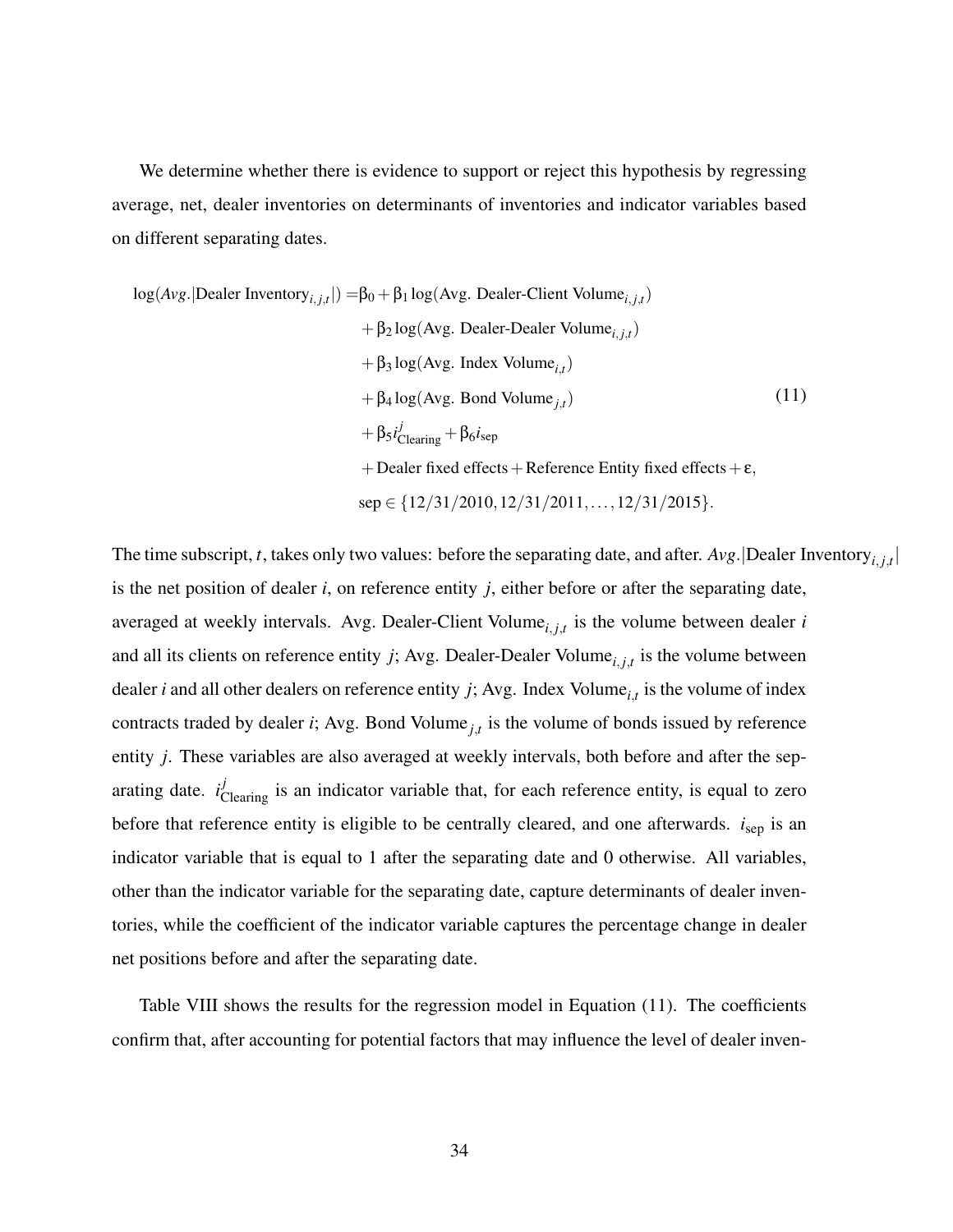tory, net notional inventory held by dealers has declined over time, with the decline slowing down in the latest year in the sample.<sup>19</sup>

| sep                            | 2010       | 2011       | 2012       | 2013       | 2014       | 2015      |
|--------------------------------|------------|------------|------------|------------|------------|-----------|
| $log(Avg. D-D Volume_{i,j,t})$ | $0.09***$  | $0.09***$  | $0.09***$  | $0.10***$  | $0.09***$  | $0.08***$ |
|                                | (0.016)    | (0.014)    | (0.014)    | (0.014)    | (0.013)    | (0.011)   |
| $log(Avg. D-C Volume_{i.i.t})$ | $0.07***$  | $0.06***$  | $0.06***$  | $0.07***$  | $0.08***$  | $0.08***$ |
|                                | (0.007)    | (0.007)    | (0.007)    | (0.007)    | (0.007)    | (0.007)   |
| $log(Avg. Index Volume_{i,t})$ | 0.02       | $-0.10*$   | $-0.10*$   | $-0.06$    | $-0.04$    | 0.04      |
|                                | (0.038)    | (0.047)    | (0.047)    | (0.041)    | (0.042)    | (0.035)   |
| $log(Avg. Bond Volume_{i,t})$  | $-0.05**$  | $-0.03$    | $-0.03$    | $-0.03$    | $-0.06**$  | $-0.03$   |
|                                | (0.018)    | (0.02)     | (0.02)     | (0.021)    | (0.022)    | (0.023)   |
| $i$ Clearing                   | $0.07**$   | $0.11***$  | $0.11***$  | $0.16***$  | $0.15***$  | $0.14**$  |
|                                | (0.025)    | (0.031)    | (0.031)    | (0.036)    | (0.045)    | (0.051)   |
| l <sub>sep</sub>               | $-0.07***$ | $-0.26***$ | $-0.26***$ | $-0.23***$ | $-0.22***$ | $-0.10*$  |
|                                | (0.019)    | (0.041)    | (0.041)    | (0.037)    | (0.041)    | (0.04)    |
| Dealer & Reference             | Yes        | <b>Yes</b> | Yes        | <b>Yes</b> | <b>Yes</b> | Yes       |
| <b>Entity Fixed Effects</b>    |            |            |            |            |            |           |
| Adj $R^2$                      | 0.58       | 0.57       | 0.57       | 0.59       | 0.57       | 0.57      |
| <b>Obs</b>                     | 6,156      | 5,842      | 5,842      | 5,659      | 5,195      | 4,753     |

Table VIII: Impact on Dealer Inventories

Source: Authors' calculations, which use data provided to the OFR by the Depository Trust  $& Clearing$ Corporation, Markit Group Ltd., and the Financial Industry Regulatory Authority.

# D. The volume of client transactions declines

Our model predicts that an increase in the cost of trading results in an overall decrease in the volume of trade for clients. We use a QLR test to explore whether the volume of dealerto-client transactions, accounting for potential drivers of trade volume, exhibits a structural break.

<sup>&</sup>lt;sup>19</sup>The reason that the number of observations varies with the separating year is that, for a dealer-reference entity to be included we require that a non-zero inventory is held by that dealer in that reference entity both before and after the separating year. Over time, the number of dealers, as well as the number of reference entities they hold inventory in, decline, leading to fewer observations.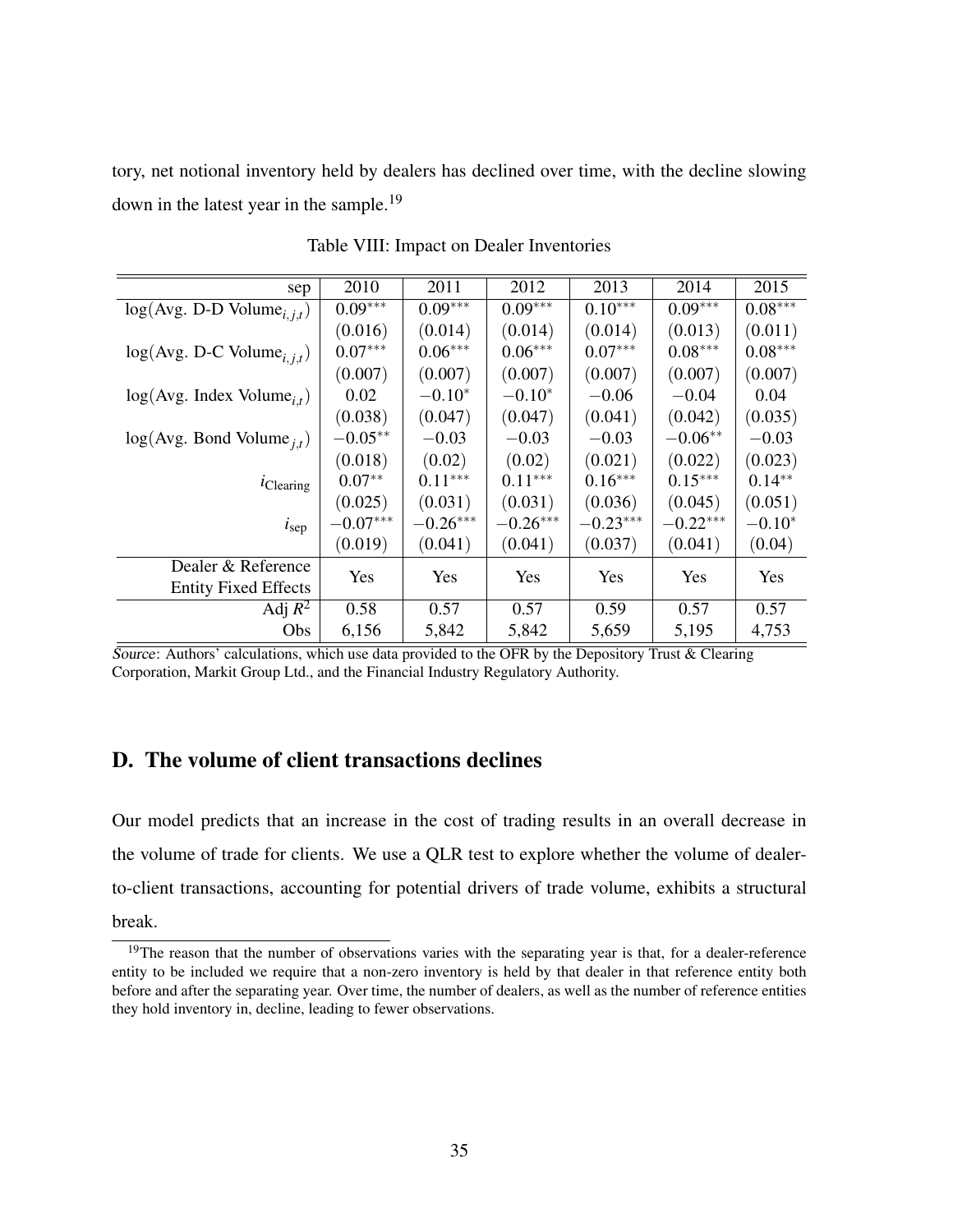The QLR test is based on the following regressions, which account for various factors of demand for CDS contracts

$$
\log(\text{Client volume}_{j,t}) = \beta_0 + \beta_1 \text{CDS }\text{Speed}_{j,t} + \beta_2 \Delta \text{CDS }\text{Speed}_{j,t}
$$
  
+  $\beta_3 \text{Recovery }\text{Rate}_{j,t} + \beta_4 \log(\text{Dealer-client index volume}_t)$  (12)  
+  $\beta_5 \log(\text{Bond volume}_{j,t}) + \beta_6 i_{\text{Clearly}}^j + \beta_7 i_{\text{sep}} + \varepsilon$ 

where Client volume  $_{j,t}$  is the aggregate volume of trading in reference entity  $j$  at time period  $t$ between all dealers and all clients, and dealer-client index volume<sub>t</sub> is the aggregate volume of trading in index CDS contracts at time period *t*, between all dealers and all clients. Similar to Equation (9), the indicator variable, *i*sep, separates the data into two periods. We shift the time period for the separating date between an early and a late date in the data, and perform one regression for each value across reference entities and dealers. For each regression we calculate the F-statistic for the model with the separating date indicator variable vs. a model without an indicator variable. An increasing value of the F-statistic, as the period corresponding to changes in the separating date, indicates a structural break in the client volume.

Figure 7: QLR Test on Client-Dealer Trading Volume



Source: Authors' calculations, which use data provided to the OFR by The Depository Trust & Clearing Corporation, Markit Group Ltd., and the Financial Industry Regulatory Authority.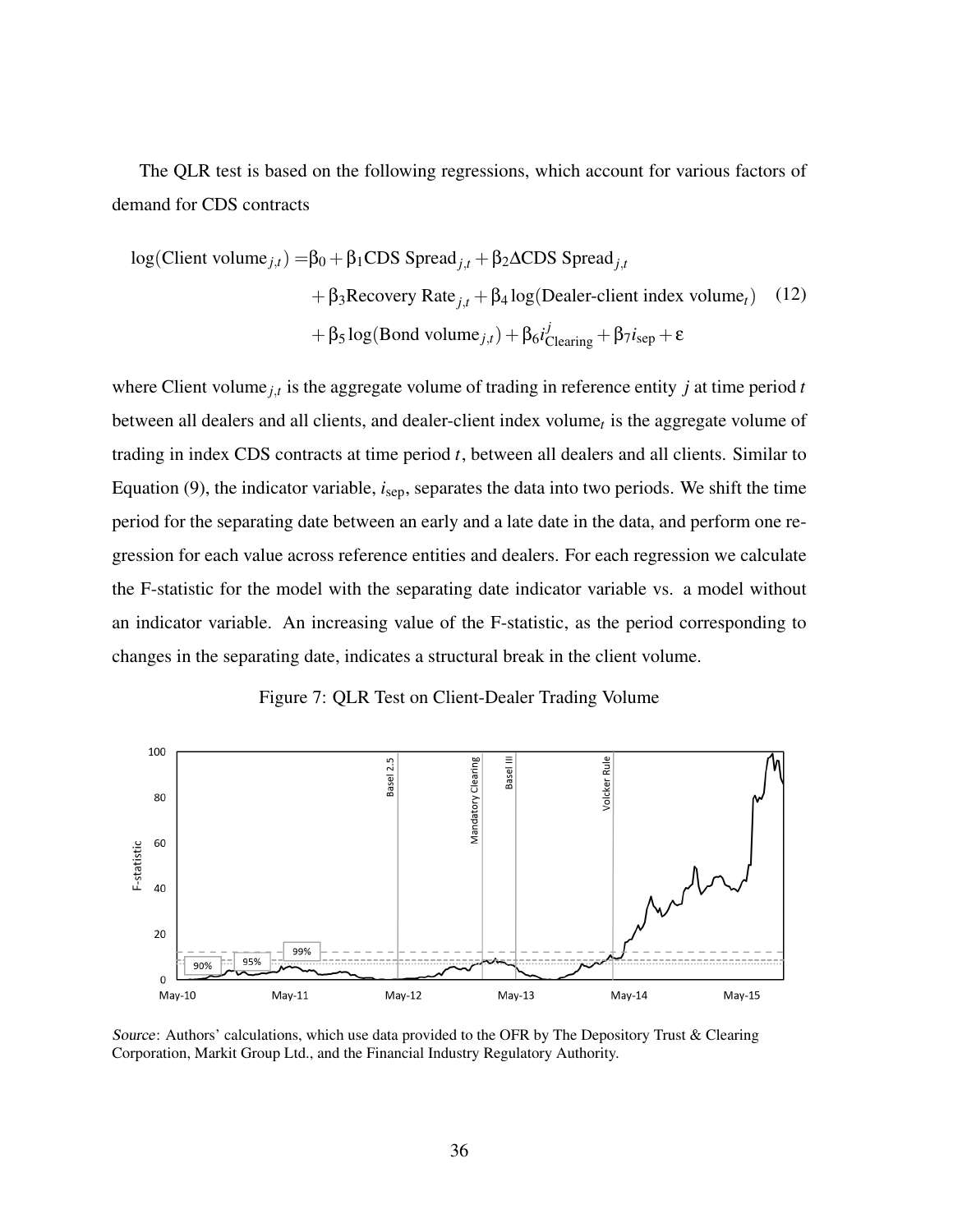Figure 7 shows the results of the QLR test for Equation (12). The vertical axis shows the F-statistic between a model with the indicator variable separating the two periods and a model without, where standard errors are clustered by time. The test shows that there is a structural break in the client volume. The onset is close to the beginning of the summer of 2014.

| sep                           | 2010      | 2011      | 2012      | 2013      | 2014       | 2015       |
|-------------------------------|-----------|-----------|-----------|-----------|------------|------------|
| CDS Spread (5 Y)              | $1.36***$ | $1.36***$ | $1.35***$ | $1.36***$ | $1.40***$  | $1.42***$  |
|                               | (0.144)   | (0.144)   | (0.143)   | (0.144)   | (0.147)    | (0.150)    |
| $\triangle$ CDS Spread (5 Y)  | $-0.33$   | $-0.34$   | $-0.33$   | $-0.33$   | $-0.35$    | $-0.36$    |
|                               | (0.193)   | (0.194)   | (0.192)   | (0.193)   | (0.199)    | (0.202)    |
| <b>Recovery Rate</b>          | $0.76***$ | $0.77***$ | $0.77***$ | $0.76***$ | $0.75***$  | $0.70***$  |
|                               | (0.109)   | (0.110)   | (0.110)   | (0.110)   | (0.111)    | (0.111)    |
| $log(D-C$ Index Volume)       | $0.27***$ | $0.26***$ | $0.24***$ | $0.23***$ | $0.21***$  | $0.20***$  |
|                               | (0.022)   | (0.021)   | (0.024)   | (0.024)   | (0.022)    | (0.022)    |
| log(Bond Volume)              | $0.10***$ | $0.10***$ | $0.10***$ | $0.10***$ | $0.10***$  | $0.11***$  |
|                               | (0.004)   | (0.004)   | (0.004)   | (0.004)   | (0.004)    | (0.004)    |
| $l$ Clearing                  | $0.06***$ | $0.06***$ | $0.06***$ | $0.06***$ | $0.08***$  | $0.07***$  |
|                               | (0.012)   | (0.012)   | (0.013)   | (0.013)   | (0.013)    | (0.012)    |
| i <sub>sep</sub>              | $-0.04$   | $-0.05**$ | $-0.04*$  | $-0.05**$ | $-0.11***$ | $-0.19***$ |
|                               | (0.027)   | (0.017)   | (0.018)   | (0.020)   | (0.023)    | (0.036)    |
| <b>Seasonal Fixed Effects</b> | Yes       | Yes       | Yes       | Yes       | Yes        | Yes        |
| Adj $R^2$                     | 0.06      | 0.06      | 0.06      | 0.06      | 0.07       | 0.07       |
| Obs                           | 45,826    | 45,826    | 45,826    | 45,826    | 45,826     | 45,826     |

Table IX: Client Trading Volume

 $\overline{Source:}$  Authors' calculations, which use data provided to the OFR by the Depository Trust & Clearing Corporation, Markit Group Ltd., and the Financial Industry Regulatory Authority.

Table IX presents the coefficients of the regression as the separating date varies annually. We note that variables that suggest an increase in the riskiness of the bonds of an issuer; i.e., the CDS spread, and the recovery rate, increase the volume of dealer-client transactions.<sup>20</sup> Increased volume of dealer-client transactions in index CDS contracts, and increased volume in the underlying bonds, also increase dealer-client volume in single-name CDS contracts. In addition, the introduction of central clearing for an individual name, even though clearing is

<sup>&</sup>lt;sup>20</sup>The recovery rate is a quantity reported by Markit. Markit connects the recovery rate to the implied probability of default. Keeping everything else equal, an increase in the recovery rate suggests that the implied probability of default must increase. Otherwise, an increased recovery rate with a constant implied probability of default would lead to a lower CDS spread.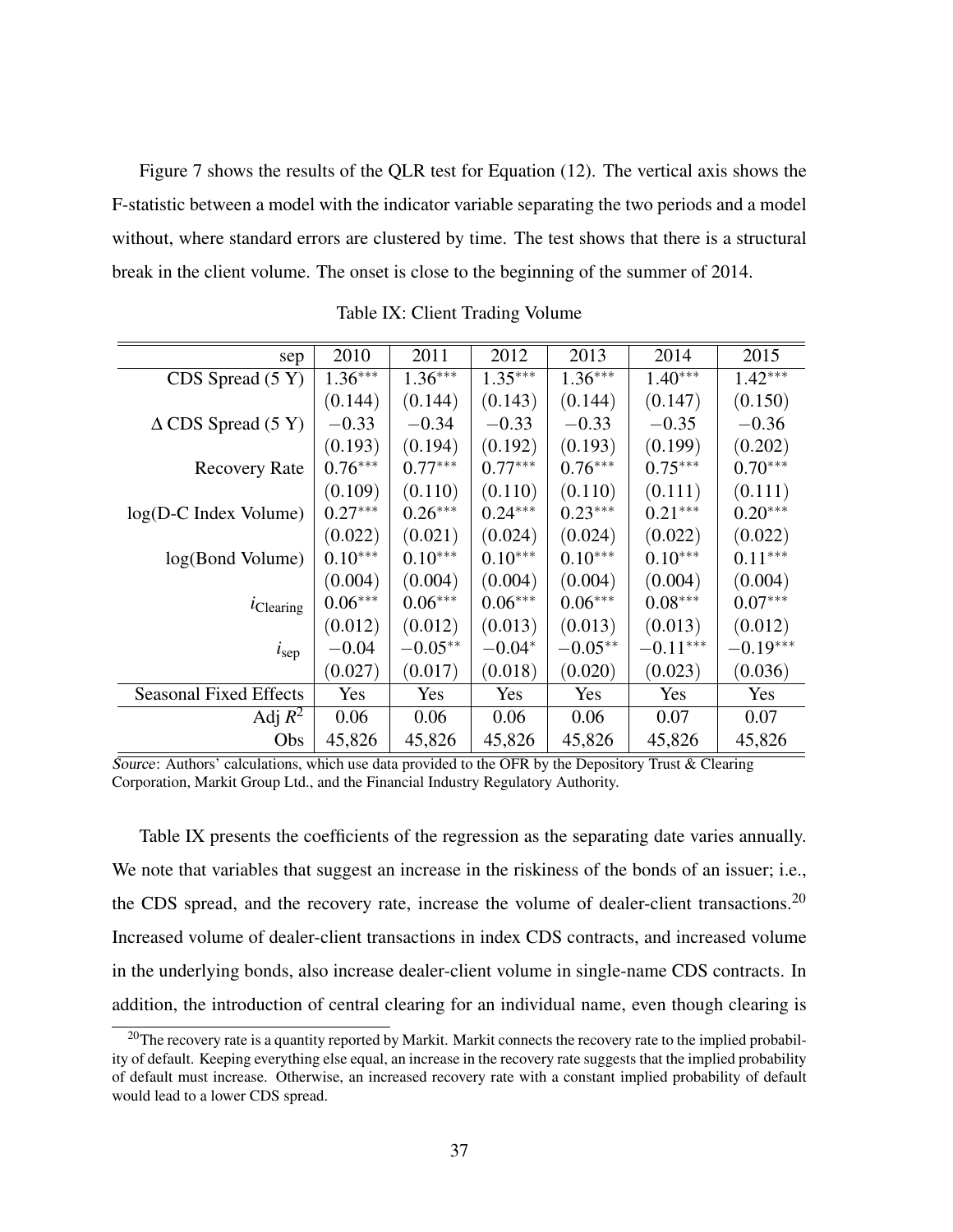voluntary, increases client volume by 6-8%. This increase is potentially due to the endogeneity associated with the introduction of central clearing: the single names that are likely to be available to clear are the ones with the largest volumes. Controlling for these factors, the table shows that, over time, client volume declines, with the decline increasing over time.<sup>21</sup>

Table X repeats the regression analysis in Equation (12) by client type. The table presents only the values of the indicator variables for each type of client, and each value of the separating date. The results in the table indicate that, over time, volume declines for all types of clients. The decline is very steep for depository institutions – indicating that the cost of trading is potentially largest for these clients, or that these clients are the most sensitive to an increase in the cost of trading. It is smallest for clients of type Other.

Table X: Trading Volume by Client Type

|                           | 2010       | 2011       | 2012       | 2013       | 2014       | 2015       |
|---------------------------|------------|------------|------------|------------|------------|------------|
| Depository Institutions   | $-0.09***$ | $-0.15***$ | $-0.14***$ | $-0.25***$ | $-0.45***$ | $-0.54***$ |
|                           | (0.015)    | (0.020)    | (0.023)    | (0.025)    | (0.023)    | (0.023)    |
| <b>Investment Company</b> | $-0.02***$ | $-0.07***$ | $-0.09***$ | $-0.16***$ | $-0.18***$ | $-0.20***$ |
|                           | (0.006)    | (0.006)    | (0.007)    | (0.008)    | (0.007)    | (0.008)    |
| Insurance & Pension       | $-0.16***$ | $-0.20***$ | $-0.26***$ | $-0.34***$ | $-0.18***$ | $-0.14***$ |
|                           | (0.023)    | (0.022)    | (0.023)    | (0.025)    | (0.021)    | (0.021)    |
| Other                     | $-0.04$    | $-0.21***$ | $-0.09$    | $-0.16$    | $-0.20***$ | $-0.06**$  |
|                           | (0.049)    | (0.041)    | (0.051)    | (0.056)    | (0.053)    | (0.056)    |

Source: Authors' calculations, which use data provided to the OFR by the Depository Trust  $\&$  Clearing Corporation, Markit Group Ltd., and the Financial Industry Regulatory Authority.

# V. Conclusions

We have shown how an increase in the cost of market-making, both in terms of the cost of holding inventory, and in terms of the cost of transacting with other dealers, affects market liquidity, i.e., volume and bid-ask spreads. We have studied the CDS single-name markets during the 2010-16 period, during the implementation of several regulatory reforms, and found

<sup>&</sup>lt;sup>21</sup>We provide a robustness test, using only the top 20 percent of most actively traded reference entities in the Appendix.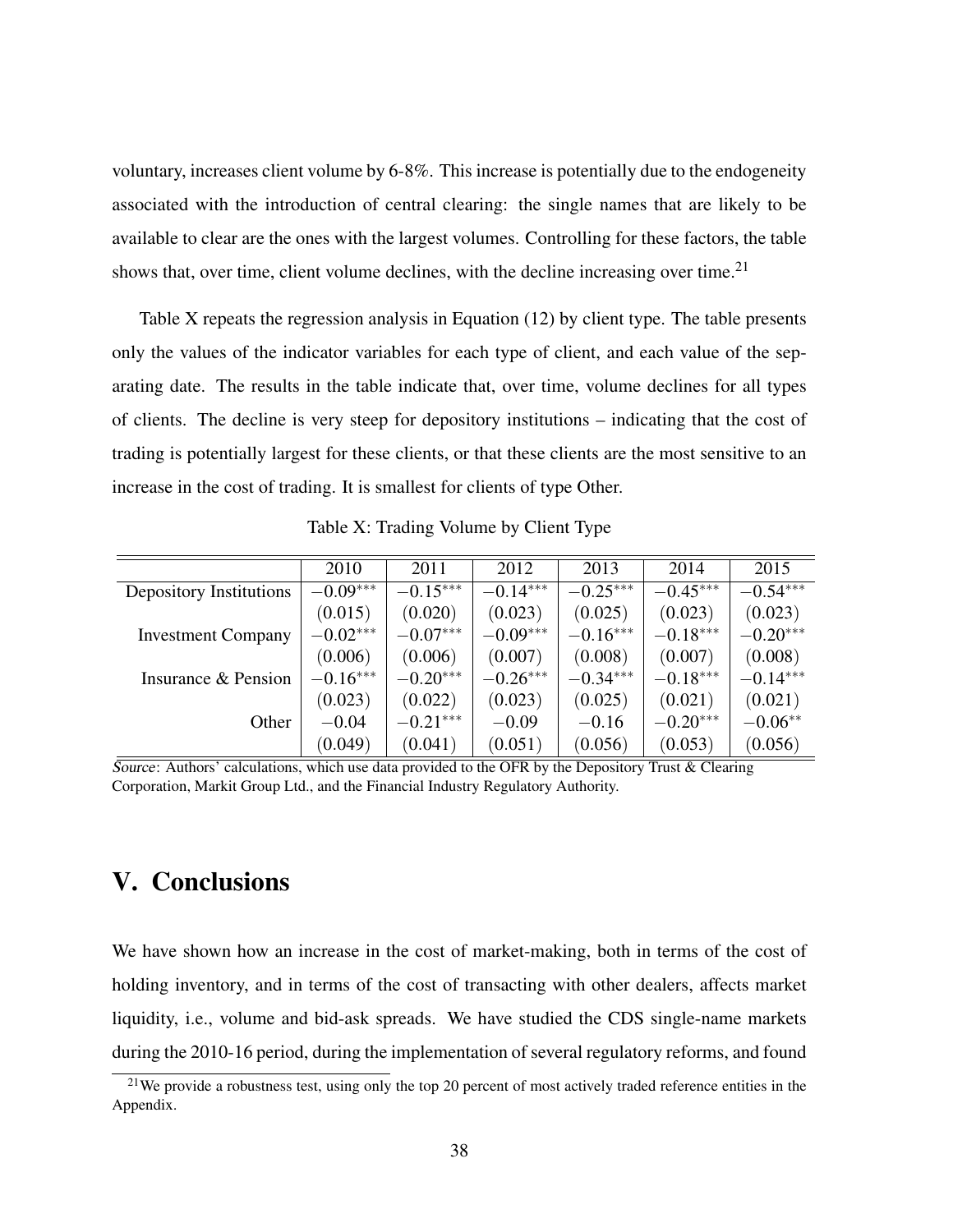that the markets have changed. The changes include a shift away from interdealer trading, both on an aggregate level and for individual dealers, a decrease in the net inventories of dealers, a shift towards bid-ask spreads that depend more on inventories of individual dealers rather than on aggregate dealer inventory, and a decline in client volume. Our results are consistent with the regulatory reforms causing an increase in the cost of holding inventories and in the cost of interdealer trading.

While our results indicate that increased costs in the CDS markets have impacted liquidity provision, we cannot rule out that this was the intent of the reforms. To determine the socially optimal level of trading activity it would be necessary to quantify both the benefits and costs of the level of trading. This remains an open question, both theoretically and empirically, for future research.

Our study has focused on the market for single-name CDS contracts. Another market that would be interesting to study in the future is the market for index CDS contracts. This market may be subject to the same costs as the market for single-name CDS contracts, but may also benefit from some of the reforms, for example central clearing requirements, reduced collateral for centrally cleared transactions, and the potential for increased netting for centrally cleared transactions. Whether the benefits outweigh the costs is an empirical question.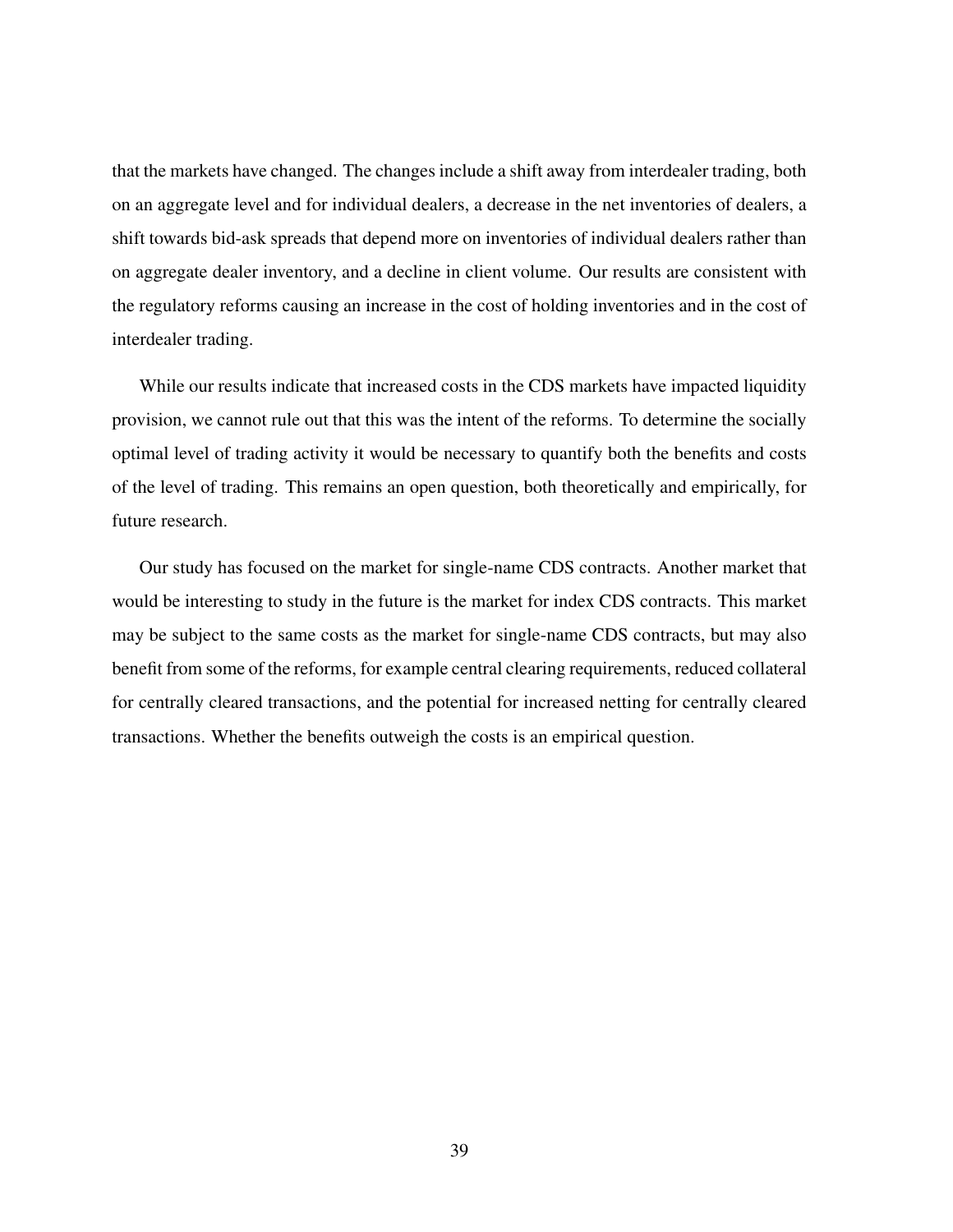# References

- Adrian, T., Boyarchenko, N. & Shachar, O. (2017), 'Dealer balance sheets and bond liquidity provision', *Journal of Monetary Economics* 89, 92–109.
- Adrian, T., Fleming, M. J., Shachar, O. & Vogt, E. (2017), Market liquidity after the financial crisis. Federal Reserve Bank of New York Staff Report No. 796.
- Amihud, Y. & Mendelson, H. (1980), 'Dealership market: Market-making with inventory', *Journal of Financial Economics* 8(1), 31–53.
- Bao, J., O'Hara, M. & Zhou, A. (2018), 'The Volcker rule and market-making in times of stress', *Journal of Financial Economics* 130, 95–113.
- BCBS & IOSCO (2013), Margin requirements for non-centrally-cleared derivatives, Technical report, BIS and OICU-IOSCO, Basel, Switzerland.
- Benston, G. J. & Hagerman, R. L. (1974), 'Determinants of bid-asked spreads in the over-the-counter market', *Journal of Financial Economics* 1(4), 353–364.
- Benston, G. J. & Smith, C. W. (1976), 'A transactions cost approach to the theory of financial intermediation', *Journal of Finance* 31(2), 215–231.
- Bessembinder, H., Jacobsen, S. E., Maxwell, W. F. & Venkataraman, K. (2018), 'Capital commitment and illiquidity in corporate bonds', *Journal of Finance* 73, 1615–1661.
- Boyarchenko, N., Costello, A. M. & Shachar, O. (2018), Credit market choice. Federal Reserve Bank of New York Staff Report No. 863.
- Brewer, E. & Jackson, W. E. (2000), 'Requiem for a market maker: the case of drexel burnham lambert and junk bonds', *Journal of Financial Services Research* 17(3), 209–235.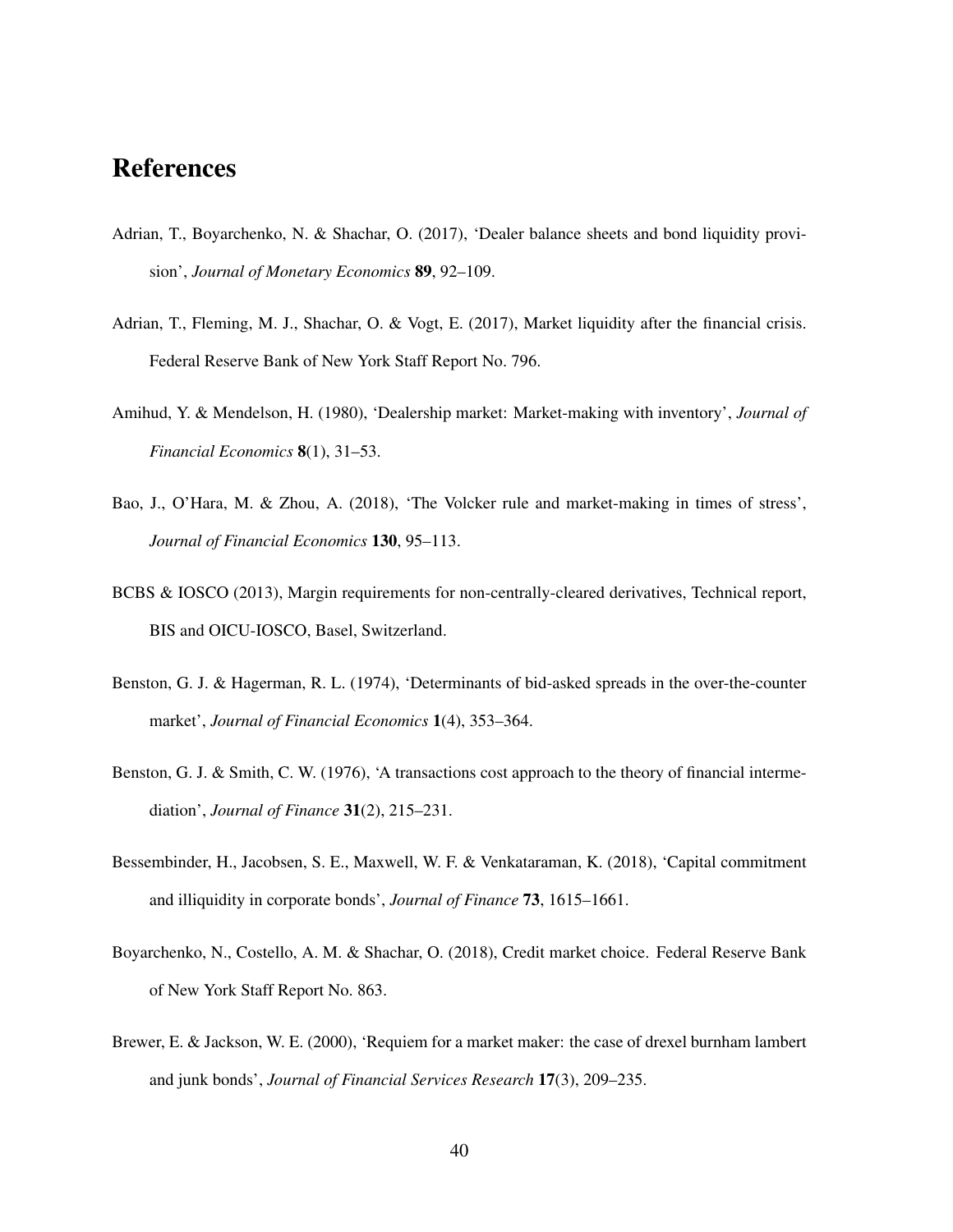- Collin-Dufresne, P., Junge, B. & Trolle, A. (2016), Market structure and transaction costs of index CDS. Working paper.
- Comerton-Forde, C., Hendershott, T., Jones, C. M., Moulton, P. C. & Seasholes, M. S. (2010), 'Time variation in liquidity: the role of market-maker inventories and revenues', *Journal of Finance* 65, 295–331.
- D'Errico, M., Battiston, S., Peltonen, T. & Scheicher, M. (2017), How does risk flow in the credit default swap market? European Central Bank working paper number 2041.
- Dick-Nielsen, J. & Rossi, M. (2018), 'The cost of immediacy for corporate bonds', *The Review of Financial Studies* . Forthcoming.
- Du, W., Gadgil, S., Gordy, M. B. & Vega, C. (2016), Counterparty risk and counterparty choice in the credit default swap market. Finance and Economics Discussion Series 2016-087, Board of Governors of the Federal Reserve System.
- Duffie, D. (2012), Market making under the proposed Volcker rule. Rock Center for Corporate Governance at Stanford University working Paper.
- Duffie, D., Gârleanu, N. & Pedersen, L. H. (2005), 'Over-the Counter Markets', *Econometrica* 73(6), 1815–1847.
- Eisfeldt, A., Herskovic, B., Rajan, S. & Siriwardane, E. (2018), OTC intermediaries. Working paper.
- Garman, M. B. (1976), 'Market microstructure', *Journal of financial Economics* 3(3), 257–275.
- Hansch, O., Naik, N. Y. & Viswanathan, S. (1998), 'Do inventories matter in dealership markets? Evidence from the London stock exchange', *The Journal of Finance* 53, 1623–1656.
- Ho, T. S. Y. & Stoll, H. R. (1981), 'Optimal dealer pricing under transactions and return uncertainty', *Journal of Financial Economics* 9, 47–73.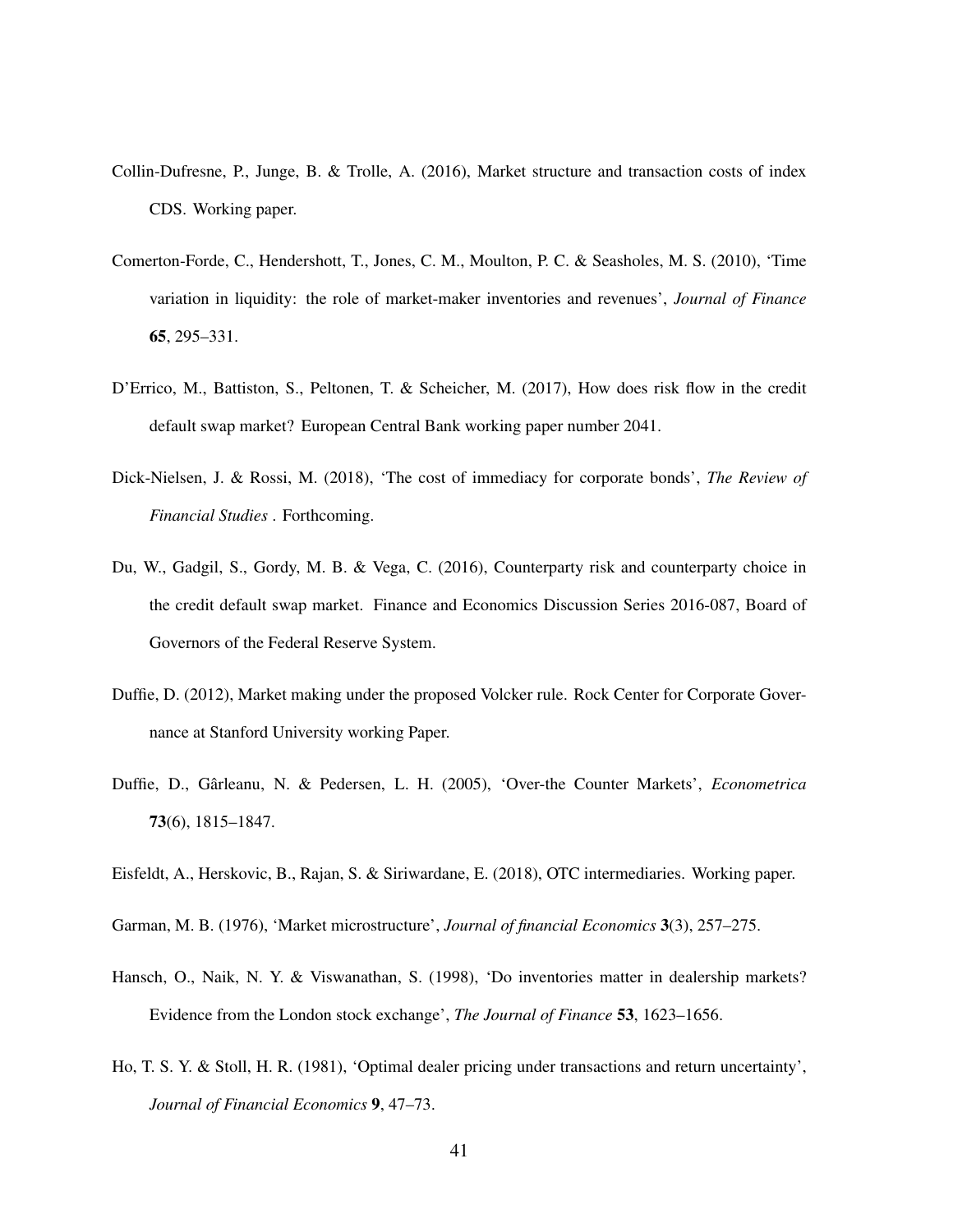- Ho, T. S. Y. & Stoll, H. R. (1983), 'The dynamics of dealer markets under competition', *The Journal of Finance* 38, 1053–1074.
- Iercosan, D. & Jiron, A. A. (2017), The value of trading relationships and networks in the CDS market. Working paper.
- Lagos, R. & Rocheteau, G. (2009), 'Liquidity in asset markets with search frictions', *Econometrica* 77(2), 403–426.
- Madhavan, A. & Smidt, S. (1993), 'An analysis of changes in specialist inventories and quotations', *The Journal of Finance* 48(5), 1595–1628.
- Mizrach, B. (2015), Analysis of corporate bond liquidity. Research Note, FINRA Office of the Chief Economist.
- Mnuchin, S. T. & Phillips, C. S. (2017*a*), A financial system that creates economic opportunities: Banks and credit unions. U.S. department of the Treasury, Report to President Donald J. Trump, Executive Order 13772 on Core Principles for Regulating the United States Financial System.
- Mnuchin, S. T. & Phillips, C. S. (2017*b*), A financial system that creates economic opportunities: Capital markets. U.S. department of the Treasury, Report to President Donald J. Trump, Executive Order 13772 on Core Principles for Regulating the United States Financial System.
- Reiss, P. C. & Werner, I. M. (1998), 'Does risk sharing motivate interdealer trading?', *The Journal of Finance* 53, 1657–1703.
- Rocheteau, G. & Weill, P.-O. (2011), 'Liquidity in frictional asset markets', *Journal of Money, Credit and Banking* 43(7), 261–282.
- Securities and Exchange Commission (2017), Access to capital and market liquidity. Report to Congress as Directed by the Explanatory Statement to the Consolidated Appropriations Act, 2016 (P.L. 114-113).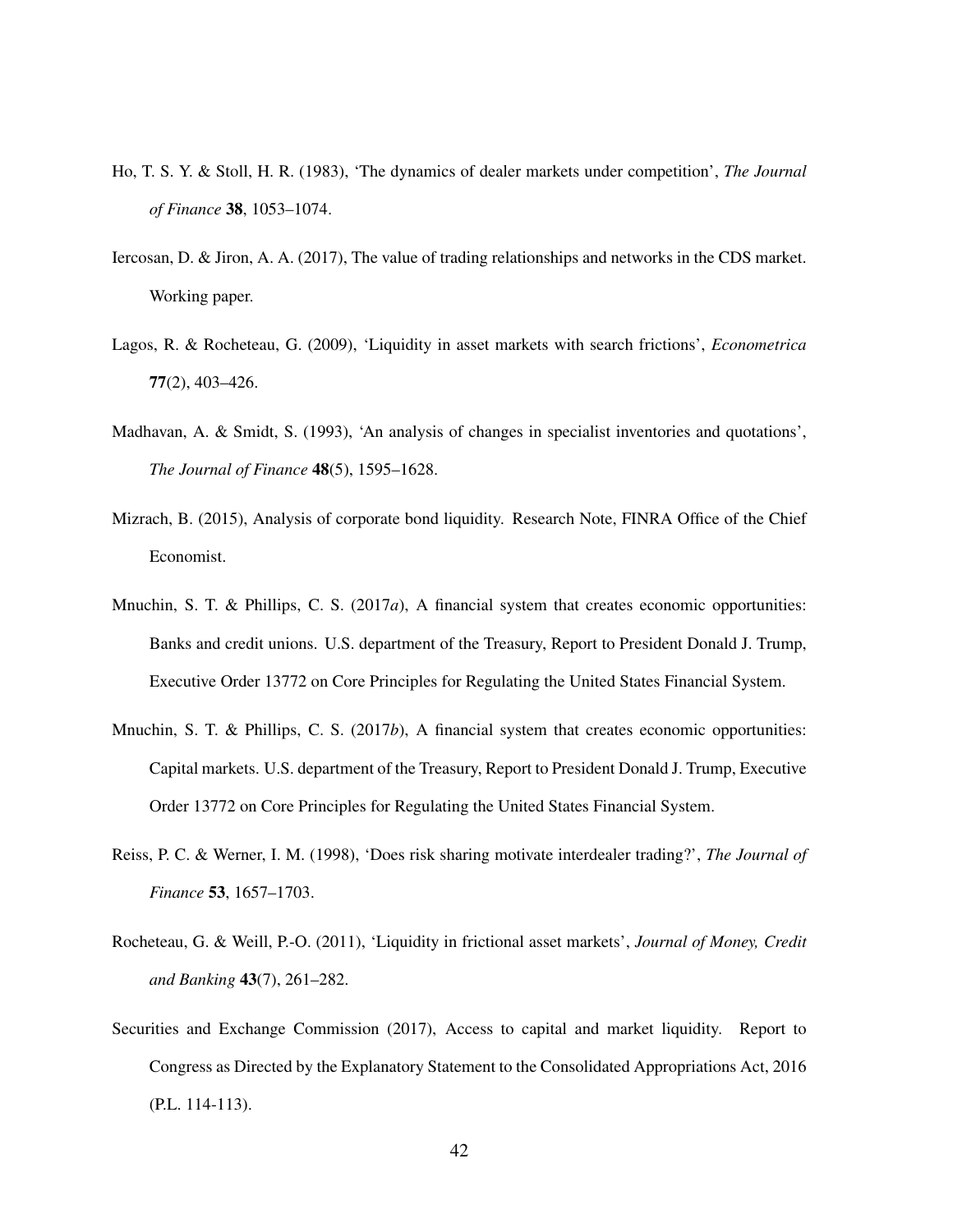- Shachar, O. (2012), Exposing the exposed: Intermediation capacity in the credit default swap market. Working paper.
- Stoll, H. R. (1978), 'The supply of dealer services in securities markets', *The Journal of Finance* 33(4), 1133–1151.
- Wang, C. (2017), Core-periphery trading networks. Working paper.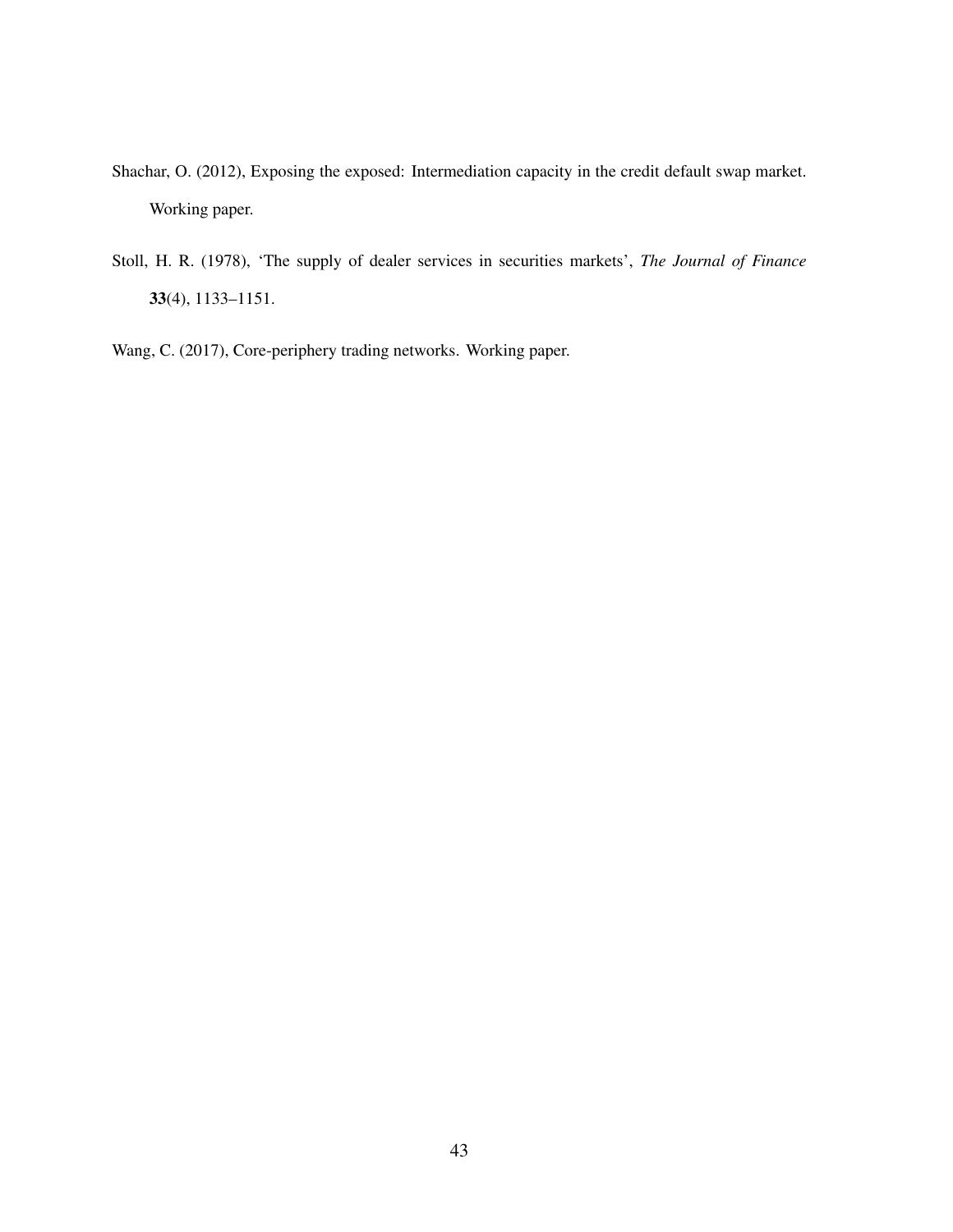# Appendix

# A. Comparing Transaction Pricing Data

The transactions that include pricing information are a relatively small percentage of all transactions in the dataset. Table XI presents summary statistics for both sets: transactions with pricing information and transactions without pricing information. We note that priced transactions are more likely to have longer maturities, and to involve clients, but that the notional amounts are similar.

| Year                             | 2010                                     | 2011    | 2012    | 2013    | 2014    | 2015    | 2016    |  |  |  |
|----------------------------------|------------------------------------------|---------|---------|---------|---------|---------|---------|--|--|--|
|                                  | Transactions with Pricing Information    |         |         |         |         |         |         |  |  |  |
| <b>Average Maturity (Days)</b>   | 1,559.3                                  | 1,471.7 | 1,423.4 | 1,387.3 | 1,553.5 | 1,453.7 | 1,529.8 |  |  |  |
| Average Notional(\$M)            | 7.0                                      | 6.7     | 7.1     | 5.6     | 6.0     | 5.7     | 4.7     |  |  |  |
| % of Transactions: Interdealer   | 67.4                                     | 68.8    | 54.0    | 51.2    | 48.6    | 48.5    | 33.3    |  |  |  |
| % of Transactions: Dealer-Client | 32.8                                     | 31.2    | 46.0    | 48.8    | 51.4    | 51.5    | 66.7    |  |  |  |
|                                  | Transactions without Pricing Information |         |         |         |         |         |         |  |  |  |
| Average Maturity (Days)          | 1,406.7                                  | 1,338.7 | 1,200.2 | 1,259.2 | 1,275.5 | 1,311.2 | 1,299.4 |  |  |  |
| Average Notional(\$M)            | 6.9                                      | 6.3     | 6.9     | 6.3     | 6.8     | 5.3     | 5.0     |  |  |  |
| % of Transactions: Interdealer   | 80.3                                     | 85.5    | 67.5    | 64.7    | 62.4    | 55.0    | 46.2    |  |  |  |
| % of Transactions: Dealer-Client | 19.7                                     | 14.5    | 32.5    | 35.3    | 37.6    | 45.0    | 53.8    |  |  |  |

Table XI: Transaction Pricing Data: Robustness Check

Source: Authors' calculations, which use data provided to the OFR by The Depository Trust & Clearing Corporation, Markit Group Ltd, and Financial Industry Regulatory Authority.

## B. Client volume for liquid contracts

A potential concern regarding our analysis is that our results may be driven by the reference entities with relatively little volume. For example, one possible interpretation would be that, over time, trading in CDS contracts written on the reference entities that are more liquid and have larger volumes remained stable, but that volume dropped significantly on CDS contracts written on reference entities that have lower volumes and are less liquid. To verify that our results on the reduction of the volume of client trading are robust, we repeat our analysis in Equation (12), using only the top 20 percent of reference entities, ranked by the volume of CDS contracts. Our results are presented in Table XII.